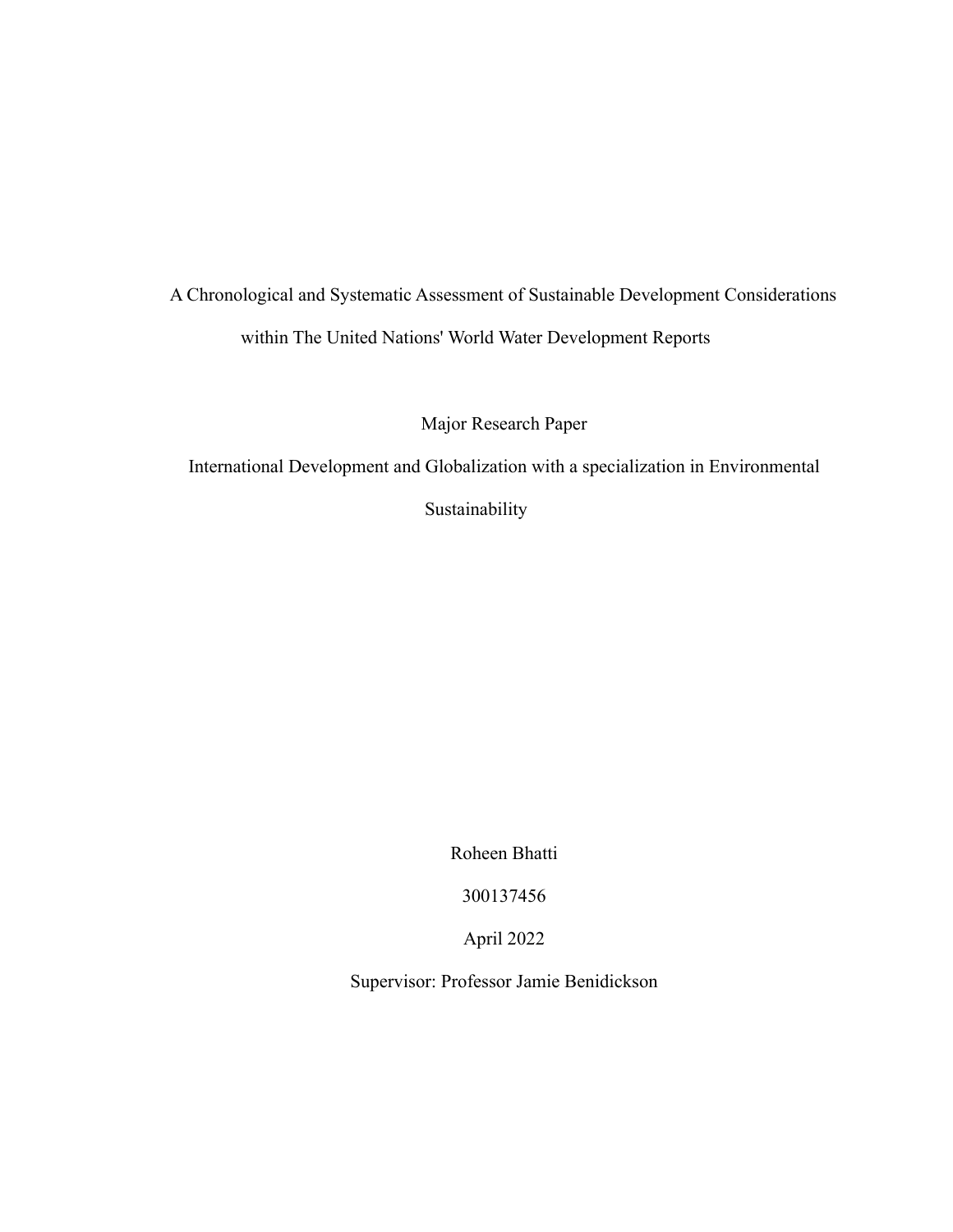# <span id="page-1-0"></span>**Abstract**

As a result of economic development, increasing population, and shifting consumption patterns, the demands on the planet's water systems are at their peak; there is thus an urgent need to address the growing global water crisis. Significantly, international organizations, like the United Nations, play a significant role in maintaining international unity and stability. Subsequently, international mobilization around water security is of great importance. This paper offers a systematic review of the thirteen World Water Development Reports published by the United Nations to investigate and develop best practices and critical recommendations. This paper will provide insight into the need for a comprehensive and coordinated approach to water and increased attention and investment in water-related services. The findings emphasize the importance of transformative and just governance to combat the water crisis through sustainable development. The recommendations offered must be achieved in conjunction with each other and are crucial to realizing truly equitable and comprehensive sustainable development.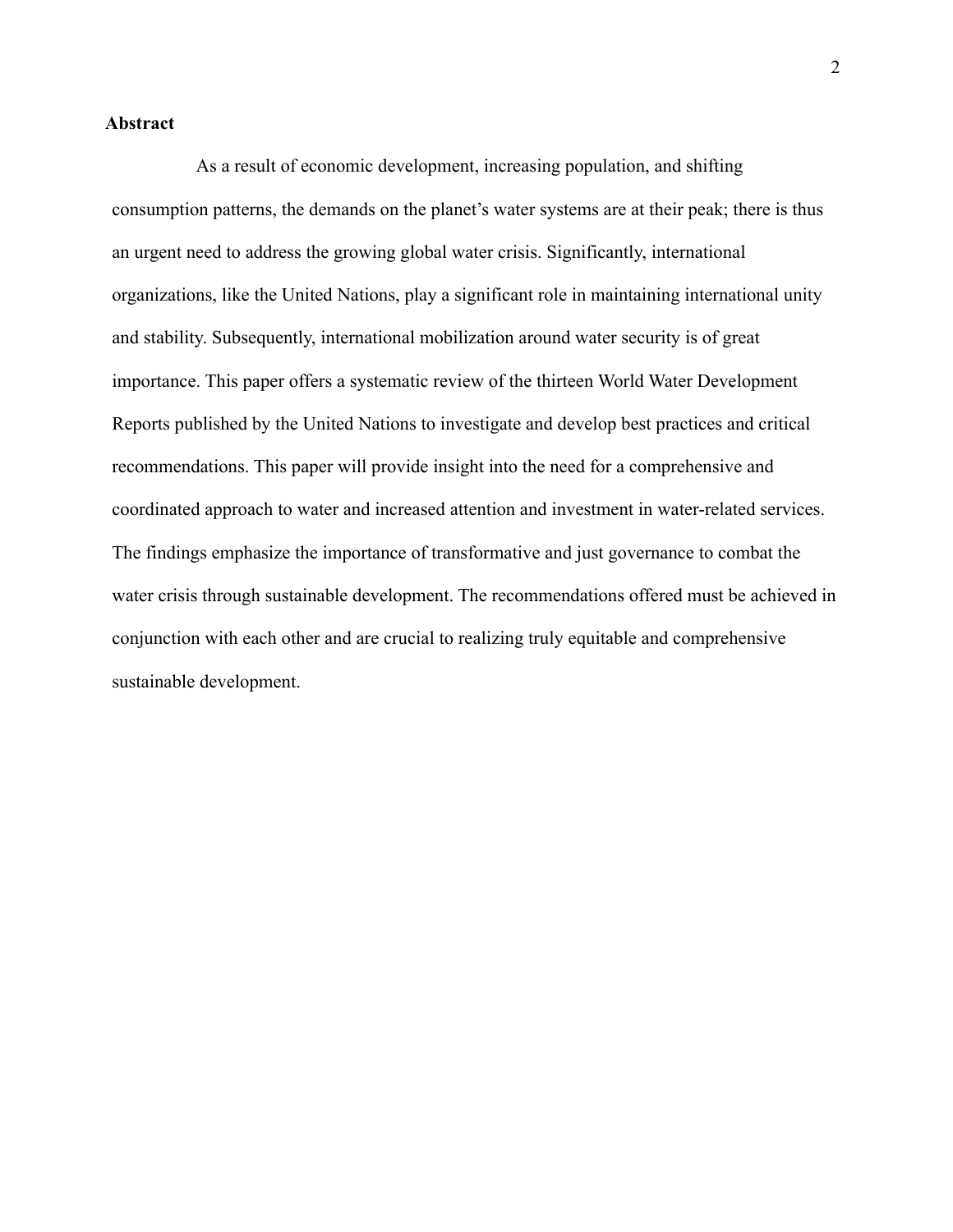# **Table Of Contents**

<span id="page-2-0"></span>

| Abstract                                                                         | $\boldsymbol{2}$ |
|----------------------------------------------------------------------------------|------------------|
| <b>Table Of Contents</b>                                                         | 3                |
| <b>Introduction</b>                                                              | 5                |
| Contextual Background: the Global Water Crisis                                   | 5                |
| <b>Research Question</b>                                                         | 6                |
| Rationale                                                                        | $\overline{7}$   |
| Water Scarcity within the Anthropocene                                           | $\tau$           |
| <b>Water Governance</b>                                                          | 8                |
| Sustainable Development and the UN World Development Reports                     | 9                |
| Research Significance                                                            | 10               |
| <b>Research Design and Methodology</b>                                           | 12               |
| A Systematic Review of the United Nations World Water Development Reports        | 13               |
| Report 1 - Water for People, Water for Life (2003)                               | 13               |
| Report 2 - Water, a Shared Responsibility (2006)                                 | 14               |
| Report 3 - Water in a Changing World (2009)                                      | 16               |
| Report 4 - Managing Water Under Uncertainty and Risk (2012)                      | 18               |
| Report 5 - Water and Energy (2014)                                               | 20               |
| Report 6 - Water for a Sustainable World (2015)                                  | 21               |
| Report 7 - Water and Jobs (2016)                                                 | 23               |
| Report 8 - Wastewater: the untapped resource (2017)                              | 25               |
| Report 9 - Nature-based solutions for water (2018)                               | 26               |
| Report 10 - Leaving no one Behind (2019)                                         | 28               |
| Report 11 - Water and Climate Change (2020)                                      | 29               |
| Report 12 - Valuing Water (2021)                                                 | 31               |
| Report 13 - Groundwater: Making the Invisible Visible (2022)                     | 33               |
| <b>Contextualizing Sustainable Development</b>                                   | 34               |
| Defining Sustainability: From the Millenium Development Goals to the Sustainable |                  |
| Development Goals                                                                | 34               |
| Sustainable Development as a Conceptual Framework                                | 36               |
| <b>Analysis and Recommendations</b>                                              | 38               |
| A State of Uncertainty: The Future of Water                                      | 38               |
| Water for All: Equity and Inclusivity through Empowerment                        | 39               |
| The Price of Water: Opportunities for Financing and Economic Growth              | 40               |
| Collaborative Management In and Outside the Water Sector                         | 43               |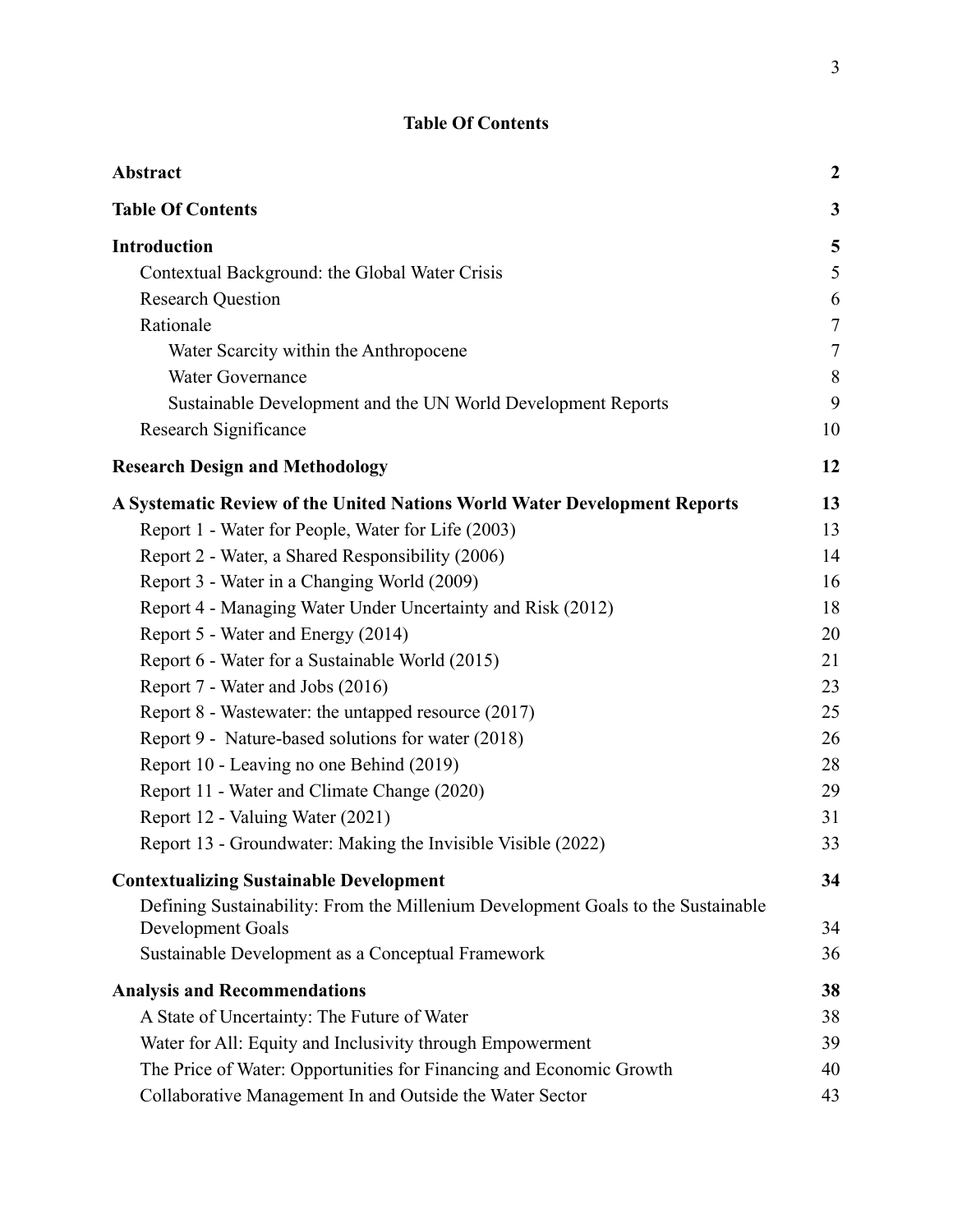| <b>References</b>                            | 50 |
|----------------------------------------------|----|
| <b>Conclusion and Future Considerations</b>  | 48 |
| Ensuring Accountability and Political Will   | 47 |
| Alternative Pathways: Nature-Based Solutions | 46 |
| Elevating Knowledge                          | 45 |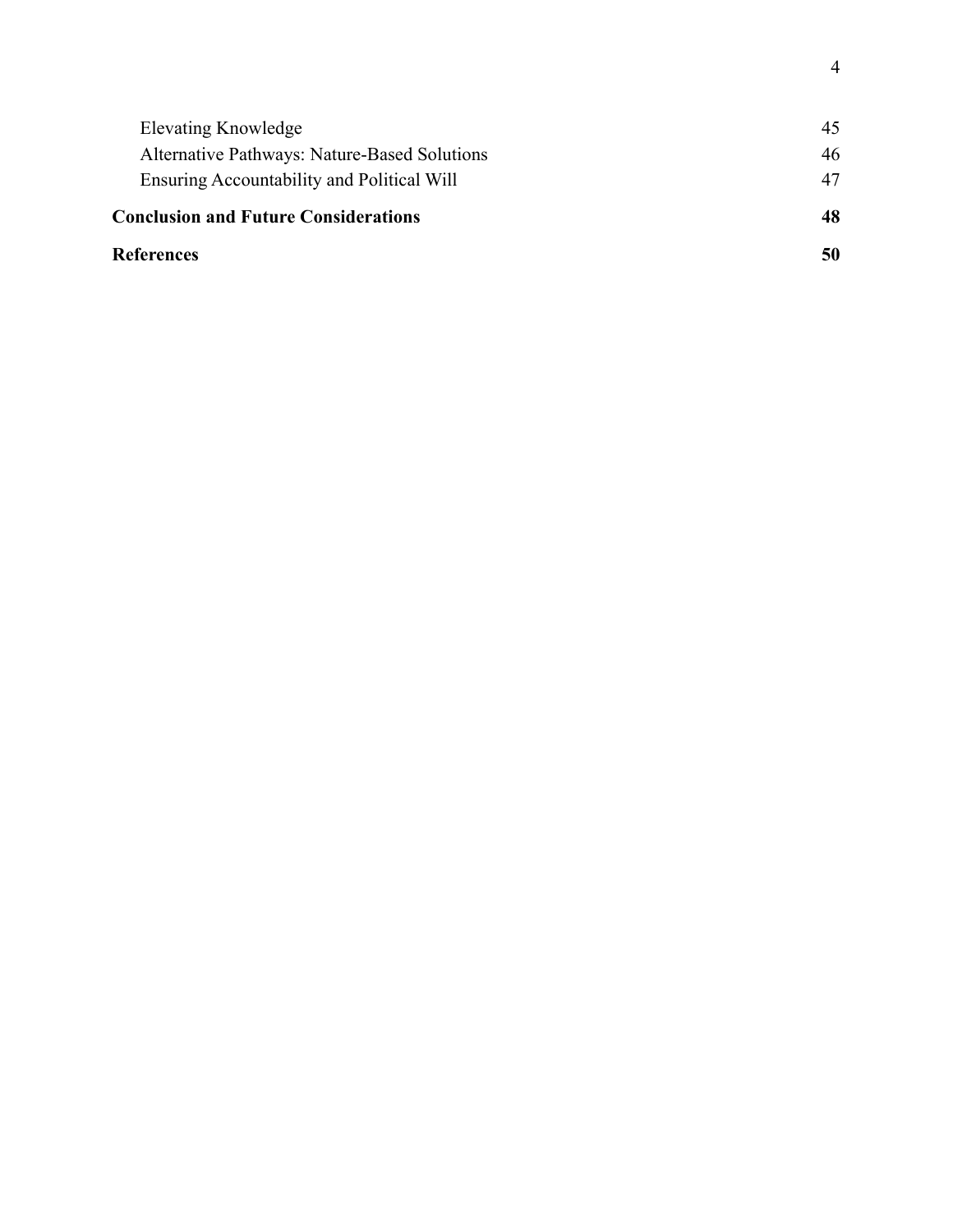#### **1. Introduction**

#### <span id="page-4-0"></span>*1.1. Contextual Background: the Global Water Crisis*

<span id="page-4-1"></span>Fresh water has emerged as an increasingly scarce resource. With continuously growing demands for water resources, increased instances of pollution and severe water stress have followed all around the world (Sustainable Development Knowledge Platform, 2022). The global community, led by intergovernmental organizations such as the United Nations (UN), has identified access to clean water as a human right. International human rights law obliges nations to work towards achieving universal access to water and sanitation for all, without discrimination, while prioritizing those most in need [\(UNDESA, 2014\)](https://www.zotero.org/google-docs/?xwsL0x). Fulfilling human rights to water and sanitation requires that the services be physically accessible, equitably affordable, safe, and culturally acceptable. Access to water is a basic human need, needed for consumption and to support sanitation and hygiene, sustaining life and health; access to both water and sanitation are human rights [\(UNDESA, 2014\).](https://www.zotero.org/google-docs/?lA7O7w) However, following through with the fulfillment of this right has been challenging.

The international demand for water resources is a multifaceted situation with many complex factors that have resulted in many actors, from civil society to national governments, proposing potential solutions. One such source for a resolution comes from the United Nations World Water Development Reports (WWDR), the United Nations' leading report on water and sanitation issues. While not always proposing specific water policies, the reports provide insights on main trends concerning the state, use and management of freshwater and sanitation. This information provides decision-makers with the knowledge and tools needed to formulate and implement sustainable water policies and offer best practices and analyses to inspire actions for better water stewardship (UN-Water, 2022a).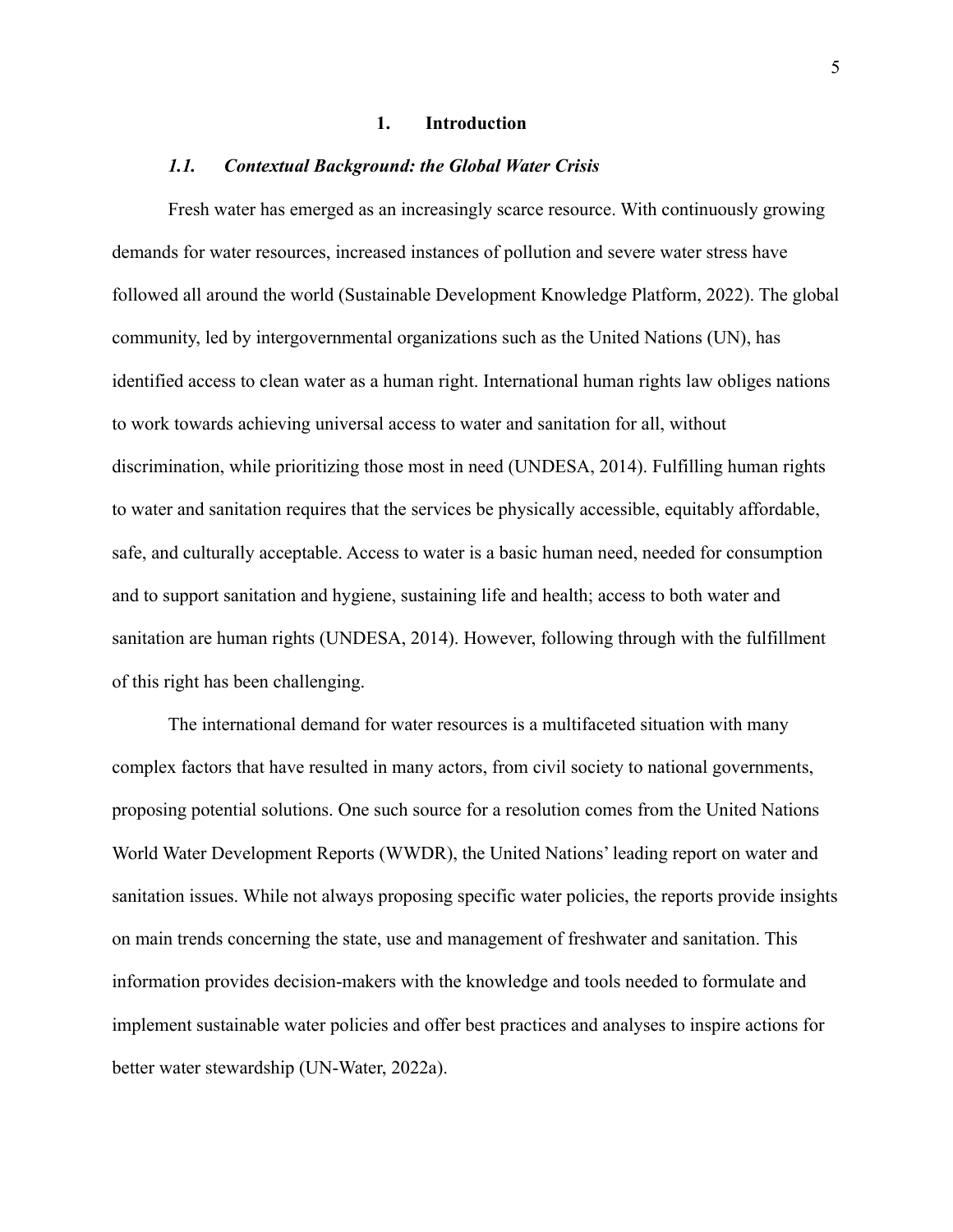An essential and guiding principle of the United Nations today is sustainable development. Sustainable development aims to ensure a nexus of environmental, social and economic needs being treated equally to ensure that all basic needs are met in an equitable society [\(Liu et al., 2018\).](https://www.zotero.org/google-docs/?ILPCrd) Furthermore, it ensures that development meets the needs of the present without compromising the ability of future generations to meet their own needs (World Commission on Environment and Development, 1987). Water resources, naturally, are at the core of sustainable development as their safe and reliable access is imperative to poverty reduction, economic growth and environmental sustainability (United [Nations Division for Sustainable](https://www.zotero.org/google-docs/?Dt1ICS) [Development, 2002\).](https://www.zotero.org/google-docs/?Dt1ICS) However, as the United Nations' conceptualization and adoption of sustainable development have changed over time, it is vital to understand how this has underpinned past and existing approaches to water policies and knowledge. Thus, it is crucial to recognize how conceptualizations and perceptions of water security/scarcity and sustainable water governance have developed over time to understand better how to best transform the way the world manages its water resources for the future.

#### *1.2. Research Question*

<span id="page-5-0"></span>This paper seeks to answer the following research questions:

1. What are some of the main trends concerning the state, use and management of freshwater globally?

2. How have approaches to sustainable development been considered within the UN World Water Development Reports over time?

3. What lessons can be drawn to develop and advance sustainable water policies?

6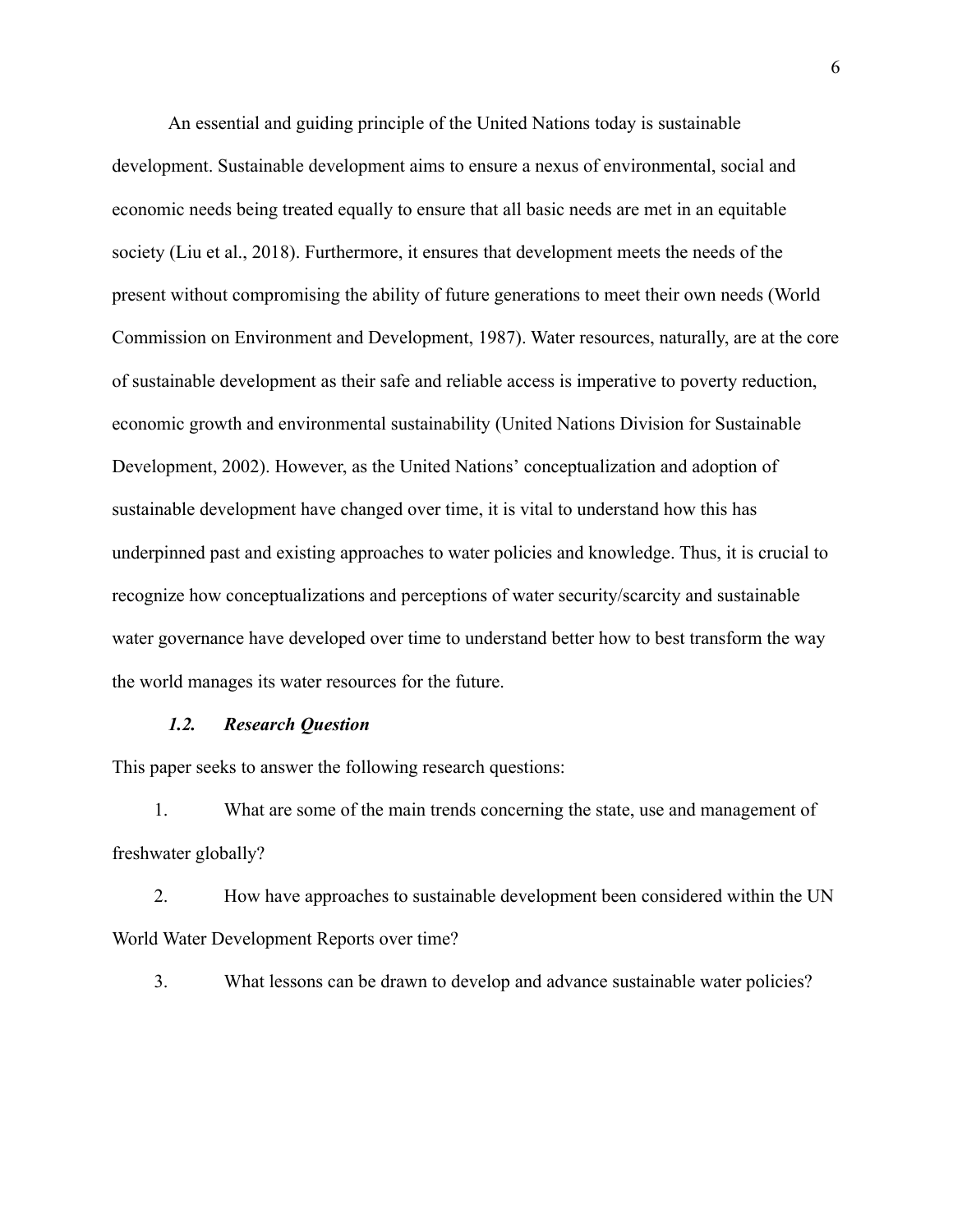# *1.3. Rationale*

#### <span id="page-6-1"></span><span id="page-6-0"></span>*Water Scarcity within the Anthropocene*

The United Nations defines water scarcity as either a scarcity in "availability due to a physical shortage, or scarcity in access due to the failure of institutions to ensure a regular supply or due to a lack of adequate infrastructure" (UN-Water, 2022b). Globally, water scarcity has been increasing at more than twice the rate of population increase in the last century. An increasing number of regions are reaching the limit at which water services can be sustainably delivered, especially in arid areas (UN-Water, 2022b).

The planetary boundary of freshwater consumption and the global hydrological cycle dictates that we are currently in the Anthropocene, where human pressure is now the dominant driving force determining the operation and distribution of natural resources, including global freshwater systems (Lewis & Maslin, 2015). The dominant feature of the Anthropocene is that the economic activity of humans continues to grow at a rapid rate, including increased population growth (predominantly in the Global South) and consumption (predominantly in the Global North) (Steffen et al., 2015). Beyond the mid-20th century, there is clear evidence for fundamental shifts in the Earth System's state driven by human activities, with ramifications including increased water use and water withdrawals (Steffan et al., 2015). The consequences of the human modification of water bodies, at both local and global levels, result in shifts in the hydrological system that can be unexpected and irreversible (Bogardi et al., 2013).

Water scarcity leads to instances of water stress, which are the symptoms of water scarcity, such as growing conflict between users, increased competition for water, declining standards of reliability and service, and food insecurity (Steduto et al., 2012). Existing data suggest that presently, two-thirds of the global population (4.0 billion people) live under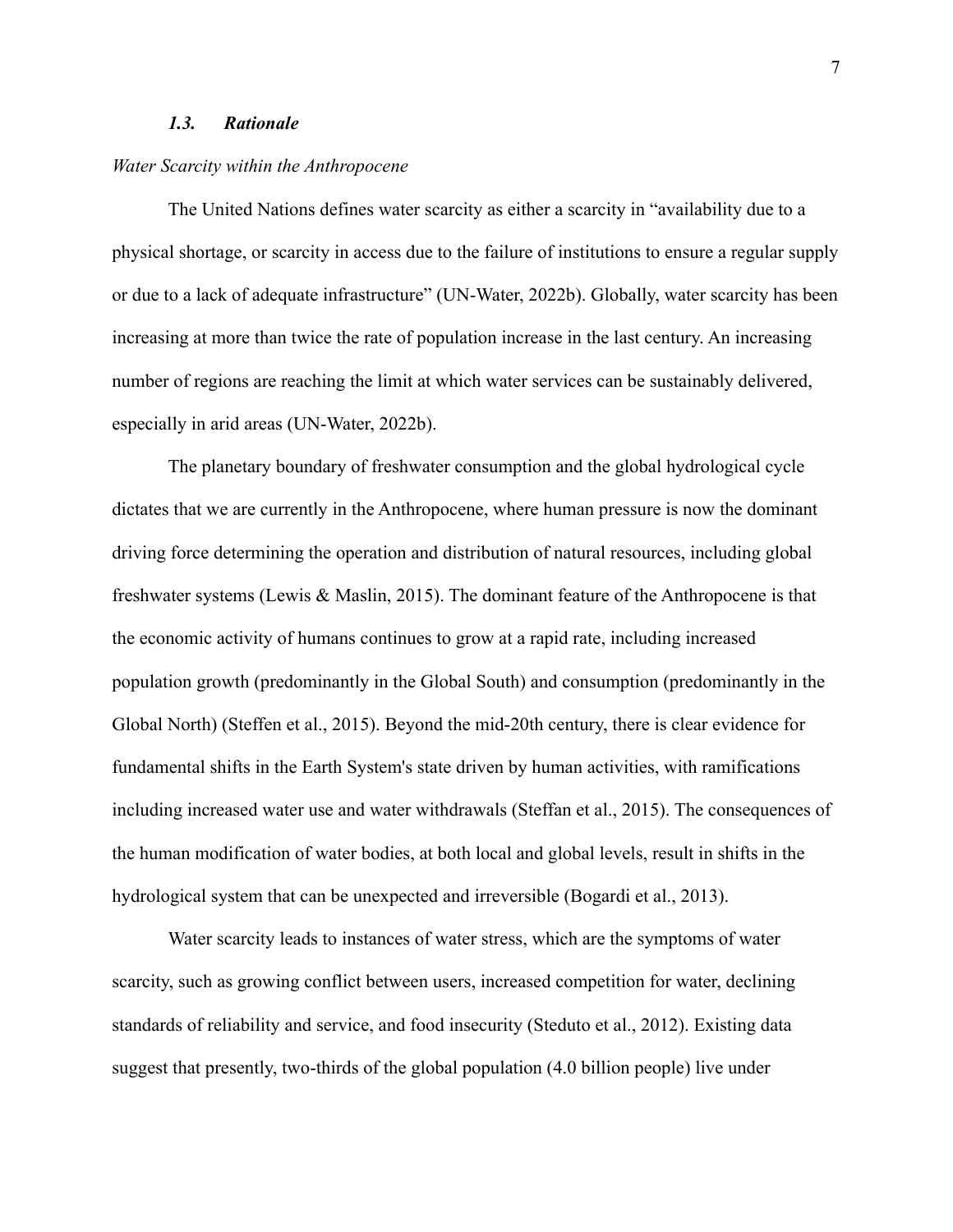conditions of severe water scarcity for at least one month of the year. In comparison, half a billion people worldwide face severe water scarcity all year round (Mekonnen & Hoekstra, 2016). Moreover, these numbers are expected to continue rising. The OECD projects that by 2050, over 40% of the world's population will be living in water-stressed areas, thus increasing the pressure to intervene in water systems (OECD, 2015).

#### <span id="page-7-0"></span>*Water Governance*

Governance has often been used as an umbrella concept, and no agreed definition exists. It is a complex process that considers multi-level participation beyond the state, where decision-making includes public institutions and the private sector, civil society, and society (Tortajada, 2010). Water governance, then, refers to the political, social, economic and administrative systems that influence water's use and management (Water Governance Facility, 2022). It is concerned with how institutions operate and how regulations affect political actions and societal concerns through formal and informal instruments (Tortajada, 2010). Given the size and nature of water challenges, tackling them requires a coordinated effort among policymakers and stakeholders: those who play a role in and those affected by actions and outcomes in the water sector (OECD, 2015).

Moreover, the water sector is often highly decentralized and fragmented, with multiple, interdependent players at different levels (OECD, 2015). Presenting complex information in a streamlined and accessible format, thus, is imperative to helping various actors and stakeholders across the globe take meaningful actions towards sustainable water use, management, and access. "Good governance", then, according to the United Nations, involves adhering to principles of human rights, including effectiveness, responsiveness and accountability; openness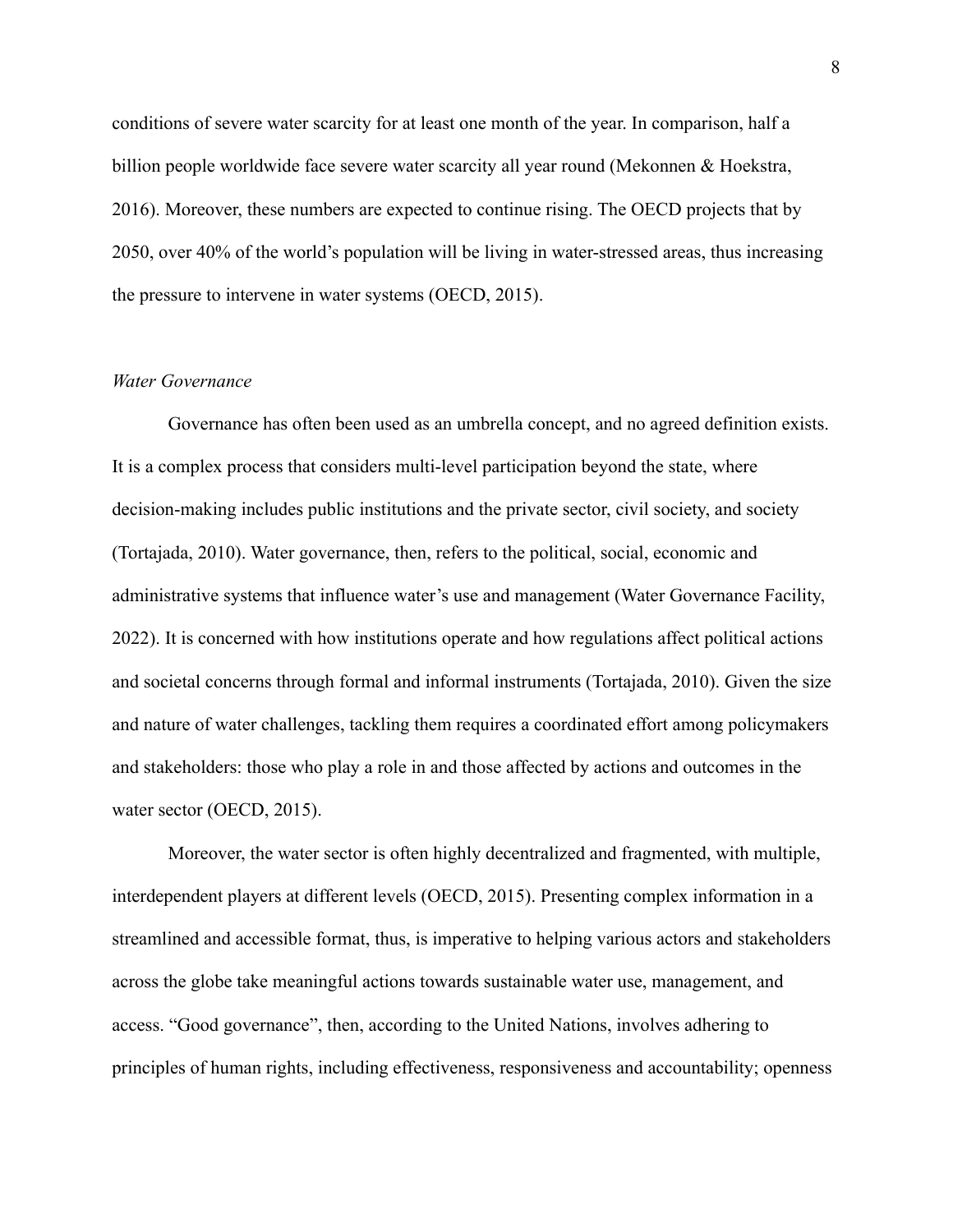and transparency; participation in the performance of crucial functions relating to policy and institutional arrangements; planning and coordination; and regulation and licensing (UNESCO  $\&$ [World Water Assessment Programme, 2006\).](https://www.zotero.org/google-docs/?m5OKQB)

#### <span id="page-8-0"></span>*Sustainable Development and the UN World Development Reports*

The first modern idea of sustainable development was framed in the 1987 report "Our Common Future", stating that: "Humanity has the ability to make development sustainable to ensure that it meets the needs of the present without compromising the ability of future generations to meet their own needs" (World Commission on Environment and Development, 1987, p. 16). While humanity appears to be succeeding with overall increasing human life expectancy and decreasing infant mortality, there remain several global issues, including a widening wealth gap and more people with no access to potable water and food (Nadin, 2019). The former *modus operandi* has paved the path for substantial inequality due to uneven and non-sustainable development.

To address this growing inequality, the United Nations published the Millennium Development Goals (2000), which, upon their completion and after years of fragmentation in their application, were expanded upon with the 2030 Agenda for Sustainable Development Goals (2015). Yet, one significant aspect that separates the SDGs from the MDGs is that the SDGs focus not only on eliminating poverty but doing so in the context of environmental, economic and social aspects. In promoting sustainable development, the SDGs thus focus on building resilient systems by recognizing and establishing a globalized, interconnected world system and have clearly outlined goals that the world can agree are fundamental and attainable.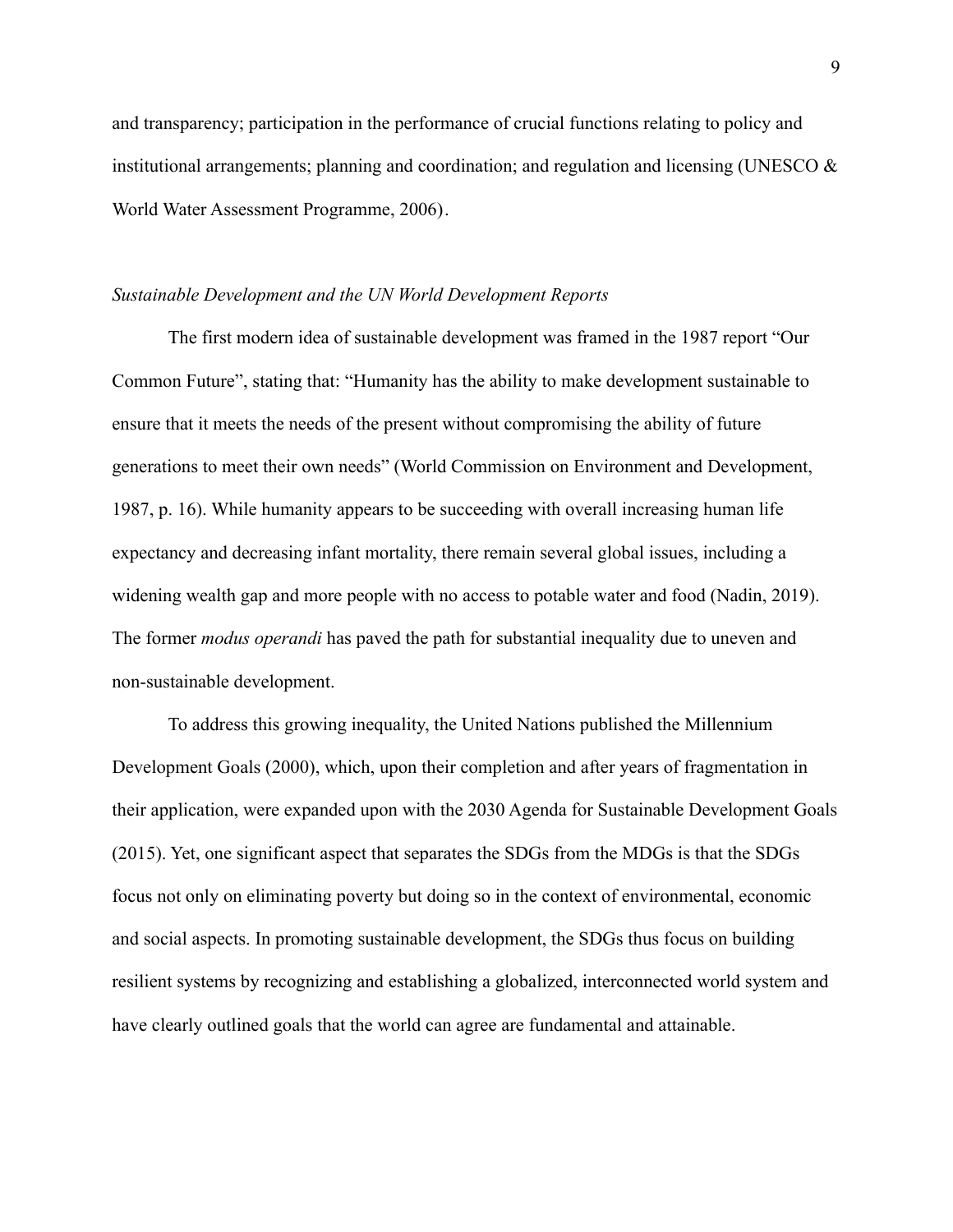The United Nations' World Water Development Report is an annual and thematic report that focuses on different strategic water issues each year and aims to provide decision-makers with the tools to implement sustainable use of our water resources (UN-iLibrary, 2022). Since its first iteration in 2003, the United Nations' World Water Development Report has undergone revisions in terms of its scope and format to better meet the needs of all stakeholders and readers. Sustainable development ensures a nexus of environmental, social and economic conditions being treated equally to ensure that all basic needs are met in an equitable society. It is thus vital to understand how conceptualizations of water scarcity and water governance within the context of sustainable development have developed over time.

#### *1.4. Research Significance*

<span id="page-9-0"></span>The urgent need to address the growing global water crisis cannot be understated. International water use has increased by a factor of six over the past 100 years. It grows steadily at about 1% per year due to economic development, increasing population, and shifting consumption patterns [\(United Nations, 2019\).](https://www.zotero.org/google-docs/?qqQtoe) Combined with a more erratic and uncertain supply, climate change will aggravate existing water-stressed regions and generate water stress in areas where water resources are still abundant today [\(United Nations, 2020\)](https://www.zotero.org/google-docs/?gGowvK). Physical water scarcity is often a seasonal phenomenon rather than a chronic one; climate change is likely to cause shifts in seasonal water availability throughout the year in several places (United Nations, 2020). Human use of water, water pollution and the degradation of aquatic ecosystems continue to accelerate because of population growth, economic growth, the climate emergency, land-use change, extractivism, inefficient use of water, and weak planning, regulation and enforcement [\(United Nations, 2020\).](https://www.zotero.org/google-docs/?DQlhcz)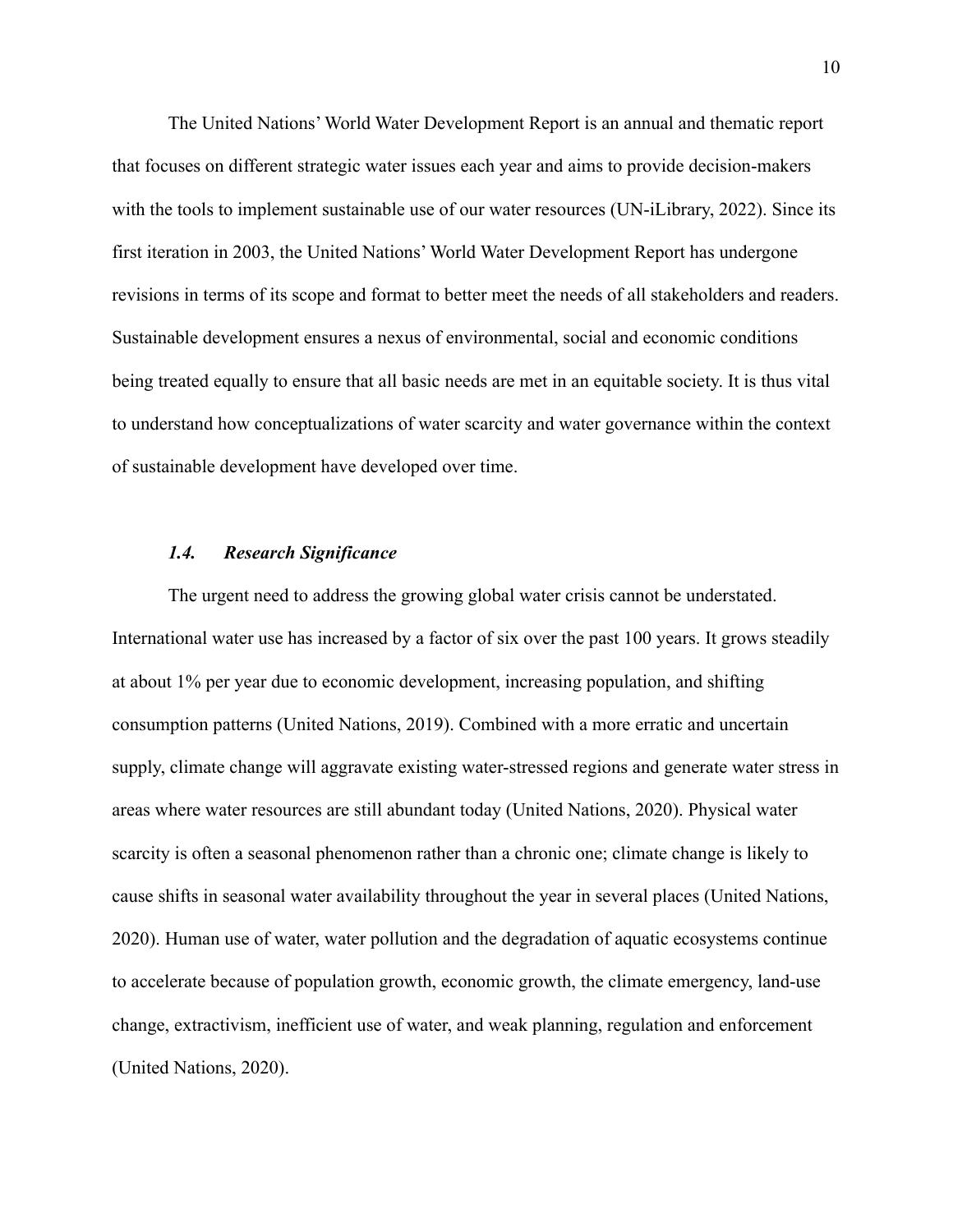A growing need for cohesion in water policy is increasingly recognized within water policy and governance scholarship, but the main trends and how they have fit within sustainable development, over time, remain unclear (Neuman, 2010; [Seppälä, 2002; von der Porten & de](https://www.zotero.org/google-docs/?yoqKvc) [Loë, 2013\).](https://www.zotero.org/google-docs/?yoqKvc) A systematic review of the 13 WWDRs to investigate and develop best practices and key recommendations will be imperative to propose a typology of water policy recommendations to combat the growing water crisis. Indeed, international organizations, like the United Nations, play a significant role in maintaining international unity and stability [\(Baumann, 2016; Nadin,](https://www.zotero.org/google-docs/?PConXI) [2019\).](https://www.zotero.org/google-docs/?PConXI) Subsequently, global mobilization around water security is of great importance. The need for a comprehensive and coordinated approach to water and increased attention and investment in water-related services is of the highest significance to combat the growing crisis and ensure that all clean and safe water goals are achieved. The WWDRs aim to provide recommendations offered by the United Nations in a seamless, efficient, and transparent format to highlight all needed actions.

This paper is organized as follows. Section 2 covers the research design of the paper and outlines the methodology used. Section 3 presents a rigorous, integrative, and systematic literature review using qualitative techniques on the 13 WWDRs. In Section 4, I overview and discuss previous and ongoing discussions on sustainable development and water governance scholarships. Section 5 outlines critical recommendations based on the aggregated information offered from the 13 WWDRs and discourses in sustainable development. Lastly, in Section 6, I conclude the paper by discussing lessons learned and an outlook for future considerations.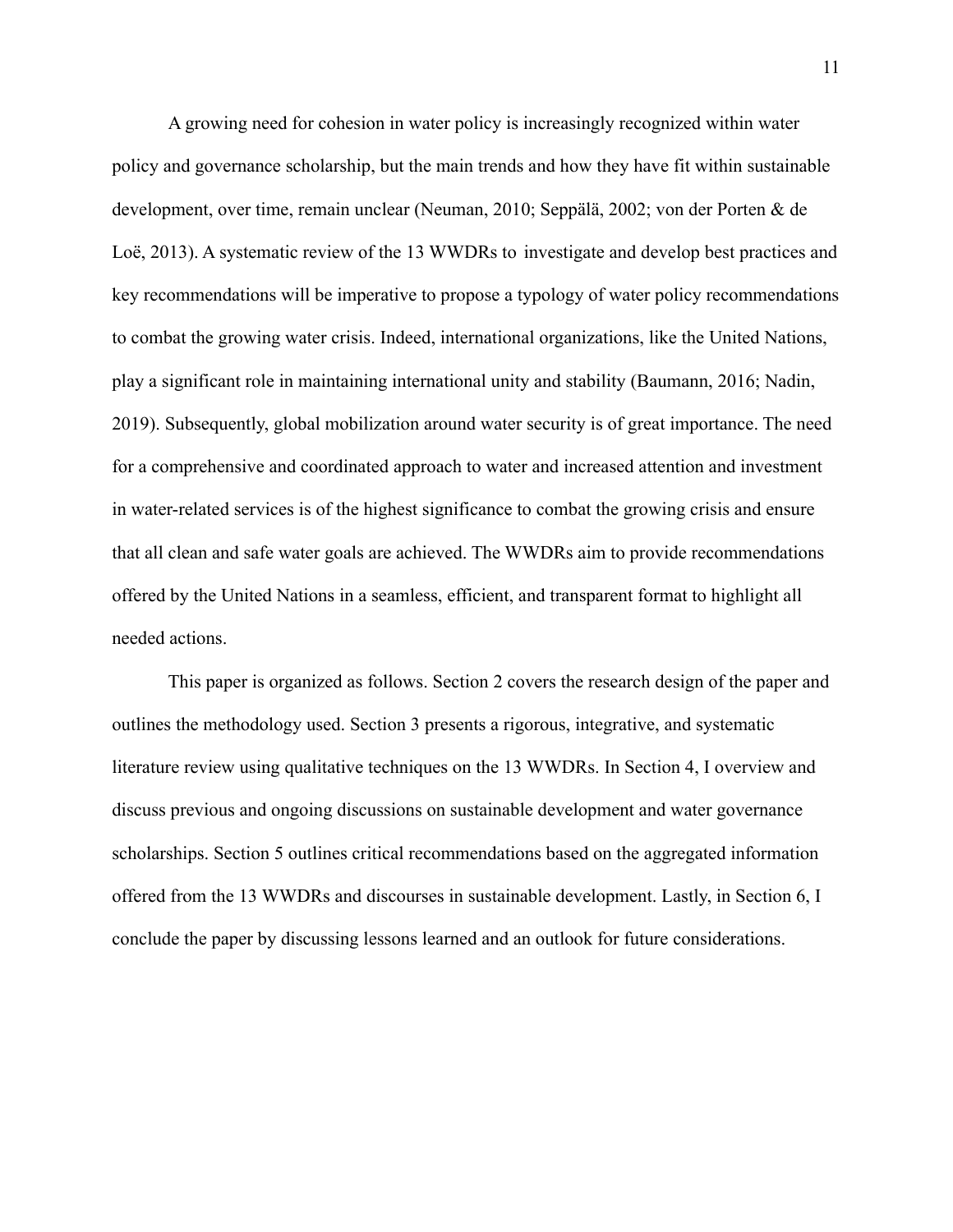# **2. Research Design and Methodology**

<span id="page-11-0"></span>To explore the proposed research questions, I conducted a thorough and systematic review of all 13 published WWDRs. To complete this research, I conducted an argumentative discourse analysis. Discourse analysis within the social sciences describes various discourses' practices, patterns, structures, and functions (van [Rees, 2007\).](https://www.zotero.org/google-docs/?fx00pe) Discourse analysis can interpret policies and recommendations made by academics and institutions, as it delivers evidence of the intentions and meanings within the language used in policymaking processes (Yanow, 2014). Discourse analysis is thus a methodological framework that involves the interpretation of the language used in texts, including the language used in policy documents [\(Epstein et al., 2014;](https://www.zotero.org/google-docs/?0QSbOs) [Fløttum & Gjerstad, 2017; Nerlich et al., 2010\).](https://www.zotero.org/google-docs/?0QSbOs) Argumentative discourse serves two essential functions: 1) To persuade others to accept an argument, and 2) To deliberate arguments posed by others [\(Felton et al., 2015; Mercier & Sperber, 2011\)](https://www.zotero.org/google-docs/?hXC2mg). Thus, an argumentative discourse analysis was applied to analyze the dominant discourses, counter-discourses and marginalized discourses that directly influence sustainable water policies' decision-making processes and policymaking and determine what power relations and knowledge structures these discourses align with (if any).

Especially in the evolution of water policies and knowledge-sharing, reports and knowledge from larger institutional bodies, such as the United Nations, can be perceived as constructing specific discourses about international governance and sustainability, which requires further analysis in addressing the contextualization of water from various powerful actors. My analysis of the United Nations' World Water Development Reports focuses on how water knowledge, information-sharing, and policy recommendations within sustainable development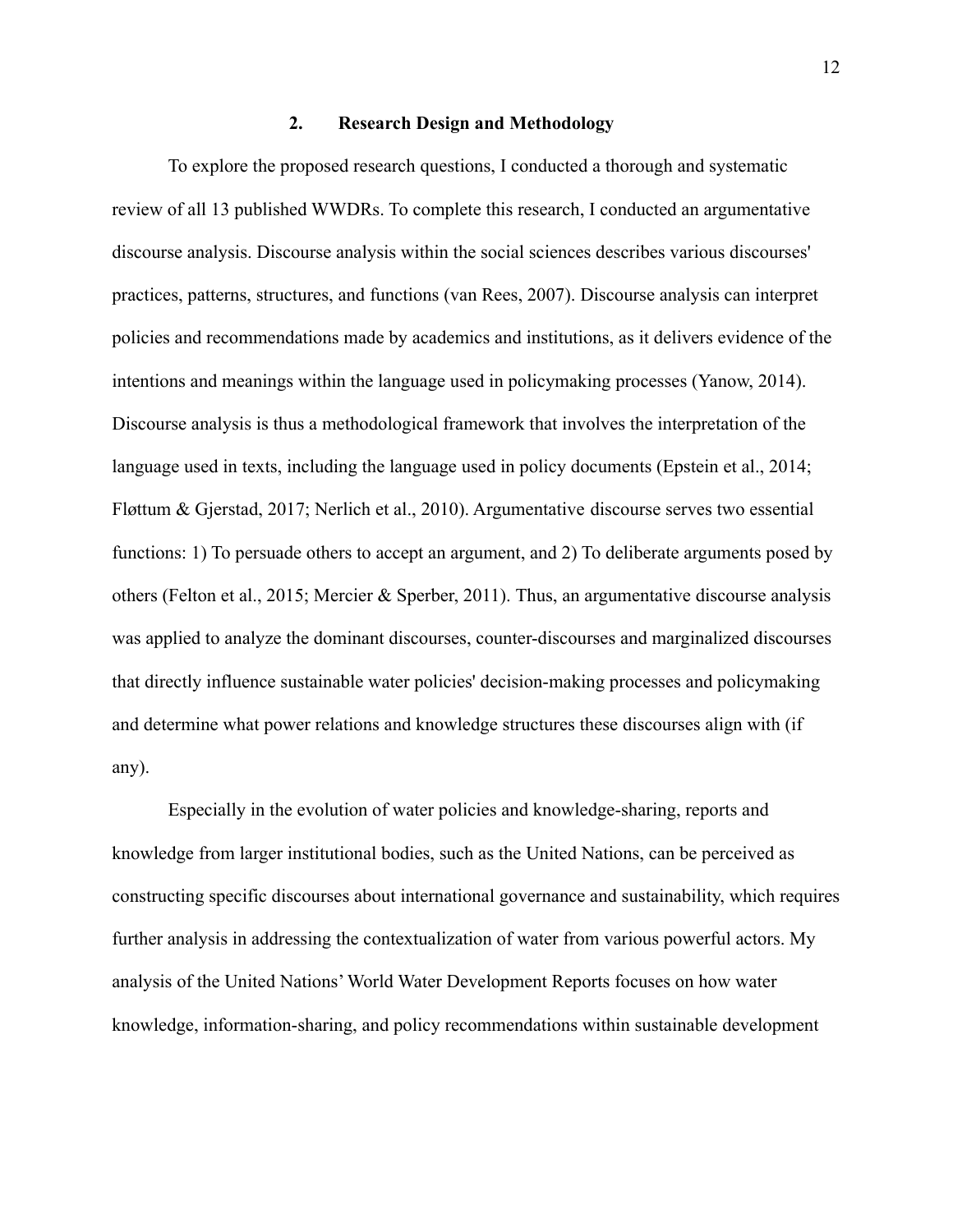have evolved and changed over time and what this means for sustainable development and water scarcity moving forward.

This paper utilized a mixed methodology approach through qualitative analyses from a combination of policy documents, peer-reviewed/scholarly literature, and grey literature. Regarding the inclusion and exclusion criteria, the review only included studies that provide information on sustainable development and water governance scholarships. This included studies from all disciplines, all of them written in English. This study used a limited number of exclusion criteria and therefore does not include publications on issues unrelated to sustainable development or water governance. The research design commenced with a comprehensive literature review of the 13 published WWDRs, including an annotated bibliography. All reports post-2010 offer regional case studies, but these were not analyzed within the parameters of this study due to time and length constraints. NVivo was used across this study phase to manage the overall research effort and identify trends.

# <span id="page-12-1"></span><span id="page-12-0"></span>**3. A Systematic Review of the United Nations World Water Development Reports** *Report 1 - Water for People, Water for Life (2003)*

From the first report published near the beginning of the twenty-first century, the water crisis is clearly and unquestionably deemed a problem of water governance. According to research, case studies, and individual accounts, the water crisis will only continue to worsen unless corrective action is taken. Threats from climate change and anthropogenic influence have resulted in significant and unprecedented variations in available water, the consequence of which is that water for all uses is becoming scarce and deepening the water crisis. Within the Anthropocene, humankind's control and manipulation of water systems are global; humans are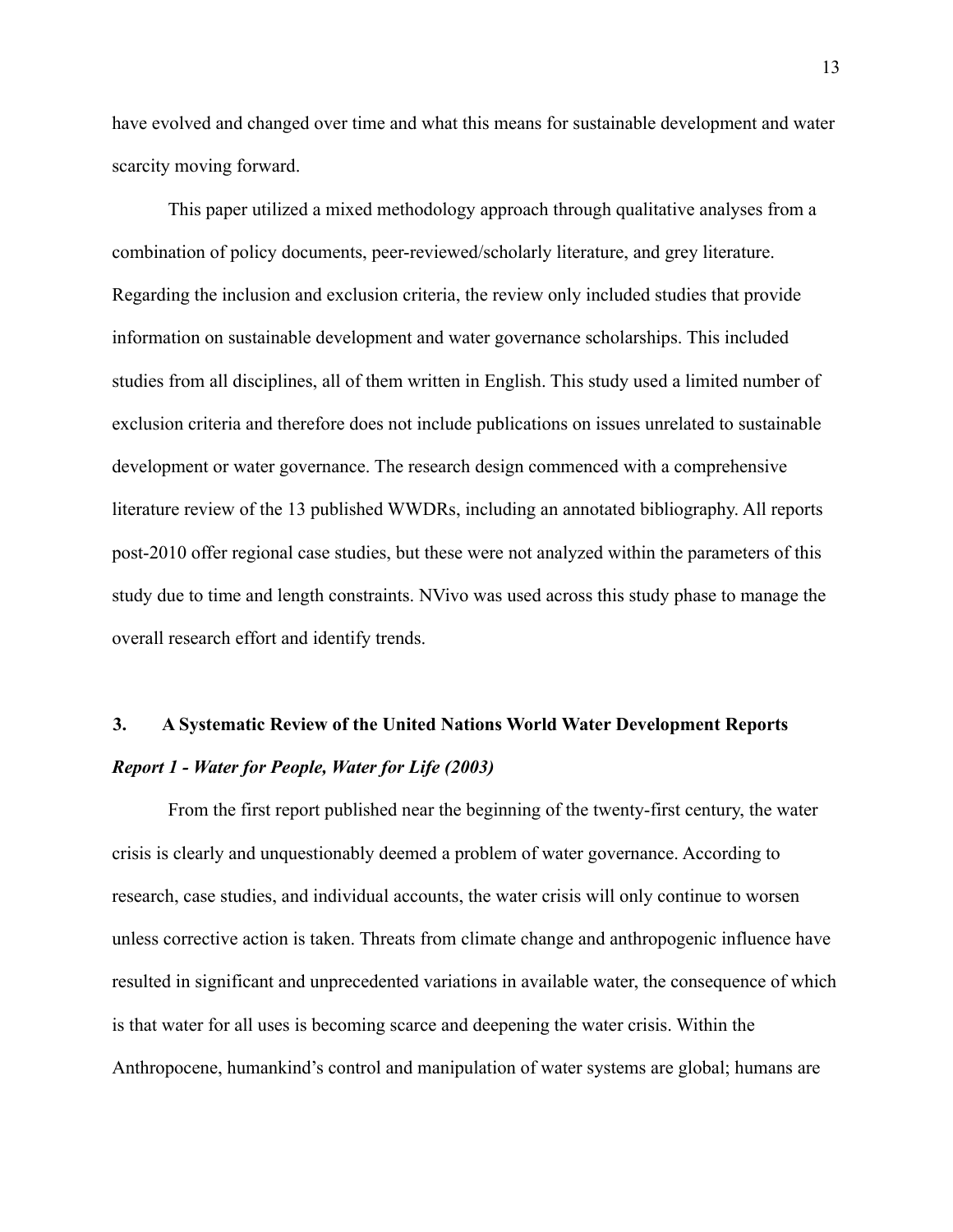the most significant players in the hydrological cycle. Consequently, there is a heavy emphasis on the role of humans and how our actions can largely dictate the future of this crisis.

Thus, to prevent further worsening of the water crisis, stakeholders, including those connected directly to the water sector (and most emphasized, those responsible for managing water), must focus on how they mismanage water and rectify this. Key elements to consider to combat the water crisis include the geography of water, concerns regarding the capacity to provide water supply, investments in water infrastructure, and levels of health services and environmental protection. Thus, emphasis must be placed on the further development and application of indicators and continued monitoring of progress towards realizing targets. Further, this report heavily emphasizes that, as with many other international issues, the poor are most and worst affected by the water crisis. The report calls for an expanded emphasis on building national abilities to report developments at national and local levels effectively. Therefore, it is action at the local level which will make the most effective and significant impact and a clear recognition of the significance of bottom-up policies in water policy, with the stipulation of these directions being monitored and guided at the national level [\(UNESCO, 2003\).](https://www.zotero.org/google-docs/?ss8ViP)

### <span id="page-13-0"></span>*Report 2 - Water, a Shared Responsibility (2006)*

In the second report that comes three years after the inaugural report, the following ideas are paramount to all recommendations for incorporating sustainable development and combating the water crisis: a) sustainable and equitable water management using an integrated approach, b) assessment of the resource as the basis for rational decision-making, and c) national capacities undertaking assessments must be further supported and expanded from the local level through to international levels.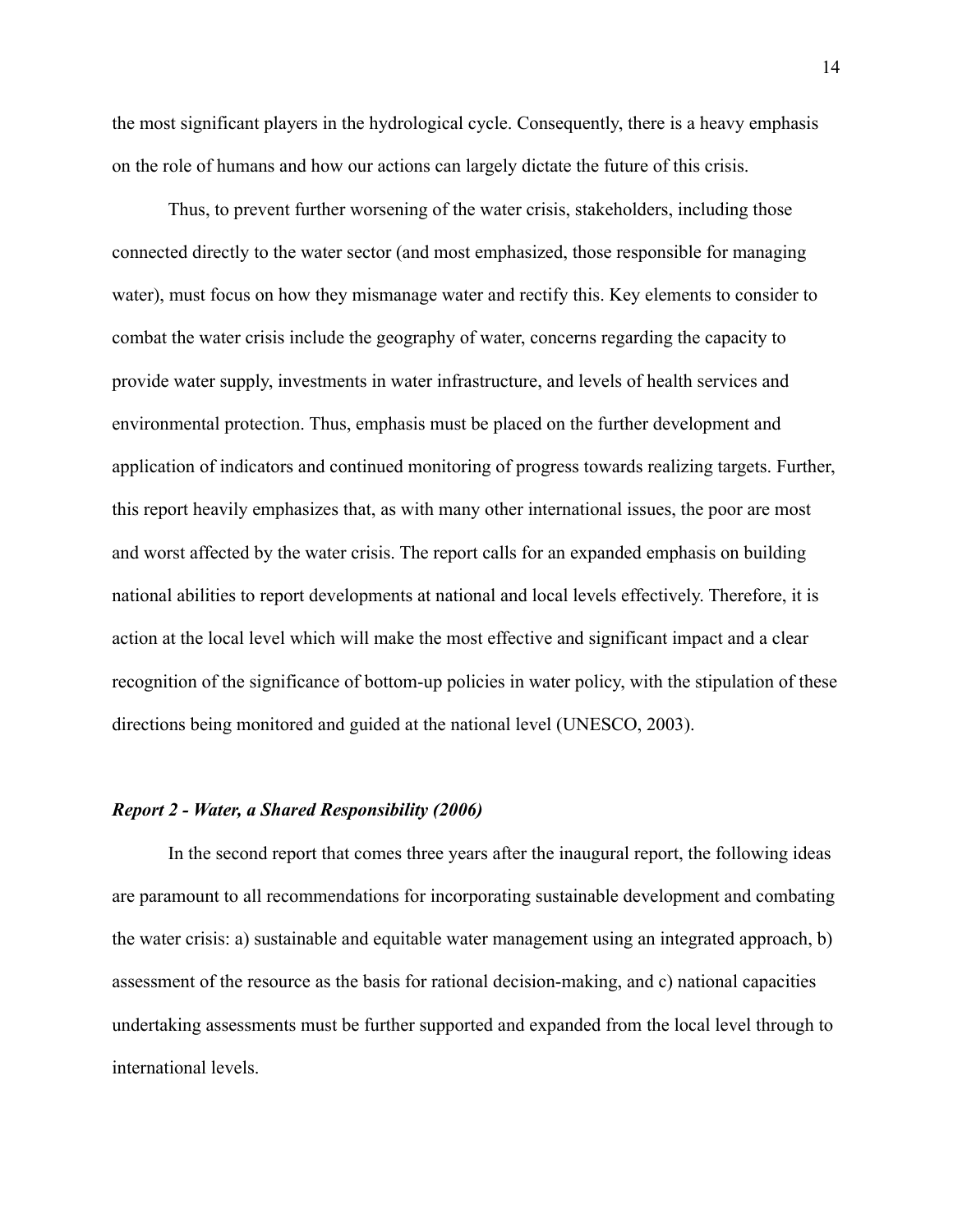The report offers best practices and theoretical and analytic analyses to promote ideas and actions for better stewardship in the water sector. This report expands on the previous report's findings on the significance of governance; there is enough water for everyone, and the major challenge in combating the water crisis is one of governance. Thus, it is crucial to recognize a path towards equitably sharing water while ensuring the sustainability of natural ecosystems. In line with emphasizing governance issues, the report highlights the increasing recognition that an Integrated Water Resources Management (IWRM) course is needed to evaluate all water issues simultaneously to ensure the equitable and sustainable management of freshwater. IWRM searches for more effective and fair management of water through expanded collaboration. Calling for new regulative arrangements worldwide, raising public cooperation, and exploring alternative solutions for settling disputes, are all part of the process.

Subsequently, decisions on water management are a top priority, and the challenges of this management are diverse globally; this is mainly because global water resources are limited and unevenly distributed. These resource issues complicate water management, particularly for decision-makers who are faced with the challenge of managing and sustainably developing water resources in the face of economic growth, significant population increases, and climate change. Especially within the context of the Millenium Development Goals, a very significant factor in meeting these goals is industrial growth for countries adopting poverty-reduction policies, as it is necessary to diversify economies, create jobs, and add value to the products and raw materials being produced.

In conclusion, the report sets out the following key recommendations: a) to appreciate the context within which water issues must be approached; b) to recognize that the various issues of water are interrelated - and with growing demand and decreasing supply, competition is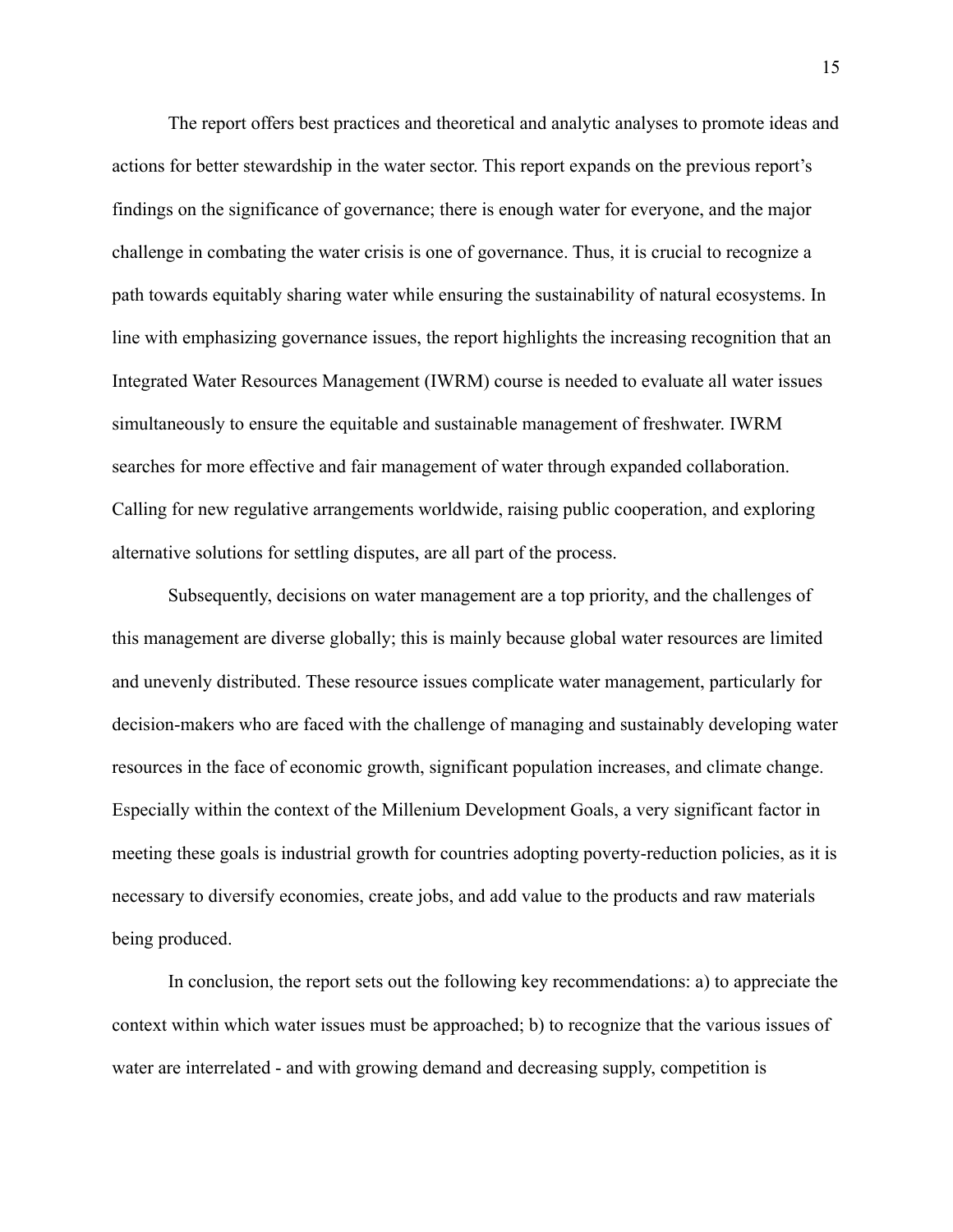increasing, requiring greater insight in the distribution of water; c) to appreciate the variety of circumstance - solutions have to be tailored to the situation; d) to understand that water moves within natural limits - but that these do not usually correspond to the administrative units within which societies organize themselves; e) to improve primary data through research, as more excellent knowledge and understanding are prerequisites for better management of all the systems involved; f) to focus on governance; g) to anticipate and adapt to changing circumstances; h) and for all to assume responsibility for action. This report, like its predecessor, recognizes a need for responsible action and involvement at all levels of society. Individuals at the community level should be encouraged and given the means to take responsibility for their problems. Likewise, governments must take their share of responsibility at local and national levels. Finally, at international levels, responsibility must be taken to set goals and targets and share knowledge [\(UNESCO & World Water Assessment Programme,](https://www.zotero.org/google-docs/?9Hoajp) 2006).

#### <span id="page-15-0"></span>*Report 3 - Water in a Changing World (2009)*

This report offers a holistic approach to links between water and climate change, food, energy, health and human security. Human security, broadly conceived, includes basic needs for food, water, health, livelihoods and a place to live. The report (like previous reports but with more urgency and drawing on more data) highlights that poor people are likely to suffer most from climate change. However, compared to previous reports, fuller treatment is given to such topics as climate change, business and trade, financing, the role of the private sector, water transport and innovations and new technologies.

Very significantly, this report marks a transition from the first two reports (a change that continues in all further reports): a transition from being a report primarily for water managers to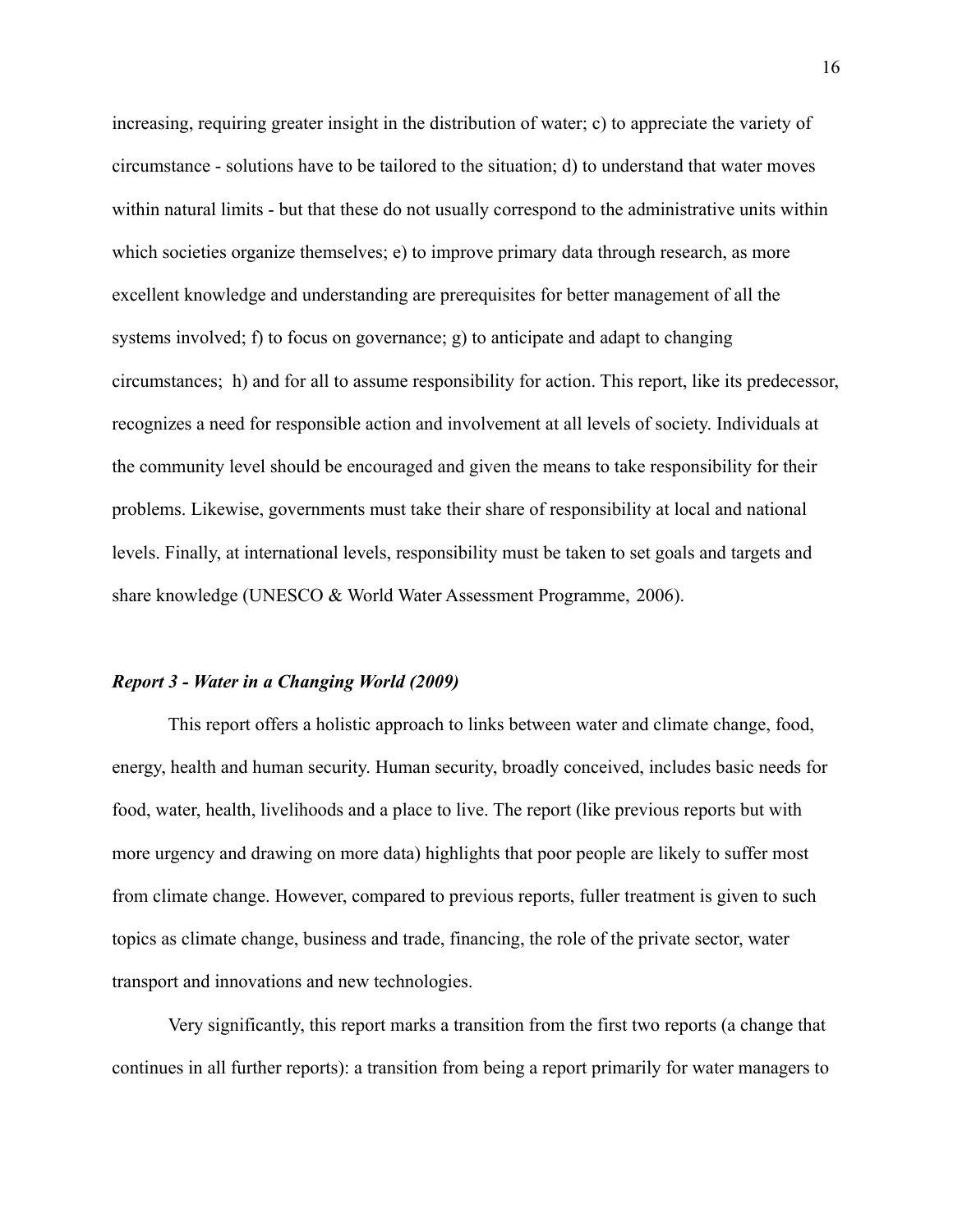being a report for leaders at all levels of government, the private sector and civil society, whose decisions depend on the availability of water resources and make demands on water management. A central theme of this report, intuitively then, is that decisions affecting water management are constructed beyond the water sector and are driven by external, vastly unpredictable forces (including climate change, technological innovation, demography, the global economy, financial markets, changing societal values and norms, laws and customs). These external drivers are dynamic and quickly changing, where developments outside the water sector influence water management strategies and policies. This report emphasizes that decisions in other sectors and those related to development, growth and livelihoods should incorporate water as an integral component, including responses to climate change, food and energy challenges and disaster management. This idea is the first indication of clear recognition that water challenges are not solely the result of the "water sector" but are shaped by actions in other sectors.

Further, the report's analysis of the state of the world's water resources is embedded in a more broad context of what can be accomplished through water management. The analysis leads to a set of responses and recommendations for action that differ from those previously developed from more thoughtful analyses of the water sector because they fully recognize and incorporate the contribution of water to sustainable development. It is recommended that actions include increased investment in water infrastructure and capacity development. Leaders in the water domain can inform the processes outside their domain and manage water resources to achieve agreed socio-economic objectives (MDGs) and environmental integrity. Government leaders, the private sector, and civil society will determine the direction that actions take [\(UNESCO, 2009\)](https://www.zotero.org/google-docs/?1PChm3).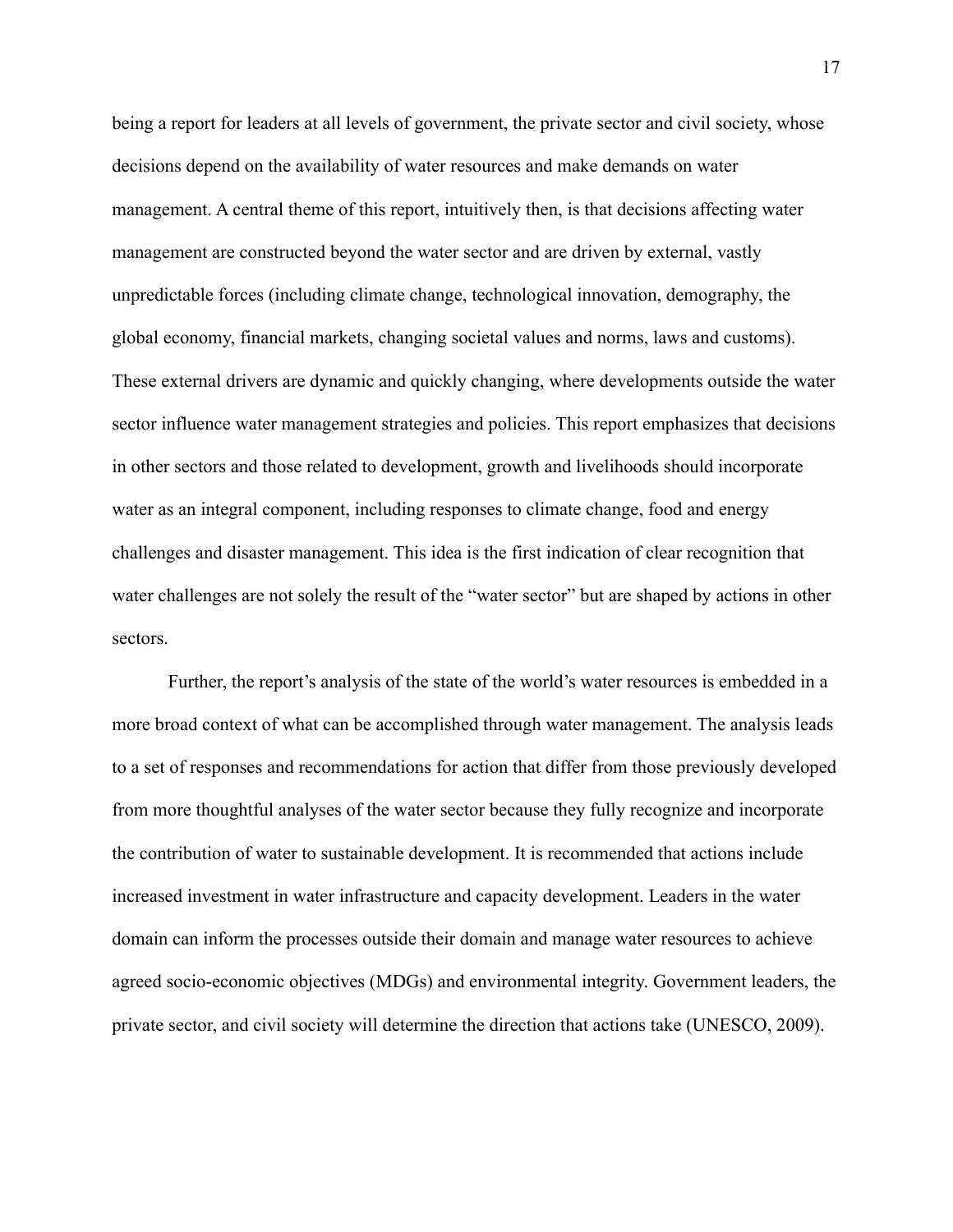### <span id="page-17-0"></span>*Report 4 - Managing Water Under Uncertainty and Risk (2012)*

The fourth report seeks to provide a new way of looking at the existing water reality through the perspective of risk and uncertainty. One of the key messages of this report is the idea that water underpins all aspects of development. Water is the only medium that links sectors and through which significant crises can be jointly addressed. Further, a united approach to governing and designating water across competing sectors to meet various objectives likewise guarantees that headway made in one sector is not counterbalanced by decreases in others.

More prominent recognition is required of the idea that water is not exclusively a local, regional, or national issue that can be managed at any of those levels alone. An essential component for water management is acknowledging that water is not a standalone sector but also a crucial element that provides benefits for all sectors, thus requiring active consultation with, coordination among, and trade-offs between the other sectors and communities that depend upon it. International interdependencies will progressively be interlinked through water; sectors and regions without enough water to address their demands will need to depend more intensely on others' water resources to meet them. Thus, powerful institutions and political will must foster dialogue and decisions between sectors and support balancing risks. Regulatory frameworks and institutional arrangements must also have the flexibility to adapt to changing circumstances affecting water management. Globally, with rising uncertainty and risk, concerted action must be taken by government leaders, business, water managers, and civil society at local, national and global levels. Like the third report, the outlined stakeholders are clear, but the most important calls to action are directed at national governments. The report encourages national governments to accept leadership and prioritize water in all key policy areas within their own countries and global policy paths, including the MDGs.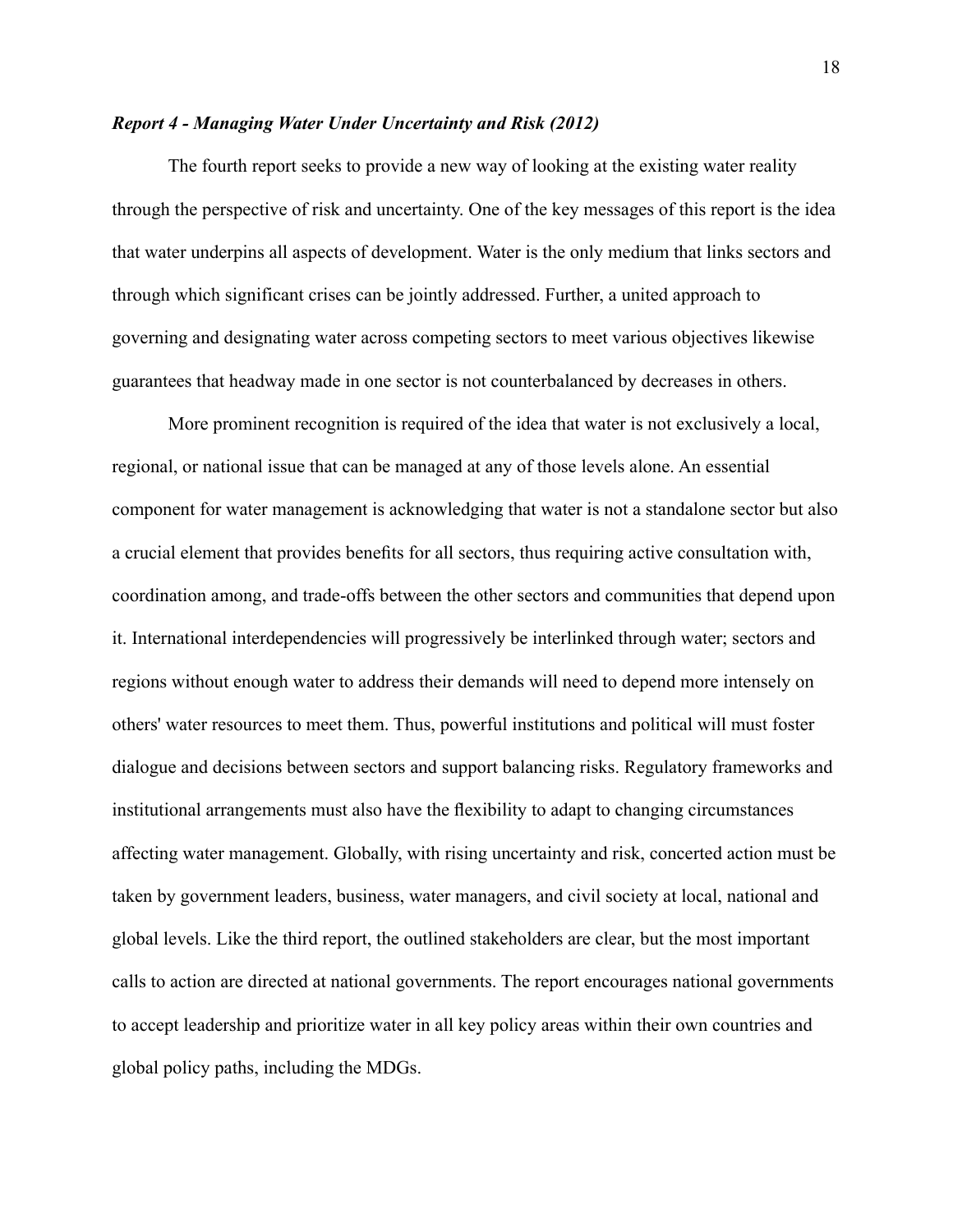Thus, members of the water community are responsible for providing direction to regulatory authorities on decision-making and how to use and manage water sustainably, optimizing and sharing its many benefits and minimizing conflicts. Despite increased recognition of water's role in many other sectors, specific recommendations remain directed to those solely in the water sector. Rising acknowledgement of the water–food–energy–health– environment nexus conception raises awareness among managers responsible for planning in different water-dependent sectors of the more broad implications of their actions, including their water use, on water and other users. This nexus remains a crucial component of sustainable development found in all future reports. Decision-makers need planning tools that reflect the broader impacts of their decisions over the long term. A key recommendation is reducing the uncertainties and risks involved in decisions regarding ecosystem services directly affected or potentially influenced by various management options.

Sustainable development under inherent uncertainty requires deliberate efforts to build robustness and resilience into management structures. These fundamental changes are likely to occur in the nonstructural elements of water management measures. Government leaders, the private sector and civil society, make many significant decisions impacting water. Therefore, it is necessary to devise new methods to deliver technical information to decision-makers in government and those affected by the decisions they make. The report recommends a formal structuring of relationships between technical specialists, government decision-makers, and society. The financial, food, fuel and climate crises are, even individually, serious problems, but in combination, their effects could be catastrophic for global sustainability. Political leaders, business leaders, water managers, water users and everyday citizens have an exceptional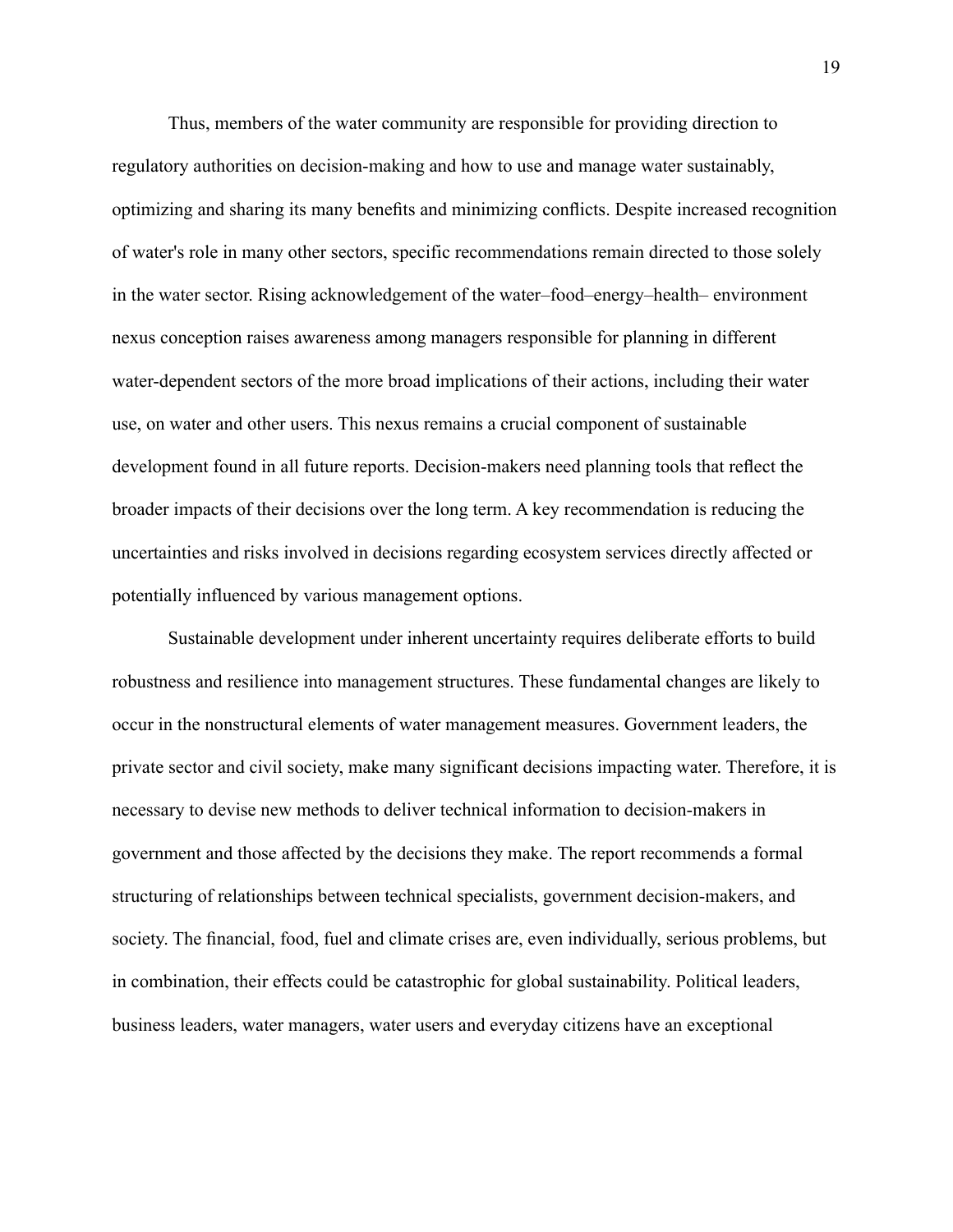opportunity to see past direct challenges and risks and to affect long-term change towards sustainable prosperity for all through water [\(UNESCO,](https://www.zotero.org/google-docs/?7mwMbO) 2012).

### <span id="page-19-0"></span>*Report 5 - Water and Energy (2014)*

This report is rooted in the idea that freshwater and energy are crucial for human well-being and sustainable socio-economic development. This report is the first in the series, in a trend that will continue in future reports, to be focused on a specific theme. Major regional and global crises of climate, poverty, hunger, health, and finance threaten livelihoods and are interconnected through water and energy. The decisions that determine how water resources are used stem from broader policy circles concerned primarily with economic and industrial development, investment and financing, public health, food security and, most relevant to this report, energy security. As also identified in previous reports, the challenge for governance is to adopt the multiple elements, functions, and benefits of water and set water at the core of decision-making in all water-dependent sectors, including energy.

Policies that aid one field can translate to advanced risks and harmful impacts in another, but they can also yield co-benefits. The need to address trade-offs and maximize co-benefits across numerous sectors is now an urgent and critical issue. A significant existing barrier is that there is often little or no incentive to create and seek coordination or integration of policies across sectoral institutions. Planners, practitioners, and policymakers in water and energy need to take steps to specify and overcome the obstacles that exist in their fields.

Recommendations for a coherent policy, which must include adequate public response to the interconnectedness of the water, energy and related domains, require the following recommendations: a) developing coherent national policies affecting the different domains; b)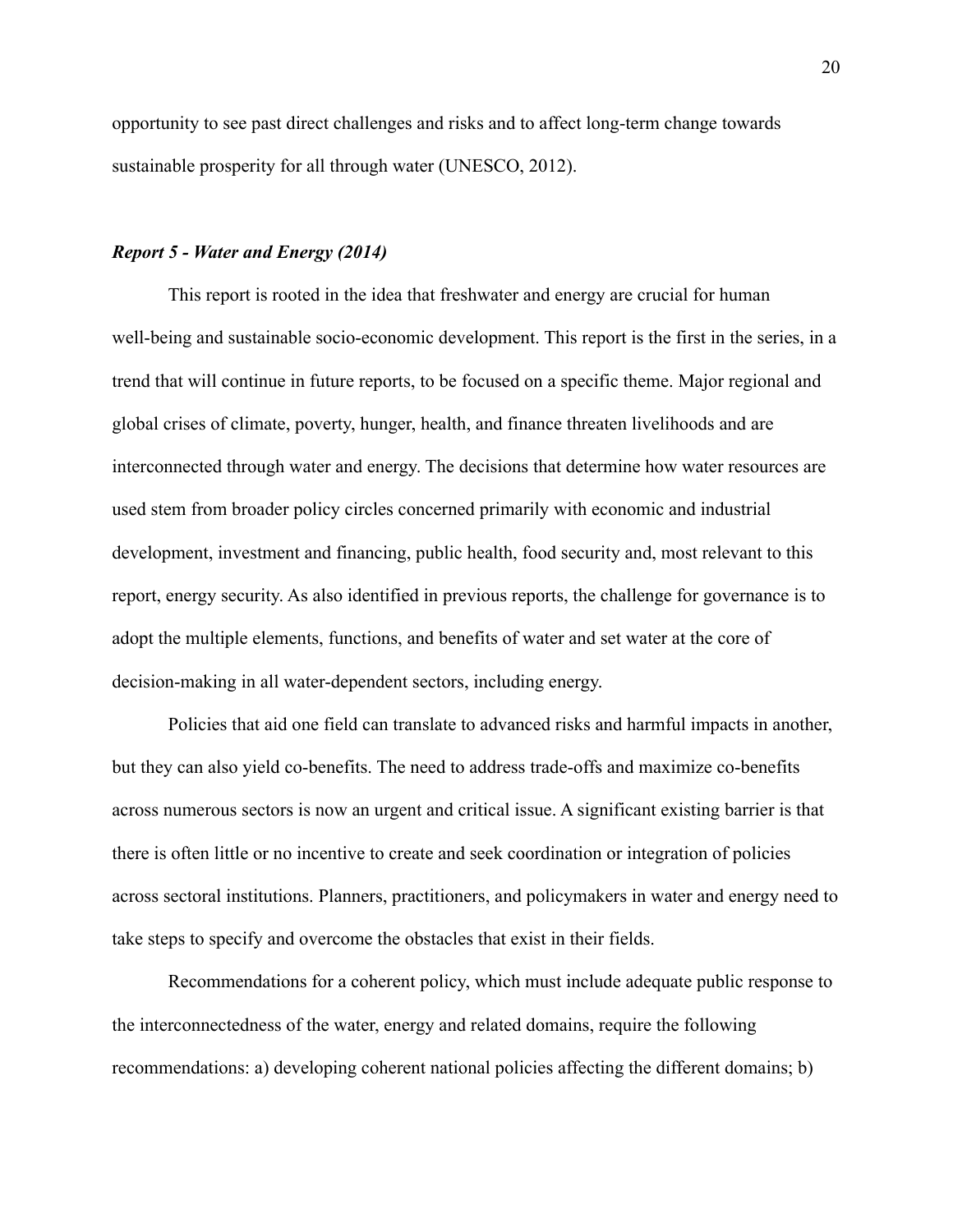creating legal and institutional frameworks to promote this coherence' c) ensuring reliable data and statistics to make and monitor decisions; d) encouraging awareness through education, training and public information media; e) supporting innovation and research into technological development; f) ensuring availability of finance; g) and allowing markets and businesses to develop. In addition, the international community can bring actors together and catalyze support for national, subnational and local governments and utility providers, who have a significant role at the national and local levels [\(UNESCO, 2014\).](https://www.zotero.org/google-docs/?Rdcoys)

### <span id="page-20-0"></span>*Report 6 - Water for a Sustainable World (2015)*

Written in the final year that closes out the MDGs, this report's focus on sustainability falls in line with the hypervigilant focus on sustainable development that is to come in future reports. This report fully realizes the idea that water is at the core of sustainable development. Water is inseparably linked to agriculture, health, gender, climate change, food security, equality, and education; there is an international agreement that water and sanitation are essential to achieving many sustainable development goals. This sixth iteration of the report provides a thorough understanding of water and sanitation challenges and how to transform them into opportunities.

The second in the series' transition to annually released theme-oriented reports, this report also demonstrates how water is critical to sustainable development. Indeed, water is the fundamental natural resource upon which most social and economic activities and ecosystem processes depend. Sustainable development requires proper management of freshwater resources and equitably sharing its benefits. The linkages between sustainable development and water are considerable, complex and nuanced. Beyond describing the relationship between water and its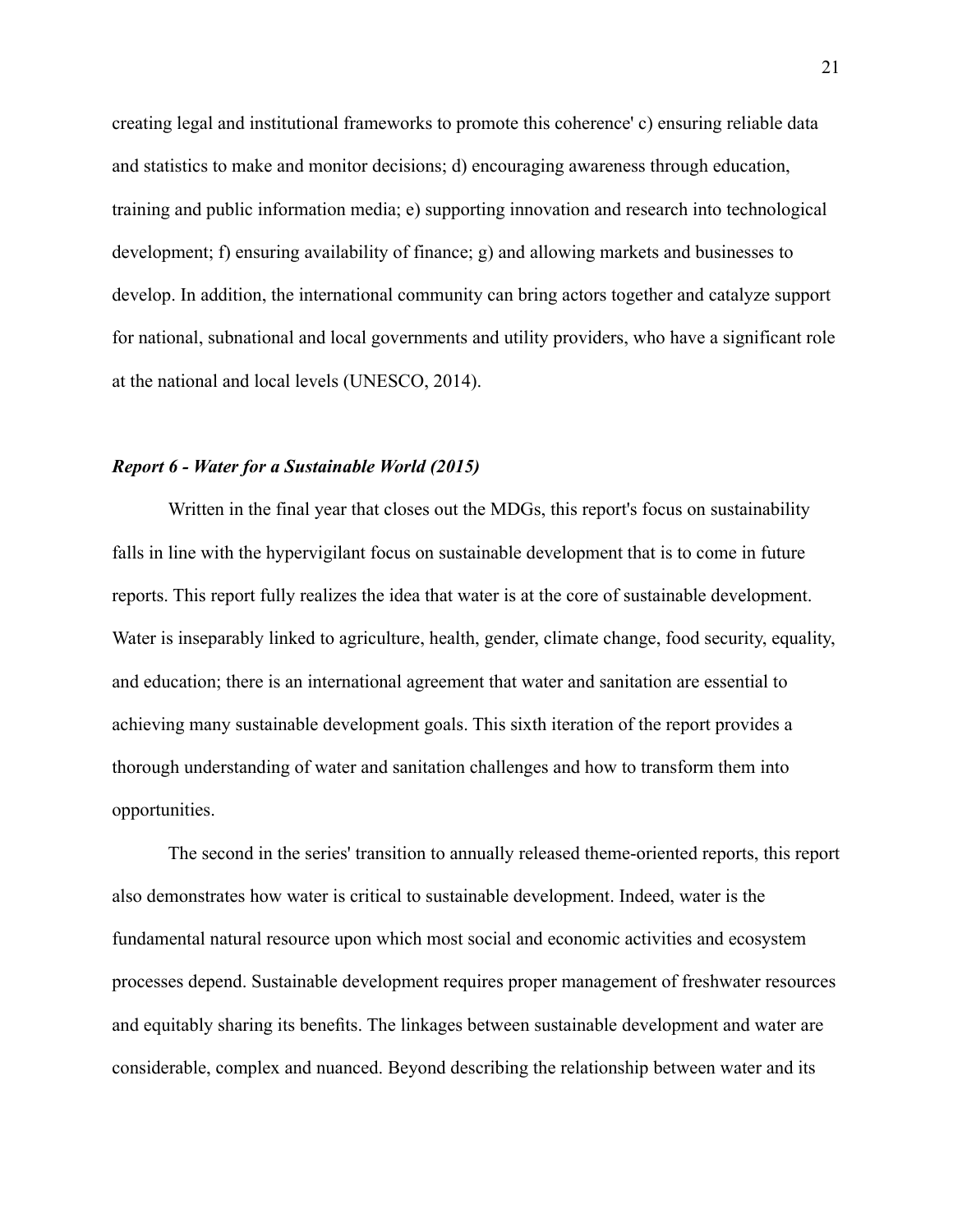environmental, economic, and social dimensions, this report further examines water's role in managing several of the most critical developmental challenges, from energy security to climate change.

This report primarily targets national-level decision-makers and water resources managers like its predecessors. The report describes a future world in which water resources and water-related services are managed so that the benefits derived from water are maximized and shared equitably throughout the world. This vision is not proposed as a fictional outlook; it is a future that authors believe is entirely achievable, where water is recognized and managed as an essential resource that sustains all facets of sustainable development. This vision represents a unique and creative approach to the WWDR that can be identified in all future reports.

Although the notion of sustainable development may be specific, different stakeholders tend to see the challenges and possible resolutions from their respective and often varying perspectives. Accordingly, this report seeks to present a fact-based, balanced and neutral account of the state of knowledge, covering recent water and sustainable development outcomes. In a shift towards a new sustainable development paradigm, this report serves as a practical, illuminating and credible tool that will strengthen and support visionary discussions on "our common future" and ultimately support identifying and adopting appropriate responses.

This report significantly underscores equity, non-discrimination, participation and accountability as fundamental principles in water governance. Further, national laws should support the mainstreaming of the human rights-based approach to water, which helps correct potential imbalances and avoid social exclusion. Finally, all stakeholders, including policymakers, politicians, regulators, the judiciary, educators, allocators of resources, academics and members of civil society organizations, must work together within their areas of expertise to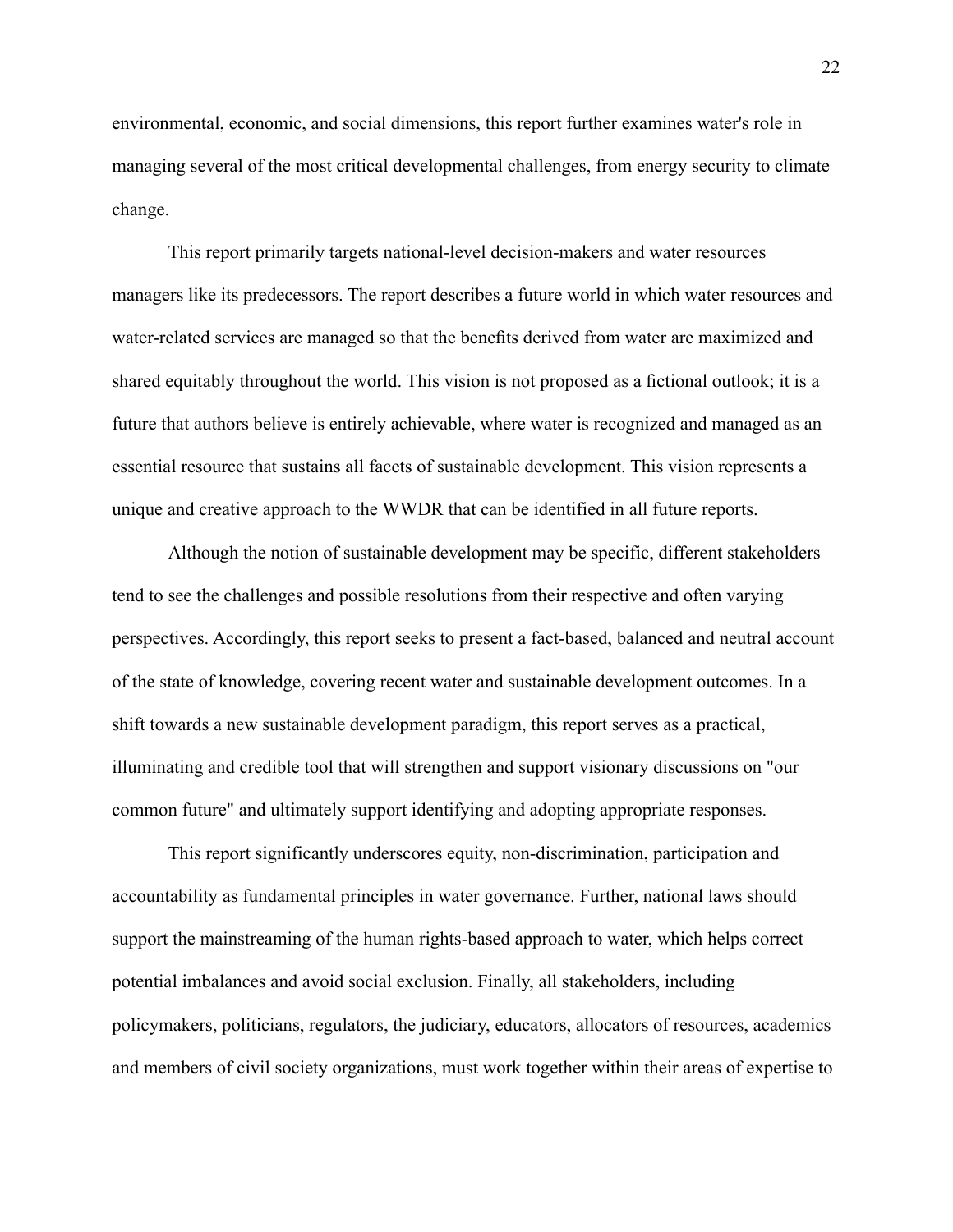advance shared norms, protocols and understanding of water as a resource and how best to consume and protect it [\(UNESCO, 2015\).](https://www.zotero.org/google-docs/?He5zEH)

#### <span id="page-22-0"></span>*Report 7 - Water and Jobs (2016)*

This report is the first in the series to be published after the 17 Sustainable Development Goals (SDGs) of the 2030 Agenda for Sustainable Development were adopted by world leaders in September 2015. However, curiously, the report remains primarily focused on the economic elements of sustainable development. Indeed, water is a critical part of national and local economies and is required to develop and sustain jobs across all sectors. Therefore, managing the water-jobs nexus, notably through harmonized policies and investments, is required for sustainable development worldwide.

Water jobs (and other ancillary jobs) provide the enabling environment and critical support to numerous industries, institutions, organizations, and systems and the jobs they produce. Therefore, governments can identify the investment and employment policies that will advance and enhance jobs across the economy by assessing the possible employment subsidized by investments in water conservation, treatment, and delivery. The analyses made in this report estimate that more than 1.4 billion jobs (42% of the world's total active workforce) are predominantly water-dependent. It is further estimated that 1.2 billion jobs (36% of the world's total active workforce) are moderately water-dependent. Essentially, 78% of jobs constituting the global workforce are dependent on water.

This report identifies that water scarcity is likely to restrict prospects for creating decent jobs and economic growth in the upcoming years. Furthermore, water availability might vary significantly without sufficient infrastructure to manage and store the water, leaving countries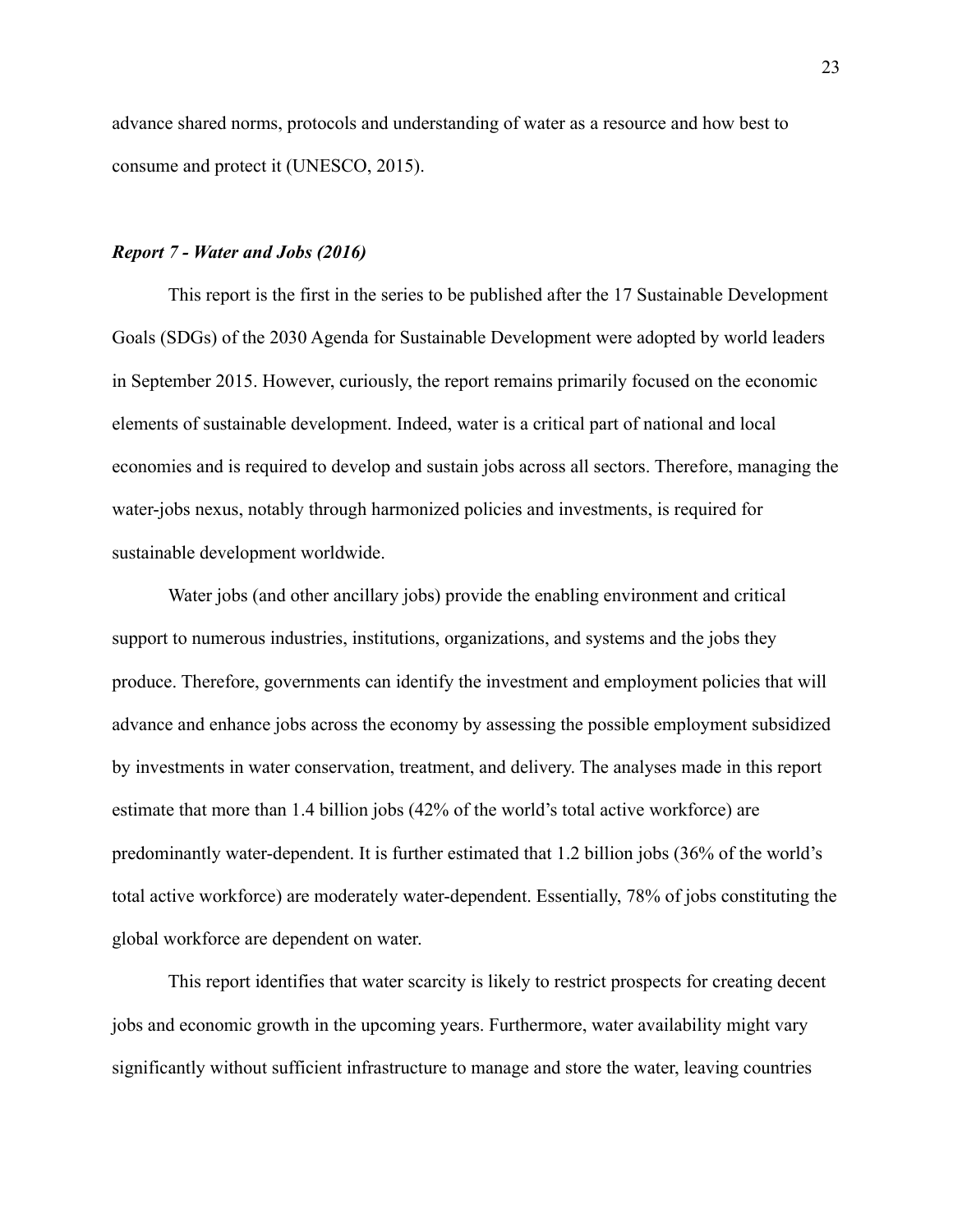"water-scarce" for extended periods. Therefore, to promote economic growth, poverty reduction and environmental sustainability, consideration must be given to methods that mitigate job loss or displacement and maximize job creation that may result from applying an integrated approach to water management. Adopting an ecosystem-based approach to watershed management, including the economic valuation of ecosystem services, is one way of quantifying their benefits for livelihoods and employment.

Failure to invest in water management represents missed opportunities and impedes economic growth and job creation. The political will to set and implement water-related policy objectives that mutually support sustainable development and job creation is essential. However, there is frequently a low level of appreciation of the high risks and severe impacts to which neglect of water issues can lead, often with catastrophic and highly costly results. Improving knowledge and understanding, especially among politicians and policymakers, of the pervasive role of water resources, infrastructure and services in the economy and employment creation would enhance benefits in the generation of decent jobs and serve the broader objectives of sustainable development.

The allocation and provision of water resources and services to different economic sectors will largely dictate the growth potential for high-quality jobs at the country and local levels. Therefore, focusing on the economic sectors that are most relevant for environmental sustainability and job creation will prove to be the ultimate key to success. Reaching these targets involves coherence and a shared vision to ensure that incentives are aligned for the benefit of all stakeholders [\(UNESCO, 2016\)](https://www.zotero.org/google-docs/?hOIjOl).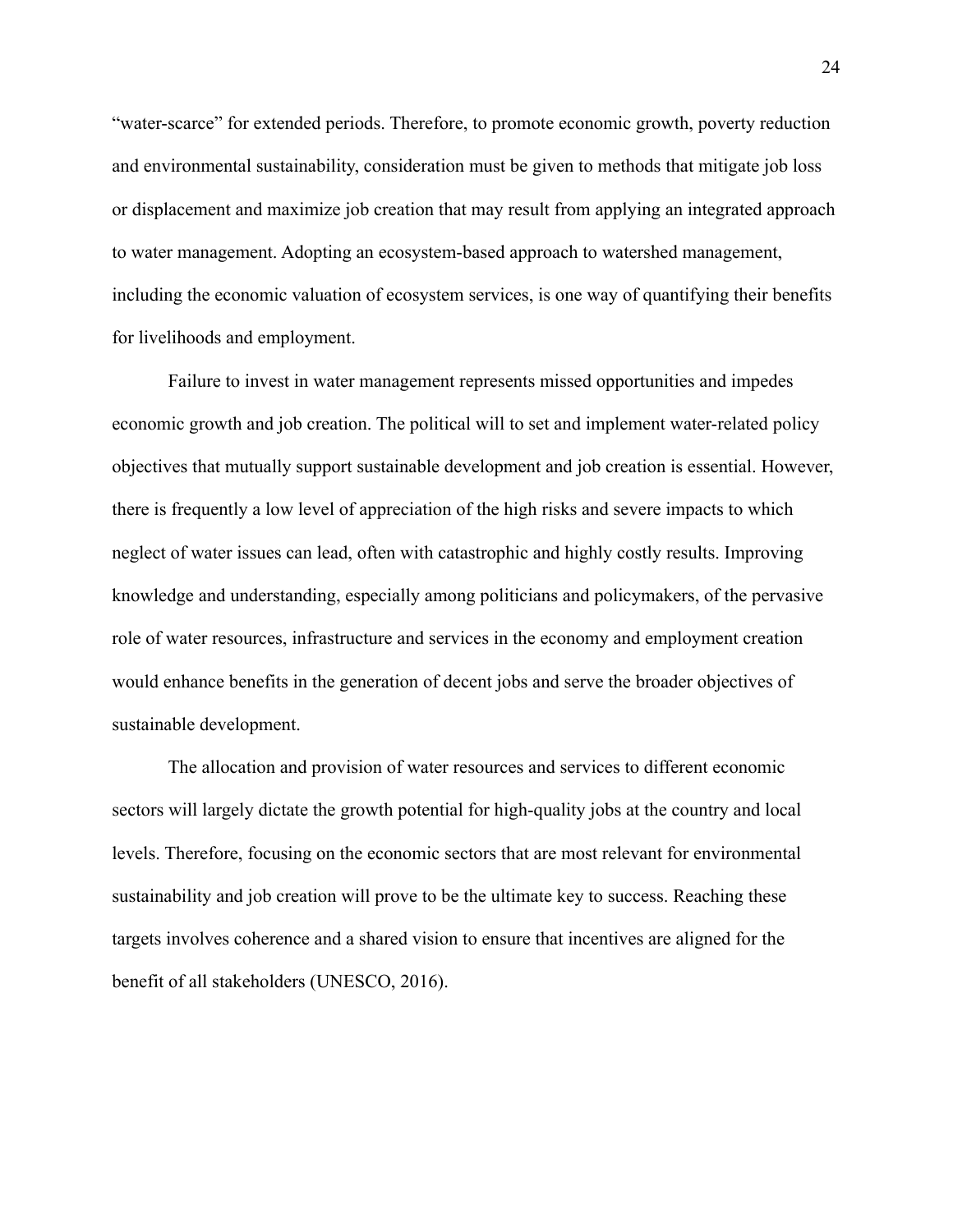#### <span id="page-24-0"></span>*Report 8 - Wastewater: the untapped resource (2017)*

Human activities that use water tend to produce wastewater, so this report's focus on a largely unused aspect of water is influential. As the overall water demand grows, the quantity of wastewater produced and its overall pollution load continuously increase worldwide. Moreover, in all but the most highly developed countries, most wastewater is discharged straight into the environment without satisfactory treatment, with destructive impacts on economic productivity, ecosystems, and human health. If these trends persist, water quality will continue to degrade, especially in dry, water-poor countries, further jeopardizing ecosystems and human health, contributing to water scarcity and restraining sustainable economic development.

After it has been used, water is often seen as a burden or a nuisance. The immediate effects, including the degradation of aquatic ecosystems and waterborne disease from polluted freshwater, have far-reaching impacts on the well-being of peoples' and communities' livelihoods. This emphasis on human health has been found in previous reports, but this report especially highlights its linkages directly to the environment. Continued failure to address wastewater as a significant social and environmental problem would compromise other efforts toward achieving the 2030 Agenda for Sustainable Development. In ever-growing demand, wastewater is increasingly recognized as a reliable alternative water source. Wastewater can no longer be seen as a problem in need of a solution but instead is part of the solution to water challenges that societies are facing today. Wastewater can also be a cost-efficient and sustainable source of energy, nutrients and other valuable by-products. The potential benefits of extracting such resources from wastewater go well beyond human and environmental health, with implications for climate change mitigation and food and energy security.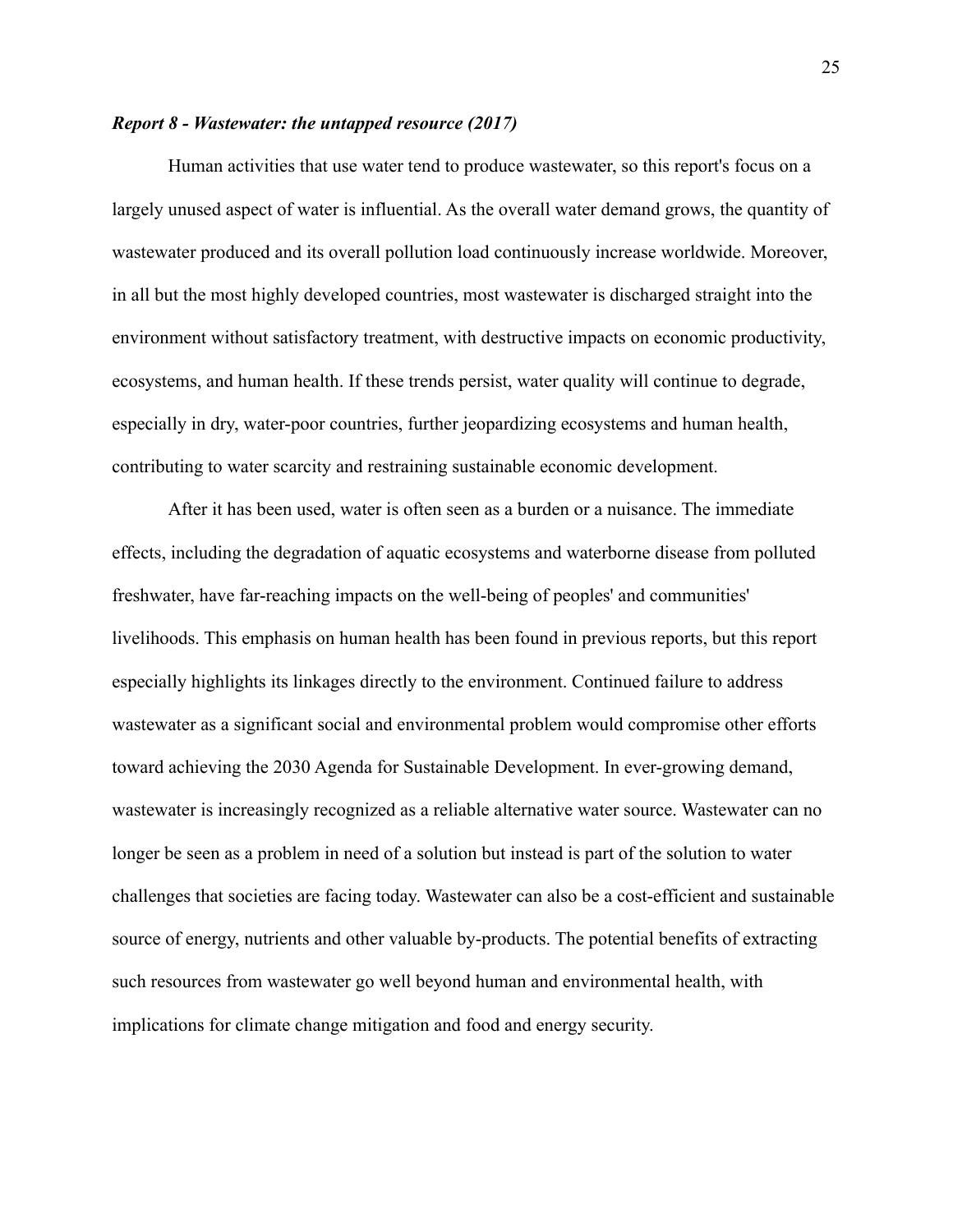A critical path forward includes involving citizens in decision-making at all levels to promote engagement and ownership. This path includes decisions about what types of sanitation facilities are desirable and acceptable and how they can be securely funded and maintained over the long term. Improved wastewater treatment, the recovery of valuable by-products, and increased water reuse sustain the transition to a circular economy by enabling reduced water withdrawals and the loss of resources [\(UNESCO, 2017\).](https://www.zotero.org/google-docs/?erTpUi)

#### <span id="page-25-0"></span>*Report 9 - Nature-based solutions for water (2018)*

Nature-based solutions (NBS) are inspired and sustained by nature and use or simulate natural processes to improve water management. An NBS can involve conserving or rehabilitating natural ecosystems and enhancing or creating natural processes in modified or artificial ecosystems. Attention to NBS has significantly increased, as evidenced through the mainstreaming of NBS into an expansive range of policy advancements, including in food security, agriculture, water resources, biodiversity, environment, disaster risk reduction, and climate change. This trend illustrates a growing convergence of interests around recognizing the need for common objectives and identifying mutually supporting actions, as illustrated in the 2030 Agenda for Sustainable Development by acknowledging the interdependency of its various goals and targets.

Despite a long history of and growing experience with the application of NBS, there are still many cases where water resources policy and management ignore NBS options, even where they are apparent and proven to be efficient. Challenges to upscaling NBS to reach its full potential are generic across the sectors at global, region-specific or place-based scales. In addition, there remains historical inertia against NBS due to the continuing overwhelming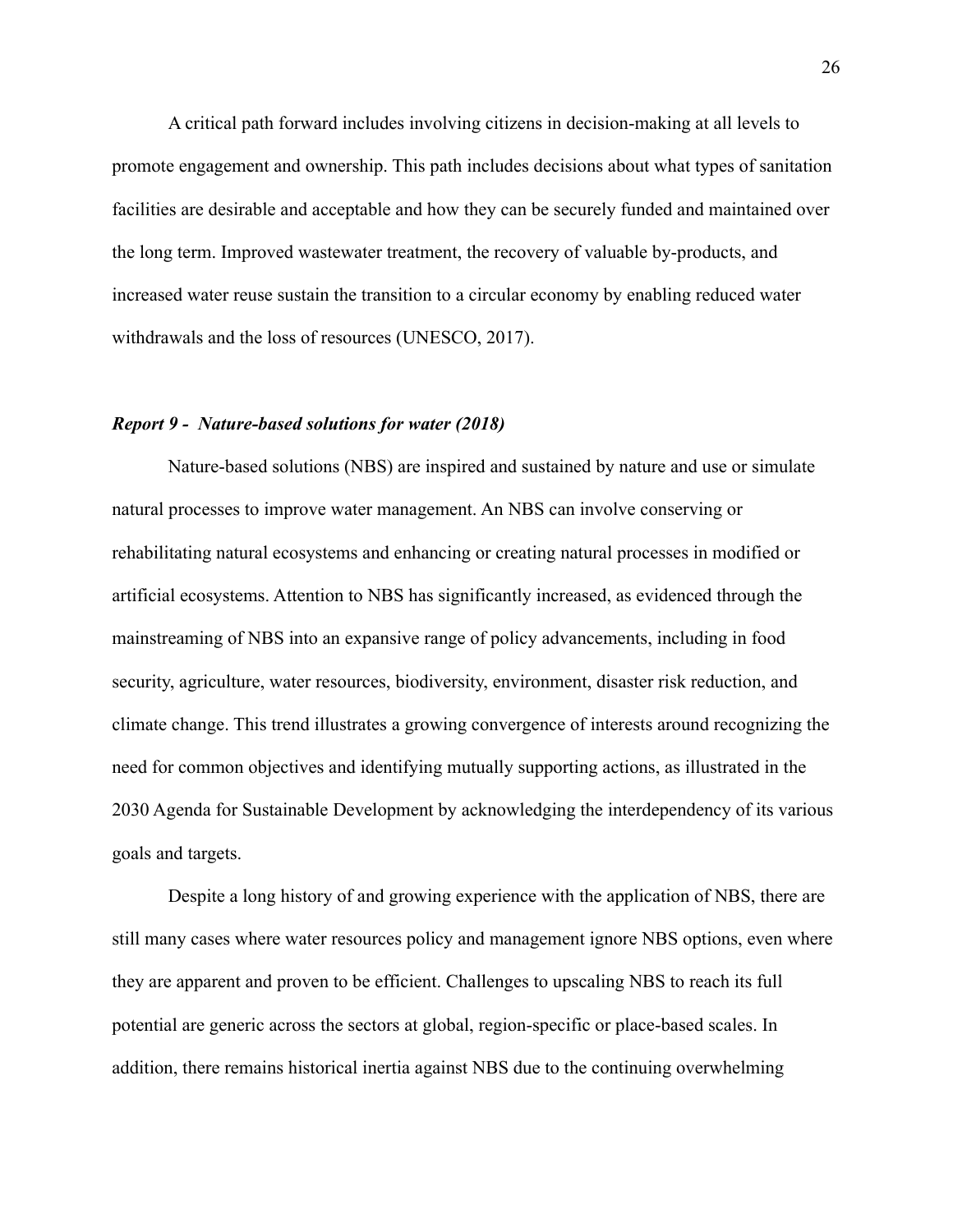dominance of grey (built) infrastructure solutions in the current instruments of the Member States, from public policy to building codes and regulations. This dominance can also exist in civil engineering, market-based economic instruments, the expertise of service providers, and consequently, in the minds of policymakers and the general public. These factors collectively result in NBS often perceived as less efficient or riskier than grey systems.

NBS often requires cooperation among multiple institutions and stakeholders, which can be challenging to achieve. Current institutional arrangements did not evolve with cooperation on NBS in mind. As a result, there is a lack of awareness, communication and knowledge at all levels, from communities to regional planners and national policymakers, of what NBS can genuinely offer. The challenge can be compounded by a lack of experience integrating green and grey infrastructure at scale and an overall lack of capacity to implement NBS. NBS can require much greater cross-sectoral and institutional collaboration than grey-infrastructure approaches. However, this can also open opportunities to bring those groups together under a common approach or agenda.

WWDRs have consistently argued for transformational change in managing water, as this theme is emphasized in all reports to date. The inadequate recognition of ecosystems' roles in water management reinforces the need for transformational change, and increased uptake of NBS provides a means to achieve it. This transformational change needs to rapidly accelerate and translate into fully operationalized policy with improved action. The objective needs to be to minimize costs and risks and maximize system returns and robustness while providing optimal 'fit-for-use' performance. The role of policy should be to enable the right decisions. Adopting NBS is necessary for improving water management outcomes and achieving water security and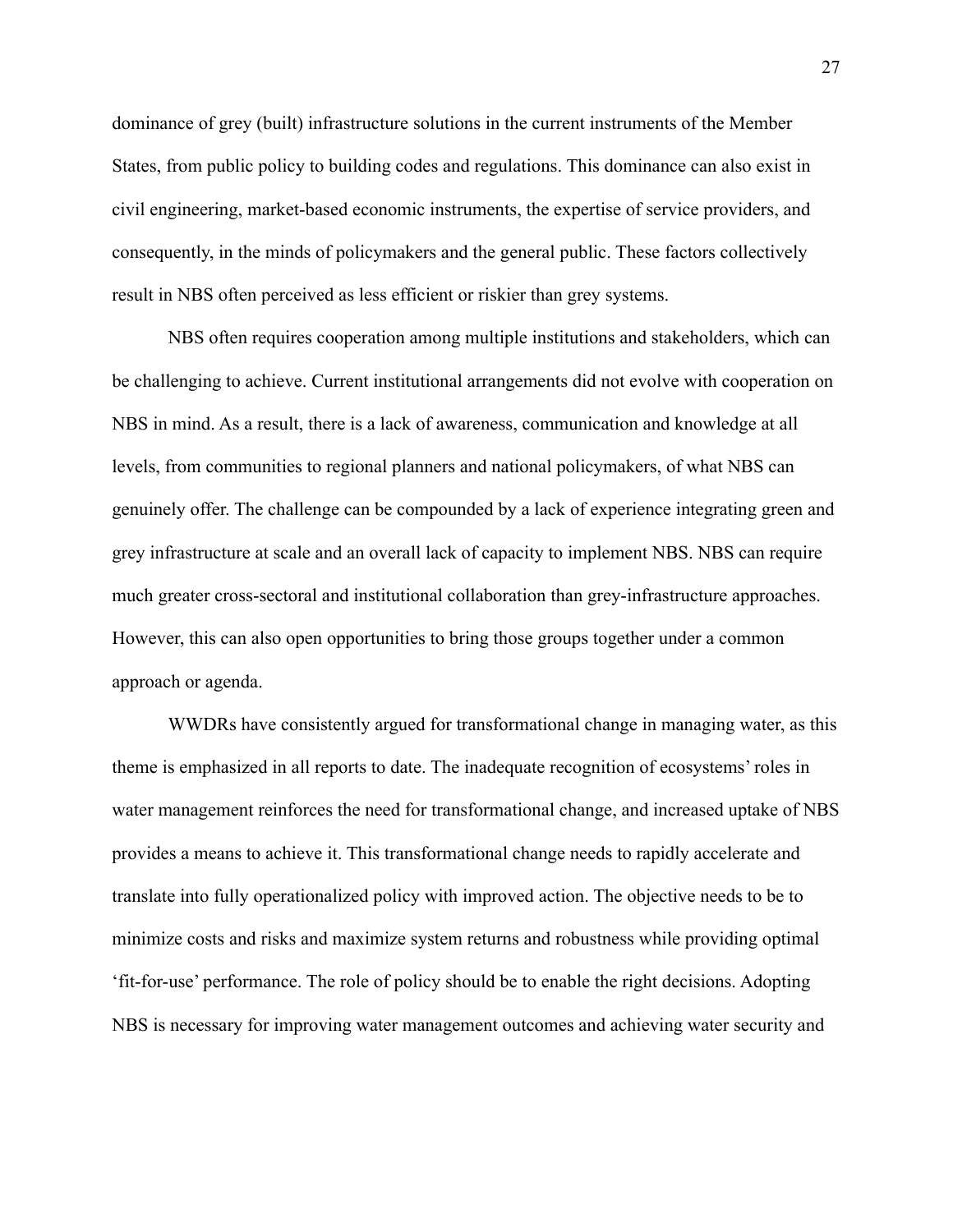critical for ensuring the delivery of co-benefits essential to all aspects of sustainable development [\(UNESCO, 2018\).](https://www.zotero.org/google-docs/?65Il6y)

#### <span id="page-27-0"></span>*Report 10 - Leaving no one Behind (2019)*

Advancements in water resources management and access to sanitation services and water supply are critical to managing diverse social and economic inequities so that "no one is left behind" when experiencing water's multiple benefits and opportunities. There are multiple prohibitive grounds for discrimination regarding who is left behind, but poverty usually features prominently. Women and girls systematically experience prejudice and discrimination in accessing their human rights to safe water in many parts of the world. Ethnic and other minorities, including indigenous peoples, migrants and refugees, and people of particular ancestries (e.g. castes), often experience discrimination, as religious and linguistic minorities do. The potential responses to address the lack of drinking water supply and sanitation services to groups in disadvantaged situations can vary significantly from one place to another.

Insufficient funding and a lack of effective financing mechanisms have created barriers to achieving the WASH (Water, Sanitation, and Hygiene) targets for disadvantaged and marginalized groups. A specific portion of the investment gap could be overcome through improved system efficiency, which effectively uses available finances and significantly decreases general costs. However, equitable tariff structures and targeted subsidies for vulnerable groups will remain a crucial source of funding and cost recovery. In addition, official development assistance (ODA) is beneficial in mobilizing investments from other sources, such as commercial and blended finance, including from the private sector. However, it will be incumbent upon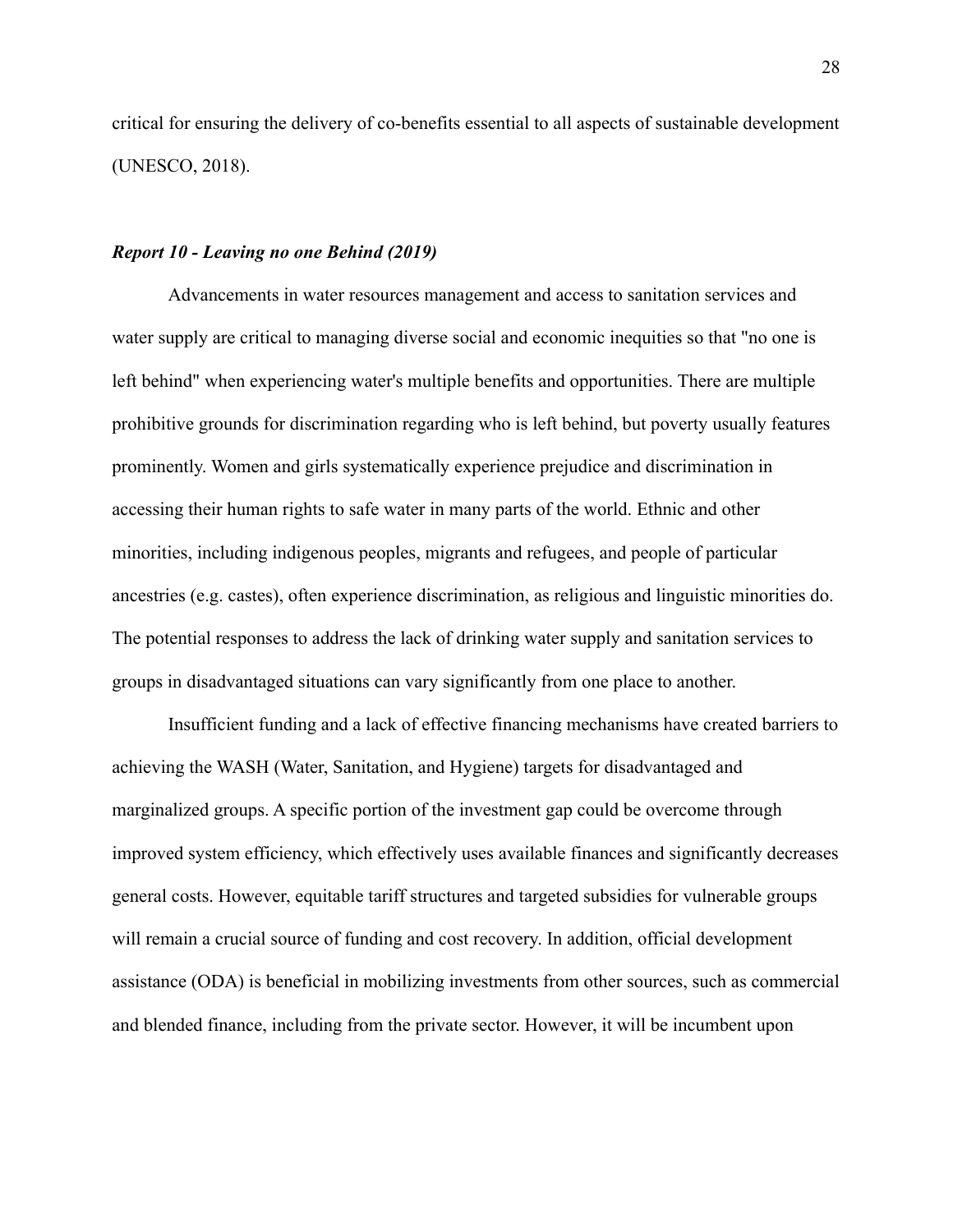national governments to dramatically increase the public funding made available to expand WASH services.

Unless exclusion and inequality are explicitly and responsively addressed in both policy and practice, water interventions will continue to fail to reach those most in need and likely to benefit most. Improving water resources management and providing access to safe and affordable drinking water and sanitation for all is critical to eradicating poverty, building peaceful and prosperous societies, and ensuring that "no one is left behind" as the world advances towards achieving sustainable development [\(United Nations, 2019\).](https://www.zotero.org/google-docs/?92z19W)

# <span id="page-28-0"></span>*Report 11 - Water and Climate Change (2020)*

Climate change will affect water quality, quantity, and availability for basic human needs, endangering human rights to water and sanitation for people worldwide. Furthermore, the hydrological changes generated by climate change will add challenges to the sustainable management of water, which is already under extreme pressure in many world regions. In addition, food security, human health, urban and rural settlements, energy production, industrial development, economic growth, and ecosystems are water-dependent and thus vulnerable to climate change. Therefore, climate change adaptation and mitigation through water management is critical to sustainable development and essential to achieving the 2030 Agenda for Sustainable Development.

Adaptation and mitigation efforts in one sector can directly influence its water demand, expanding or decreasing local water availability and quality for other sectors. In cases of decreased water demand, these actions can lead to numerous benefits across boundaries and sectors, whereas increased water demand can result in the need for trade-offs over the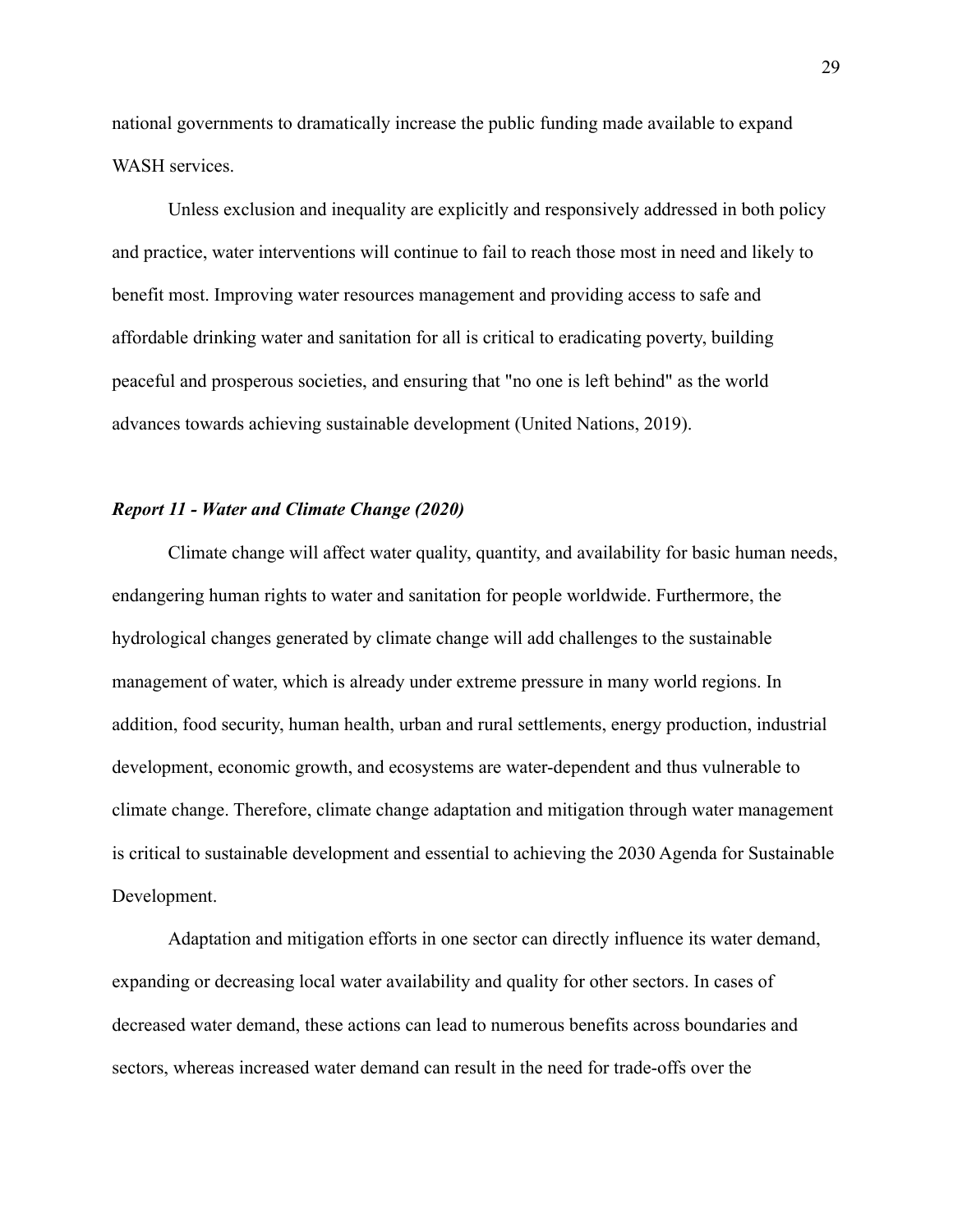distribution of limited supplies. More significant public participation in managing climate risk is recommended as a way to build adaptive capabilities at multiple levels, bypass institutional traps and prioritize risk reduction for socially vulnerable communities. Further, data and scientific information need to be made available at the local level and included as knowledge in local multi-stakeholder decision processes.

Both water and climate management need mechanisms for coordination and oversight. However, sectoral fragmentation and bureaucratic competition may present severe challenges for integration across scales. This challenge calls: for a) greater public participation to discuss and manage climate risk, b) building adaptive capacities at multiple levels, and c) prioritizing risk reduction for socially vulnerable groups. Given the cross-cutting nature of water and climate through different economic sectors and across society, trade-offs and conflicting interests need to be addressed at all levels to negotiate integrated and coordinated solutions. This requires an equitable, participatory, multi-stakeholder approach to water governance in the context of climate change. There are increasing opportunities to integrate adaptation and mitigation planning into water investments more genuinely and systematically, rendering these investments and associated activities more appealing to climate financiers.

Combining climate change adaptation and mitigation through water is a win-win-win proposal. First, it benefits water resources management and improves the provision of water supply and sanitation services. Second, it directly contributes to combating climate change's causes and impacts, including disaster risk reduction. Third, it contributes, directly and indirectly, to meet several of the Sustainable Development Goals (hunger, poverty, health, energy, industry, and climate action). This report proposes a series of practical responses to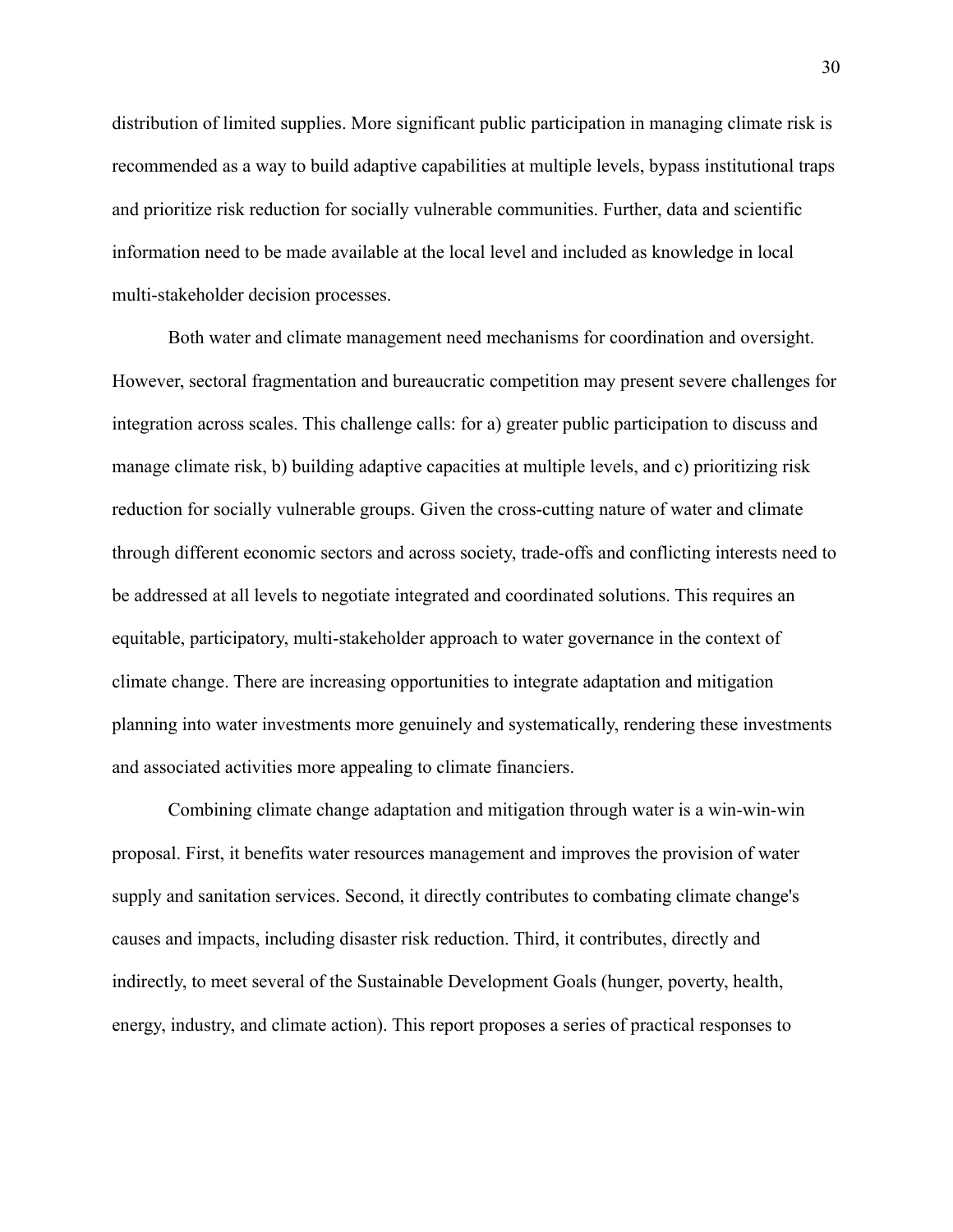support collective objectives regarding policy, financing, and action on the ground [\(United](https://www.zotero.org/google-docs/?5IEwt8) [Nations, 2020\)](https://www.zotero.org/google-docs/?5IEwt8).

#### <span id="page-30-0"></span>*Report 12 - Valuing Water (2021)*

This report highlights that the current status of water resources highlights the need for improved water resources management. This report emphasizes that recognizing, measuring and expressing water's worth, and incorporating it into decision-making, are fundamental to achieving sustainable and equitable water resources management and the SDGs of the United Nations' 2030 Agenda for Sustainable Development. Those who control how water is valued control how it is used. Values are a central aspect of power and equity in water resources governance. The failure to fully value water in all its different uses is considered a root cause, or a symptom, of the political neglect of water and its mismanagement. All too often, the value of water, or its full suite of multiple values, is not prominent in decision-making.

This report groups methodologies and approaches to the valuation of water into five complementary philosophies: "valuing water sources, in situ water resources and ecosystems; valuing water infrastructure for water storage, use, reuse or supply augmentation; valuing water services, mainly drinking water, sanitation and related human health aspects; valuing water as an input to production and socio-economic activity, such as food and agriculture, energy and industry, business and employment; and other socio-cultural values of water, including recreational, cultural and spiritual attributes" (2021). Prospects support these to harmonize multiple water values via more holistic and integrated approaches to financing, governance, and methods to address research, knowledge, and capacity needs.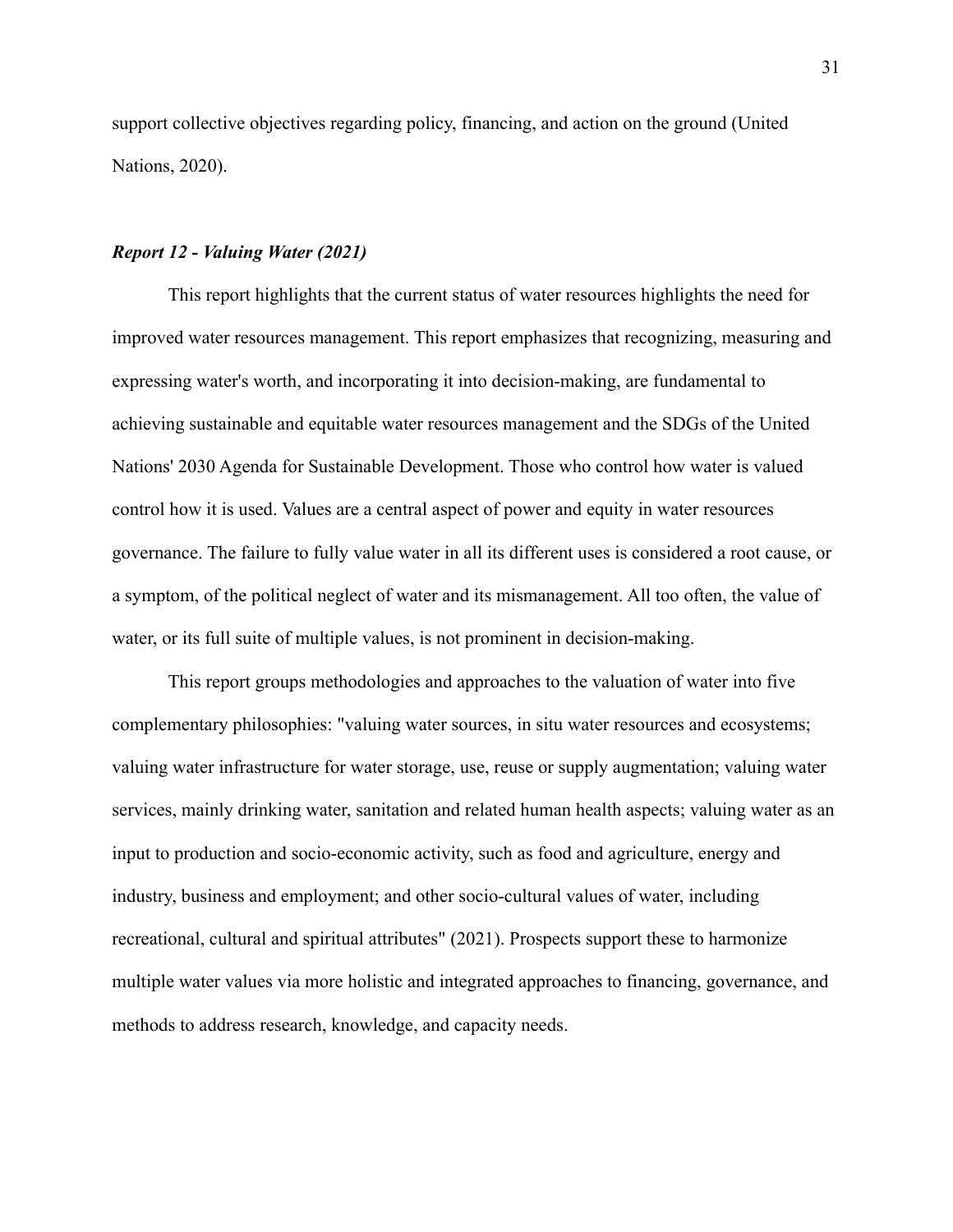There are multiple perspectives on what "value" means explicitly to various user groups and stakeholders. Differences in the way water resources are valued occur between stakeholder groups and are widespread within them. Conflicting viewpoints on water value, the best ways to consider it, and possessing limited knowledge of water all present a challenging landscape for rapid improvements in valuing water. Diverse water values need to be harmonized, and the trade-offs between them are settled and contained in inclusive and systematic planning and decision-making processes. Therefore, the way forward will be to develop other common approaches to valuation where feasible, prioritize enhanced approaches to compare, contrast and merge different values, and incorporate fair and equitable conclusions into improved policy and planning. It is incredibly challenging to determine water's "true" value. Accordingly, the overall importance of water is not appropriately reflected in political attention and financial investment in many parts of the world. This lack of acknowledgement leads to inequalities in access to water resources and water-related services and unsustainable and inefficient use and degradation of water supplies, affecting the fulfillment of nearly all the SDGs and fundamental human rights.

Compiling and fully understanding the different approaches and methods for valuing water across multiple dimensions and perspectives will likely remain challenging. Varying approaches can lead to different valuations even within a specific water use sector. Trying to reconcile valuations across sectors would generally increase the overall difficulty level, as would taking into account some of the more intangible values attributed to water in different socio-cultural contexts. While there may be the capacity to lower complexities and formalize measurements in some circumstances, the reality is the need for better means to identify, support and accommodate different values [\(United Nations,](https://www.zotero.org/google-docs/?rQTadk) 2021).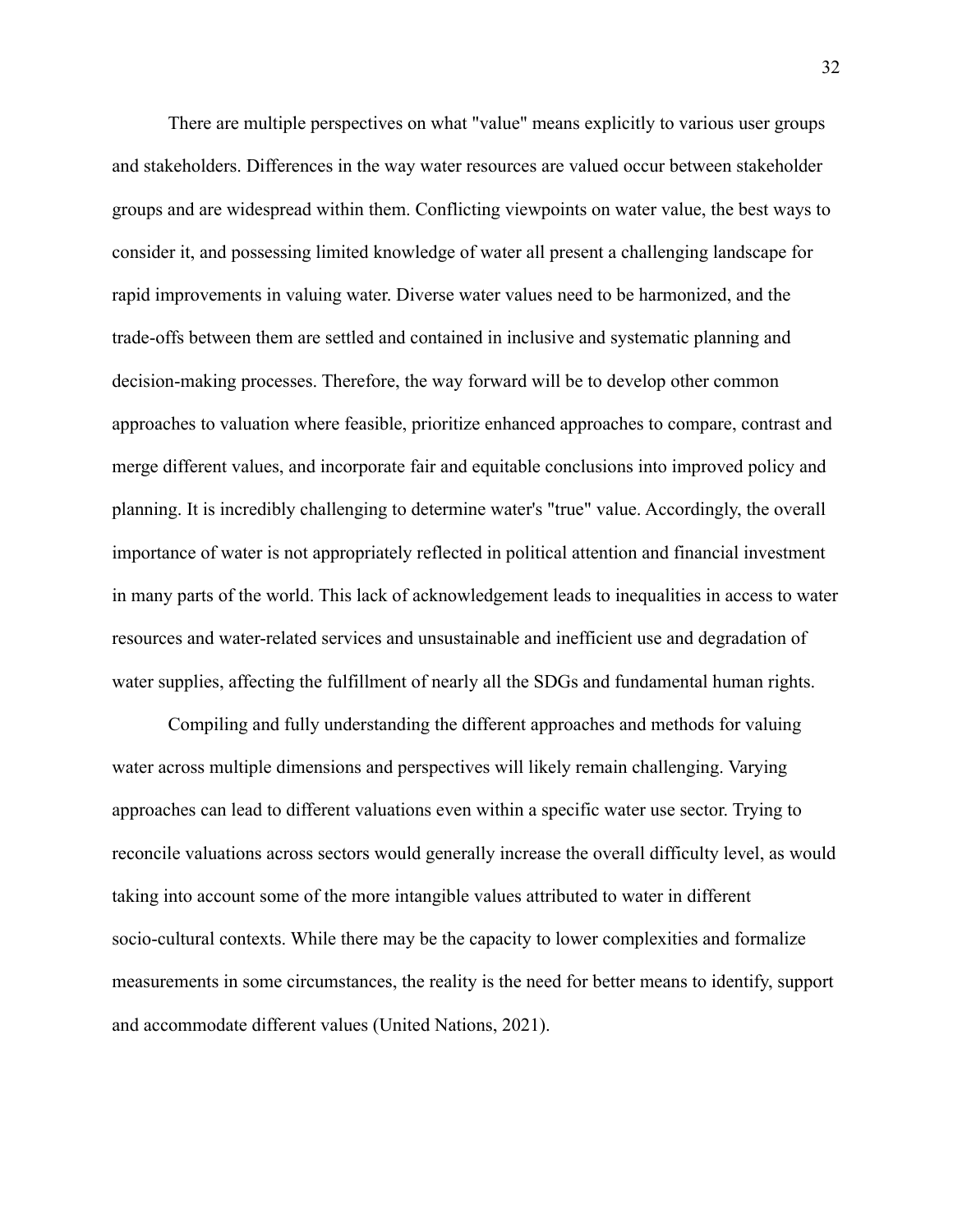#### <span id="page-32-0"></span>*Report 13 - Groundwater: Making the Invisible Visible (2022)*

This report shines a spotlight on groundwater, emphasizing the specific roles, challenges, and opportunities in groundwater resources development, management, and governance worldwide. In addition, the report aims to provide an explicit understanding of the role that groundwater plays in everyday life, its interactions with people, and the possibilities for optimizing its use to ensure the long-term sustainability of water.

This report emphasizes that the vast potential of groundwater and the need to manage it sustainably need to be of significant priority. Groundwater, accounting for approximately 99% of all liquid fresh water on Earth, has the potential to provide tremendous environmental, economic, and social opportunities and benefits. Groundwater presently provides half of the water withdrawn for domestic use worldwide, including drinking water for the vast majority of the global rural population who do not have their water delivered via private or public supply systems. Nevertheless, groundwater is often poorly understood, undervalued, mismanaged and abused.

This report highlights that groundwater is paramount to the fight against water security, food, poverty, the production of decent jobs, socio-economic development, and the resilience of societies and economies to climate change. Moreover, reliance on groundwater will increase mainly due to growing water demand by all sectors combined with increasing variation in rainfall patterns. Therefore, countries must develop an adequate and practical framework for groundwater governance. This requires that governments take leadership and accept responsibility to establish and sustain a fully operational governance structure, including the institutional capacity; laws, regulations and enforcement; knowledge base; policy and planning; financing and stakeholder participation. It is also incumbent for countries to ensure that their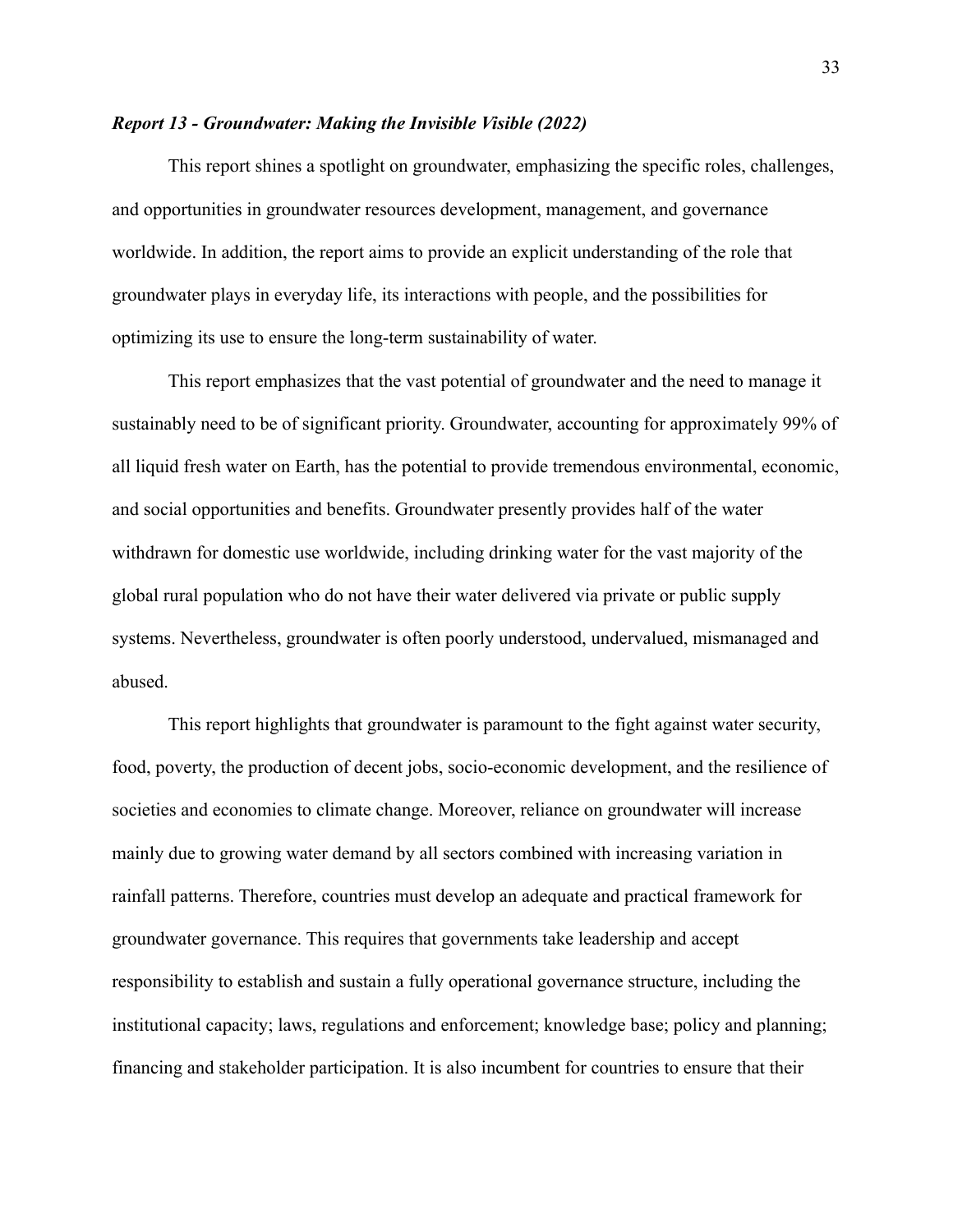policies and plans are fully enforced through groundwater management). Finally, governments must assume their role as resource custodians; given the common-good aspects of groundwater, governments have the responsibility to ensure that access to and profit from groundwater is delivered equitably and sustainably [\(United Nations,](https://www.zotero.org/google-docs/?nIcWqY) 2022).

### **4. Contextualizing Sustainable Development**

# <span id="page-33-0"></span>*4.1. Defining Sustainability: From the Millenium Development Goals to the Sustainable Development Goals*

<span id="page-33-1"></span>The first modern idea of sustainable development was framed in the 1987 report "Our Common Future," stating that: "Humanity has the ability to make development sustainable to ensure that it meets the needs of the present without compromising the ability of future generations to meet their own needs" (WCED, 1987, p. 16). Since then, several other definitions have been proposed and debated, and countless papers, articles and books have been published, each seeking to broaden understanding of the concept and the types of actions sustainable development implies. To be combatted within sustainable development, the water crisis needs to fit into an overall scenario of problem-solving and conflict resolution.

In September 2000, to acknowledge growing inequality and achieve poverty eradication, the United Nations Millennium Summit was held at the United Nations Headquarters in New York. The representatives of 189 countries adopted the "United Nations Millennium Declaration," which identified the Millennium Development Goals (MDGs) with the development and elimination of extreme poverty as the focus, including eight key areas and 21 operational targets [\(United Nations, 2008\).](https://www.zotero.org/google-docs/?gntnq0) These goals became an internationally recognized framework for guiding national development and cooperation over the next 15 years and guided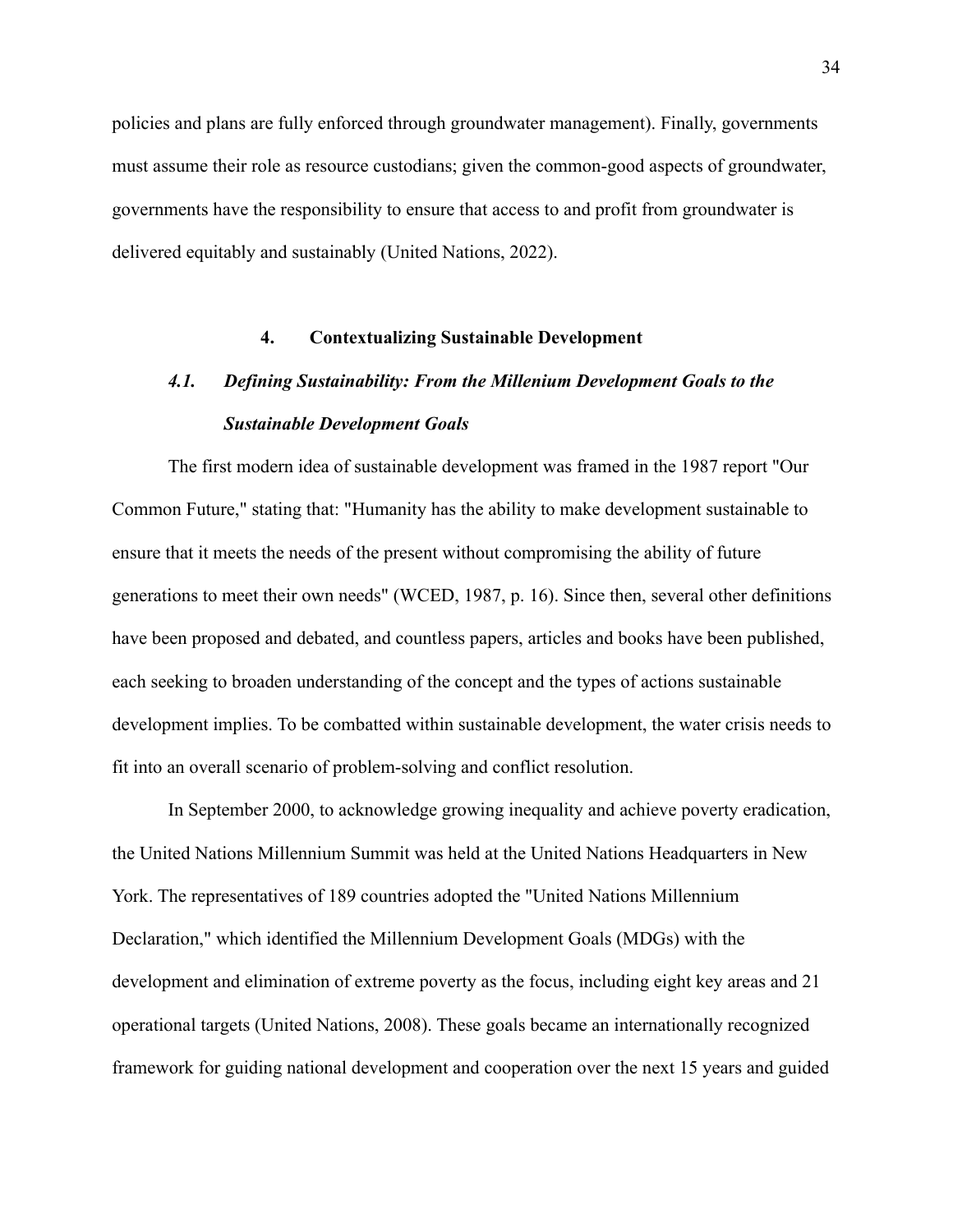the development of humanity in the new century [\(Shi et al., 2019; United Nations, 2008\).](https://www.zotero.org/google-docs/?w0erqF) In recognizing the need to speed up poverty alleviation and socio-economic development, eight MDGs with specific and quantifiable targets were set by the United Nations (UN) General Assembly Millennium Meeting in 2000 to be achieved by 2015 from a 1990 baseline (United Nations, 2008). Additional goals related to sanitation and the inclusion of IWRM in national plans were established during the World Summit on Sustainable Development in 2002 in Johannesburg [\(United Nations, 2008\).](https://www.zotero.org/google-docs/?o1Mgsb) As pointed out by the Commission for Sustainable Development (CSD) in 2002: "Poverty eradication, changing unsustainable patterns of production and consumption and protecting and managing the natural resource base of economic and social development are overarching objectives of, and essential requirements for, sustainable development" [\(United Nations Division for Sustainable](https://www.zotero.org/google-docs/?C5d2Eo) Development, 2002, p. 1).

By setting these goals, the UN system committed to taking a leading role in finding ways to share the world's resources more equitably while offering more protection from natural hazards. Setting targets establishes concrete, quantifiable objectives while focusing attention on the issues at hand and providing incentives to take action and mobilize the resources necessary for reaching the goals [\(UNESCO, 2009\)](https://www.zotero.org/google-docs/?W9jjnS). In September 2015, more than 150 heads of state and government participated in the United Nations Sustainable Development Summit at the United Nations headquarters in New York. The summit assessed the implementation of MDGs and adopted "Transforming our World — the 2030 Agenda for Sustainable Development". The agenda set out the Sustainable Development Goals (SDGs), covering 17 focus areas and 169 specific targets. Building on the experience of the MDGs, the 2030 Agenda for Sustainable Development has a more comprehensive goal for water, going beyond the issues of water supply and sanitation. Most notable to water issues, Goal 6 aims to ensure the availability and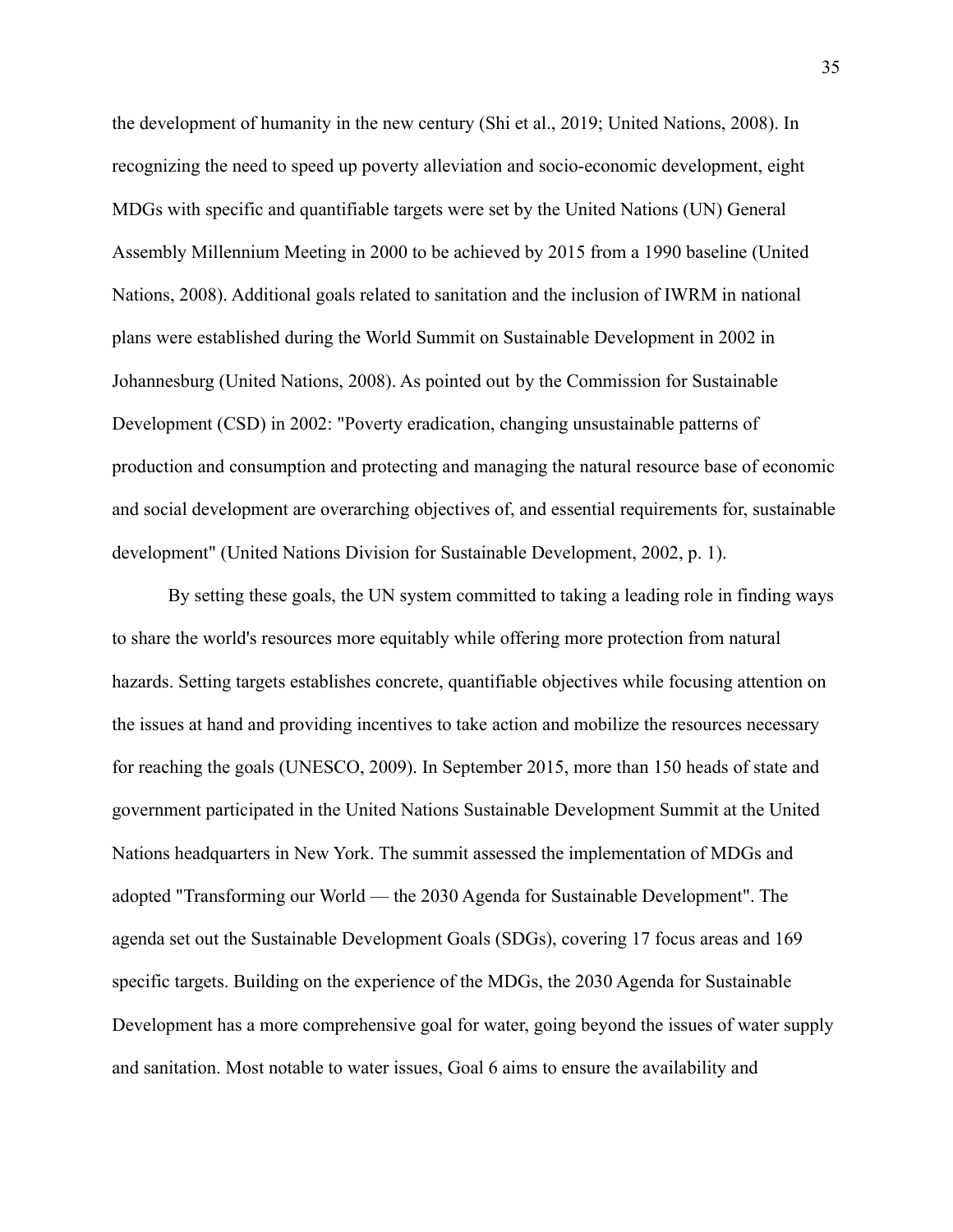sustainable management of water and sanitation for all and Goal 8 addresses the promotion of sustained, inclusive and sustainable economic growth, full and productive employment and decent work for all. Water- and labour-related concerns are also significant to several other SDG targets, notably Goal 1 on poverty and Goal 3 on health. Besides solely pursuing economic growth, the SDGs put forward the concept of inclusive growth and sustainable development featuring coordinated economic, social, and environmental development [\(Shi et al., 2019\).](https://www.zotero.org/google-docs/?AOVT2v)

#### *4.2. Sustainable Development as a Conceptual Framework*

<span id="page-35-0"></span>The concept of development has been associated with various definitions, interpretations and theories from diverse scholars over time. One of the earlier modern conceptualizations of development defines it as "an evolutionary process in which the human capacity increases in initiating new structures, coping with problems, adapting to continuous change, and striving purposefully and creatively to attain new goals" (Peet & Hartwick, 1999). According to Reyes, development is a social condition within a nation where the needs of its population are fulfilled by the reasonable and sustainable use of natural resources (2001). Todaro and Smith also define development as a multi-dimensional process that involves significant changes in social structures, attitudes, institutions, and economic growth, reduction of inequality, and eradication of absolute poverty (2006).

In its most literal definition, sustainability means a capacity to maintain some entity, outcome or process over time (Basiago, 1999). However, in development literature, many academics and practitioners apply the concept of sustainability to represent enhancing and upholding a beneficial and healthy social, economic, and ecological system for human development (Gray & Milne, 2013; Thomas, 2015; Tjarve & Zemīte, 2016). Further, Stoddart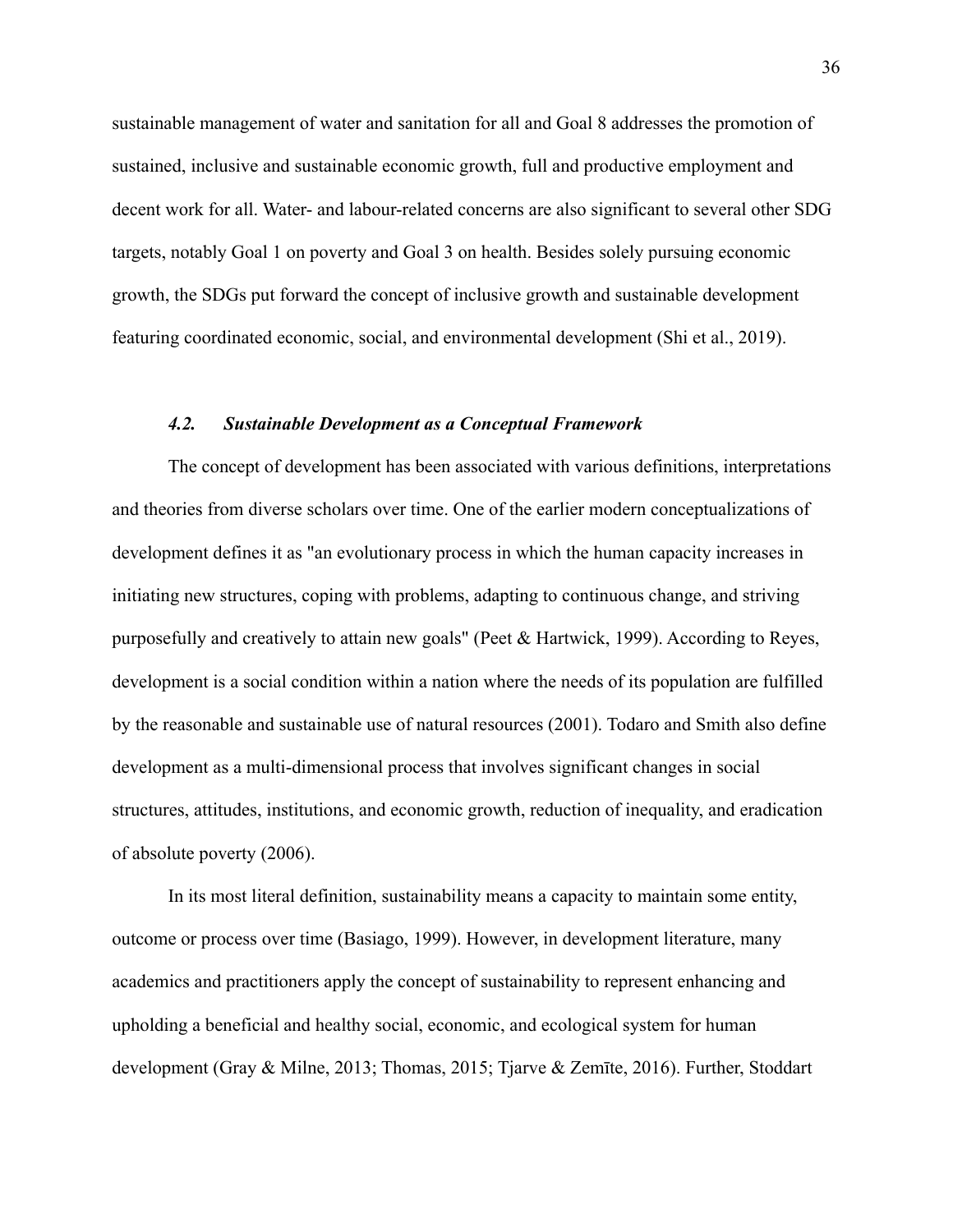(2011) defines sustainability as the efficient and equitable distribution of resources intra-generationally and inter-generationally with socio-economic activities within a finite ecosystem. Contrastly, some scholars view sustainability as dynamic in its interactions between the population and the carrying capacity; the population evolves to its full potential without producing irreversible adverse effects on the environment's carrying capacity (Ben-Eli, 2015). From this perspective, the idea that sustainability focuses on human activities and their ability to satisfy human needs and wants without depleting or exhausting the productive resources at their disposal emerges (Thomas, 2015). Accordingly, this evokes ideas on how people should conduct their social and economic lives drawing on the available ecological resources for human development.

Structurally, sustainable development can be seen as a phrase consisting of "sustainable" and "development." Subsequently, sustainable development is based on the concept of development, the concept of needs, and the concept of future generations (Klarin, 2018). Modern conceptualizations of sustainable development are derived from the "triple bottom line" approach, as coined by Elkington, which implies the balance between three pillars of sustainability: a) environmental sustainability, which is focused on maintaining the quality of the environment and is necessary for conducting the economic activities and quality of life of people; b) social sustainability which seeks to ensure human rights and equality, preservation of cultural identity, respect for cultural diversity, race and religion; c) and economic sustainability, necessary to maintain the natural, social and human capital required for income and living standards (Elkington, 1998; Goel, 2010; Miller, 2020). Therefore, this paper maintains that complete sustainable development is achieved by balancing the three pillars of the triple bottom line.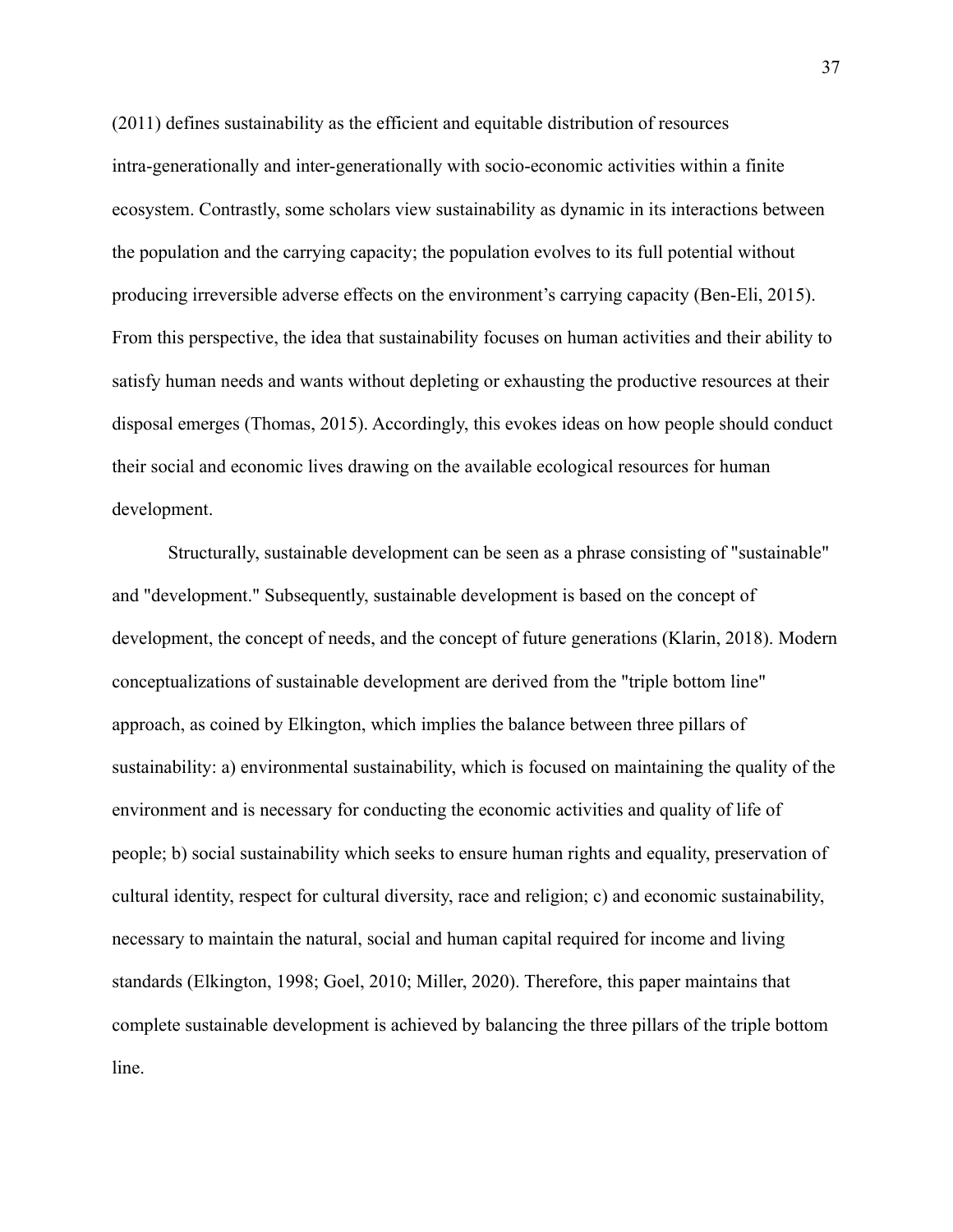#### **5. Analysis and Recommendations**

<span id="page-37-0"></span>A growing need for consensus in water policy and its recommendations is increasingly recognized within water policy and governance scholarship. However, the types of recommendations and changes being considered or undertaken and the conditions that enable or hinder those changes undergo constant transformations. Understanding how to change policies, what information is being advised to change these policies, and the subsequent effect on practice and implementation is an important field of inquiry as governments, civil society, and industry address growing water quantity and quality concerns. Based on the investigation of the consolidated, qualitative information presented, an analysis of the systematic review of the thirteen WWDRs water policy reform literature within the context of sustainable development is offered to define and offer recommendations for policymakers.

#### *5.1. A State of Uncertainty: The Future of Water*

<span id="page-37-1"></span>The distribution of freshwater supplies can be erratic, with different countries and regions receiving different quantities of water over any given year as precipitation delivers water unevenly over the planet from one year to the next. Therefore, understanding water's spatial and temporal distribution and movement are crucial for efficient water resources management, which must take this variability into account. In addition, the hydrological cycle is driven by a complex, interrelated ensemble of dynamic natural processes, which scientists refer to as 'climate forcings' (UNESCO, 2009). The Earth's tilt and rotation around the Sun are the primary drivers of seasonal precipitation and water availability variations. However, atmospheric and oceanic circulation patterns and interactions are equally important drivers of weather, climate and the hydrological cycle [\(UNESCO, 2009\).](https://www.zotero.org/google-docs/?DtZtxO)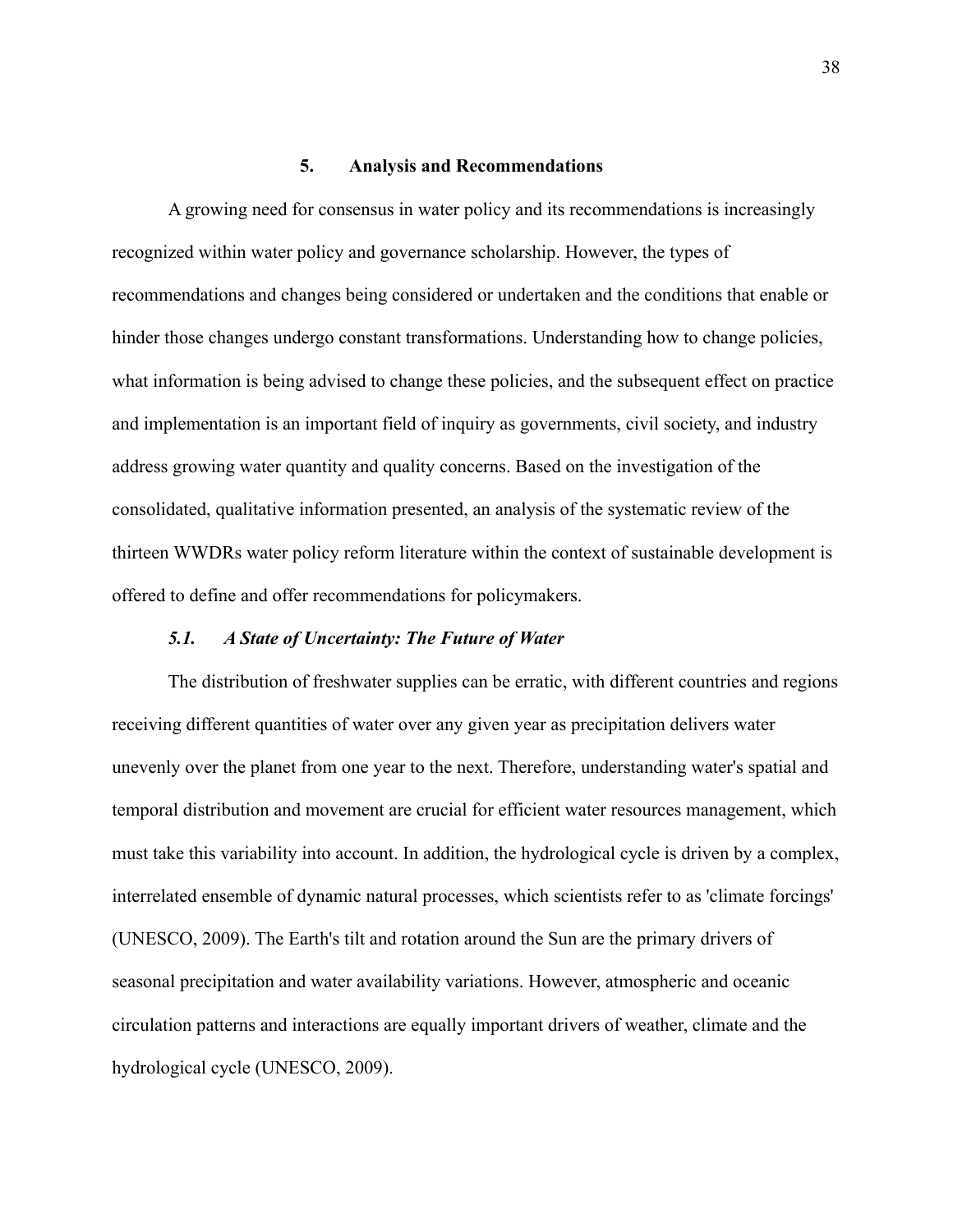The state of water resources is constantly changing, resulting from the natural variability of the Earth's climate system and the anthropogenic alteration of that system and the land surface through which the hydrological cycle is modulated. Specific changes to water resources and the hydrological cycle include modifying runoff through storage and inter-basin transfers, increased flood potential due to climate change, increased water losses due to temperature increase, changes in the seasonality of flows, changes in flows from glaciers due to their retreat, decreasing snow and permafrost, and groundwater depletion. The state of water resources is also influenced by withdrawals to meet socio-economic demands and control measures undertaken to protect human settlements in flood plains and drought-prone regions. These changes and interactions create a new level of uncertainty associated with the use and availability of water resources and existing uncertainties related to the Earth's climate system and hydrological cycle [\(United Nations, 2020\).](https://www.zotero.org/google-docs/?KIvy2f)

This trend is emphasized in many of the reports (reports 4 and onwards). However, what has also been emphasized is that although there is no certainty for what is to come in the planet's hydrologic future, this does not mean that finite action should not be prioritized in the water sector. Therefore, while it is no longer possible to assume that the future hydrological record will follow the course of the historical record, policymakers and stakeholders have the responsibility to take immediate, meaningful action to combat the water crisis.

# *5.2. Water for All: Equity and Inclusivity through Empowerment*

<span id="page-38-0"></span>As emphasized in all reports, the poor are the worst affected by the impacts of the water crisis; they live in marginal areas, those afflicted by floods, pollution and scarce water supplies, and the loss of valuable natural sources of food. The extremely poor, the elderly, women and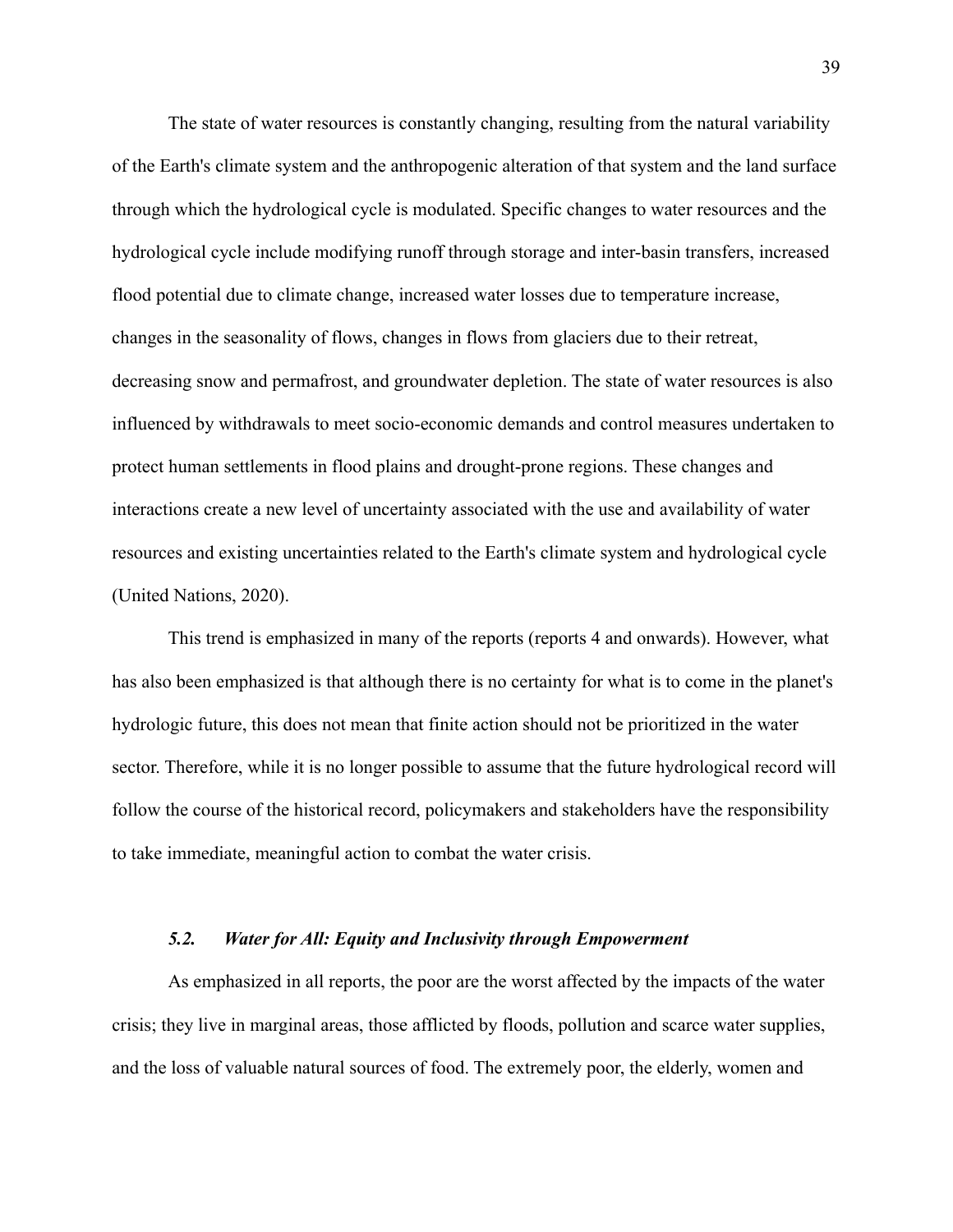children are the worst impacted. As more people live on limited available land, there is an increasingly substantial risk of flooding or drought [\(United Nations, 2019\).](https://www.zotero.org/google-docs/?O0AHHA) Therefore, a top priority that has been identified is ensuring adaptable management structures with an equitable allocation of benefits and a comprehensive and context-specific conflict resolution instrument.

Equity and inclusion can best be realized through empowerment. Empowering all actors can elevate sustainability and secure equity and inclusiveness. Unfortunately, current policies and actions for water can often privilege elite actors and their value systems, which further impedes their effectiveness and legitimacy. Empowerment strategies that civil society groups and governments can implement include a redistribution of power and rights so that all can assume responsibility and control over their lives and futures [\(United Nations, 2019, 2021, 2022\)](https://www.zotero.org/google-docs/?Vx8Ejc). Further, existing approaches such as co-management and community-based natural resource management can equalize the costs and benefits of conservation and reconcile different interests and values (provided that they recognize and address trade-offs and uneven power relations). Inclusivity in practices and decisions surrounding water, thus, can promote informed decisions, facilitate more vital interaction between communities and conservation activities, and foster equity among water users.

### *5.3. The Price of Water: Opportunities for Financing and Economic Growth*

<span id="page-39-0"></span>Projections support that water scarcity, as it worsens, is likely to limit further prospects for creating jobs and economic growth. Unless there is adequate infrastructure to store and manage water, as in many developed countries, water availability may continue to vary significantly, leaving countries 'water scarce' for vast periods. Further, water availability is highly dependent on water quality. The cost of the necessary treatment for poor water quality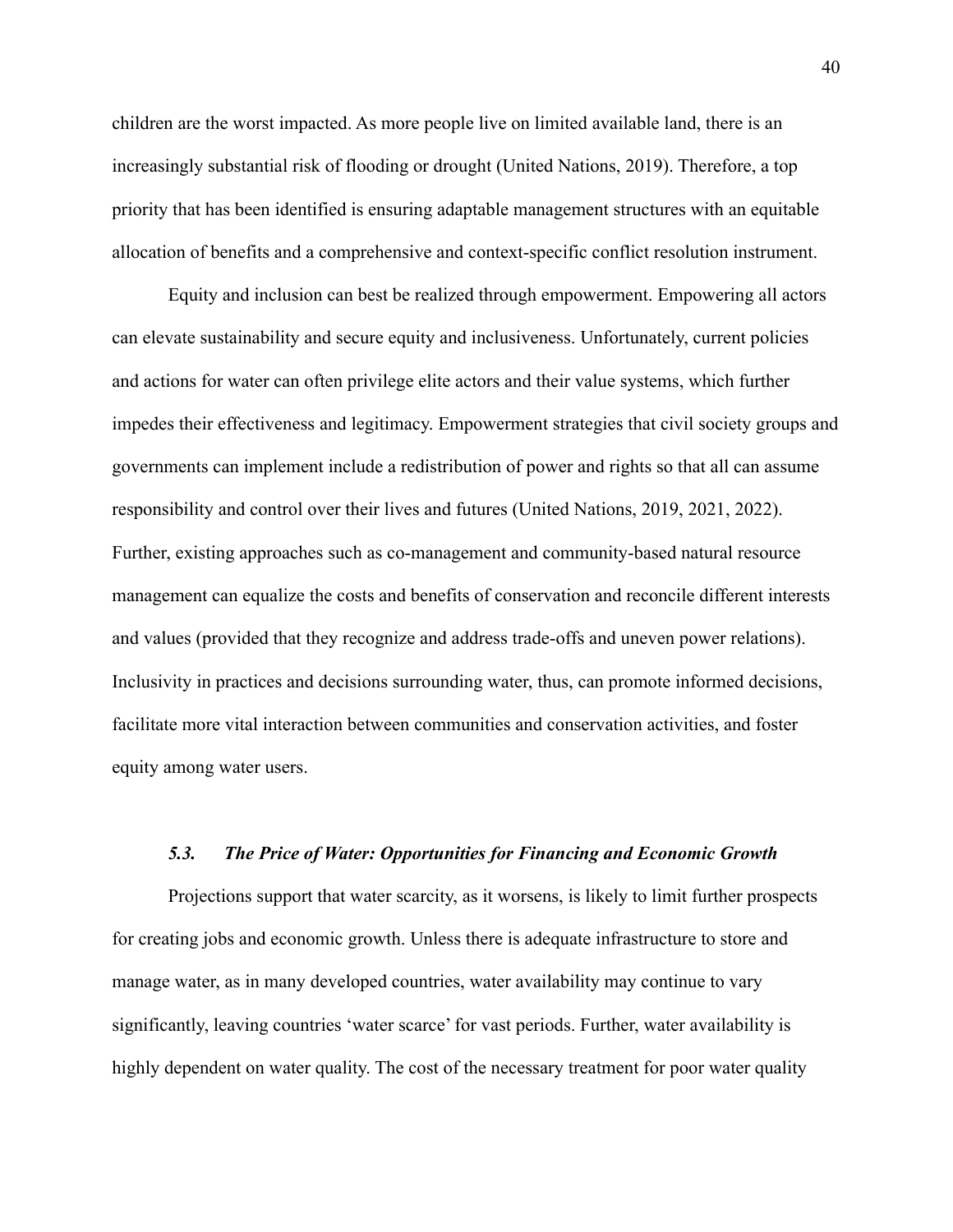may be a challenging and prohibitive factor for accessing water resources, hence contributing to the burden of economic water scarcity. Industrial and economic growth is highly desirable for countries adopting poverty-reduction policies. Thus, the WWDRs emphasize that economic growth is necessary to diversify economies, create jobs, and add value to industrial products and raw materials [\(UNESCO, 2003, 2016, 2017\).](https://www.zotero.org/google-docs/?JnJ6fq) Therefore, to promote economic growth, poverty reduction, and environmental sustainability, consideration must be given to methods that mitigate job loss or displacement and maximize job creation that may result from the implementation of an integrated approach to water management.

The reports highlight that water investments are necessary for economic growth, jobs, and reducing inequalities. Conversely, failure to invest in water management represents missed opportunities and may also impede economic growth and job creation. Wise investments in the financing, operations, and maintenance of infrastructure facilitate the structural changes necessary to foster advances in many productive areas of the economy. In addition, better investments often mean more income opportunities to enhance expenditure on health and education, reinforcing a self-sustained dynamic of economic development.

However, economic growth is not a guarantee for more comprehensive social progress. There is a widening gap between rich and poor in most countries and between those who can and cannot exploit new opportunities [\(Reardon & Bischoff,](https://www.zotero.org/google-docs/?TrFw8P) 2011). Subsequently, while "Our Common Future" adeptly defines what sustainable development is, it failed to analyze which principles of the market-based economy needed to be changed, and as a result, few countries had explicitly adopted it as part of the requirements for their economic growth plans. Therefore, to translate sustainable development into a "doable" development initiative within the current international development context, it must first be established that our global system, at an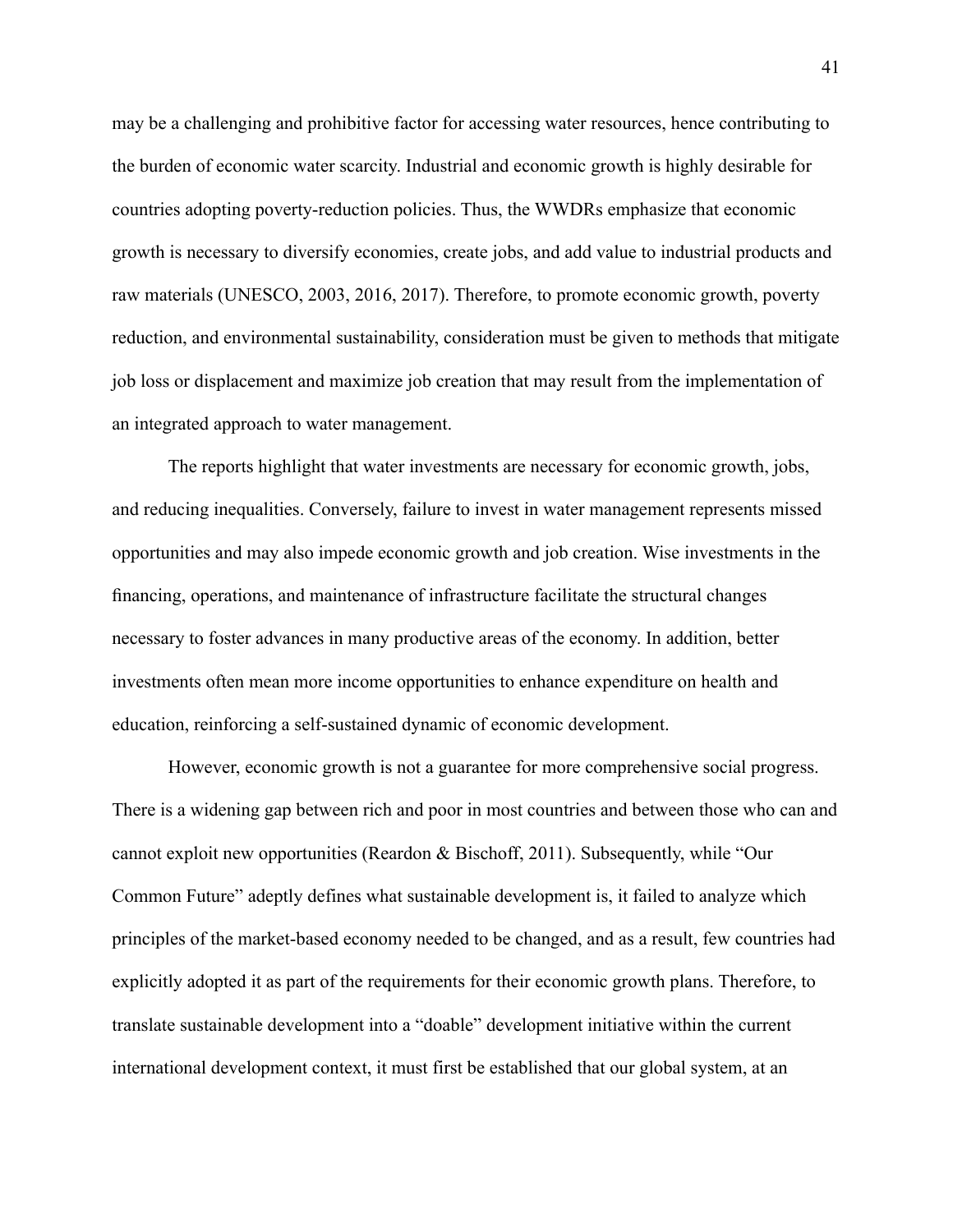economic, social, and environmental level, is interconnected, with policies reflecting this. Thus, considerations for economic growth must prioritize equity and inclusion in tandem.

Further, recognizing the centrality of water for sustainable development is crucial in developing a green economy. In a green economy, the role of water in maintaining ecosystem services and water supply would be acknowledged, appreciated and financed [\(UNESCO, 2016\)](https://www.zotero.org/google-docs/?Rhf1UW). Managing water sustainably supports the overall objectives of a green economy or a green growth pathway and meets critical social imperatives of poverty alleviation, food and energy security, and health and dignity (UNESCO, 2016). Direct benefits to society can be gained by increasing investment in water supply and sanitation, including investment in wastewater treatment, watershed protection and the conservation of ecosystems critical for water. New approaches, such as planning for adaptation to uncertain futures, adopting green technologies, improving the efficiency of water provision, and developing alternative water sources and forms of management, will play an essential role in enabling a cross-sectoral transition to a green economy. The green economy agenda has severe implications for investments in water infrastructure. It increases pressure for more efficient use of resources and reduces waste and greenhouse gas emissions, shifting investment and consumption patterns towards alternatives that deplete less natural resources [\(UNESCO, 2016,](https://www.zotero.org/google-docs/?GyzFsJ) 2018).

Decision-makers have a range of options and tools for improving the sustainability of economic and financial systems. Achieving a sustainable economy involves fundamental reforms to economic and financial systems and tackling poverty and inequality as vital parts of sustainability. Governments could reform subsidies and taxes to support nature and its contributions to people, removing perverse incentives, and instead promoting diverse instruments such as payments linked to social and environmental metrics, as appropriate (United Nations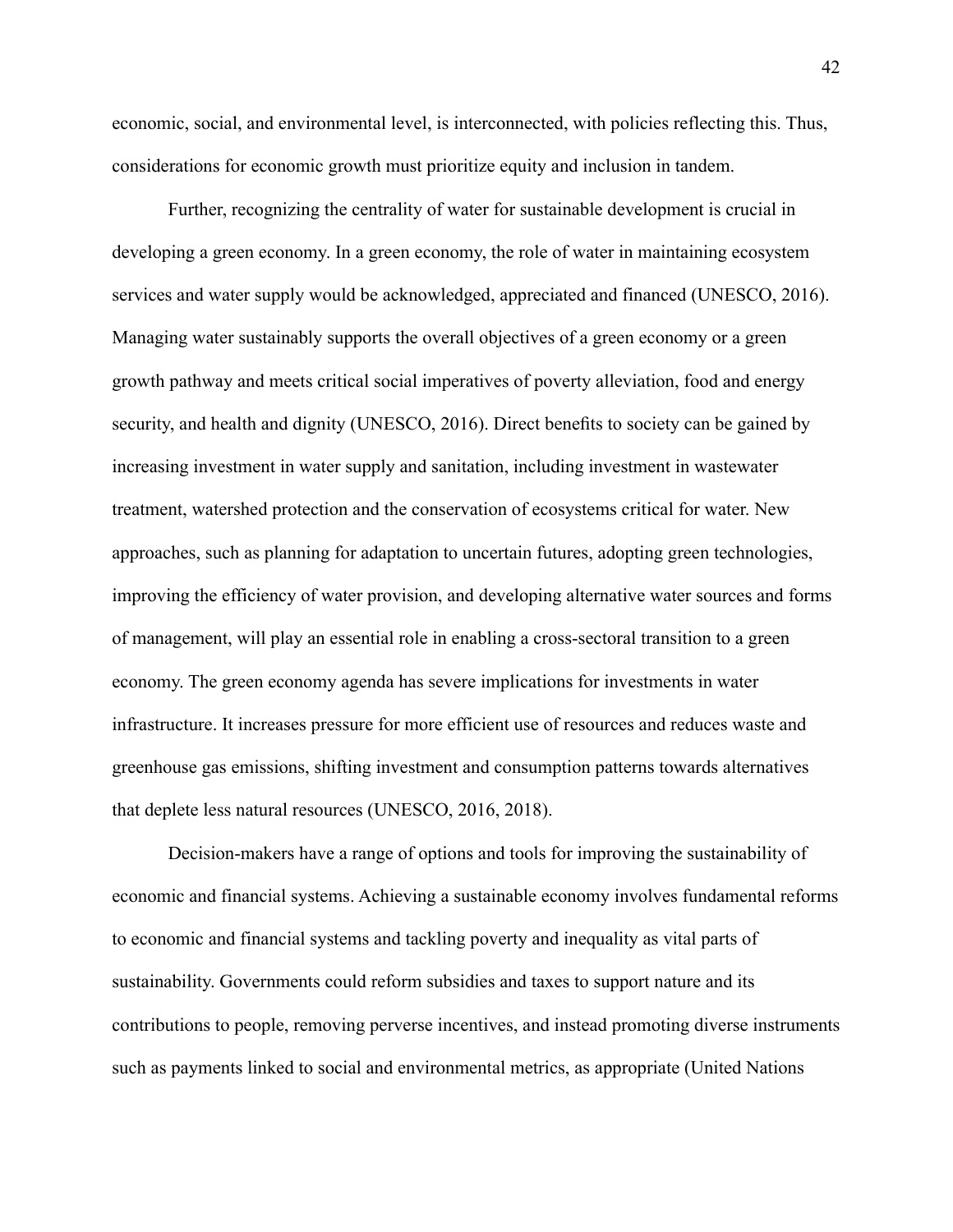2010). Trade agreements and derivatives markets could be reformed to promote equity and prevent deterioration of nature, although there are uncertainties associated with implementation. To address overconsumption, voluntary measures can be more effective when combined with additional incentives and regulations, including the promotion of circular economies and sustainable production models (UNESCO, 2017). Although market-based policy instruments such as payments for ecosystem services, voluntary certification and biodiversity offsetting have increased in use, their effectiveness is mixed and often contested; thus, they should be designed and applied carefully to avoid perverse effects in context. Alternative models and measures of economic welfare (such as inclusive wealth accounting, natural capital accounting and degrowth models) are increasingly considered possible approaches to balancing economic growth and conservation of nature and its contributions and recognizing trade-offs, value pluralism and long-term goals (UNESCO 2017, 2018).

#### *5.4. Collaborative Management In and Outside the Water Sector*

<span id="page-42-0"></span>The WWDR reports highlight that water increasingly acts as the catalyst for cooperation and, thus, not only divides but also unites peoples and societies. Consequently, making progress requires returning to the original actors in the decision-making process for responses that take these limitations into account. Decision-making is improved by consulting with stakeholders and ensuring accountability in planning, implementation and management, building trust within the water and related sectors and resisting mismanagement and corruption (UNESCO 2006, 2009). In addition, strengthening organization structures and improving water supply utilities' operating efficiency will help improve service.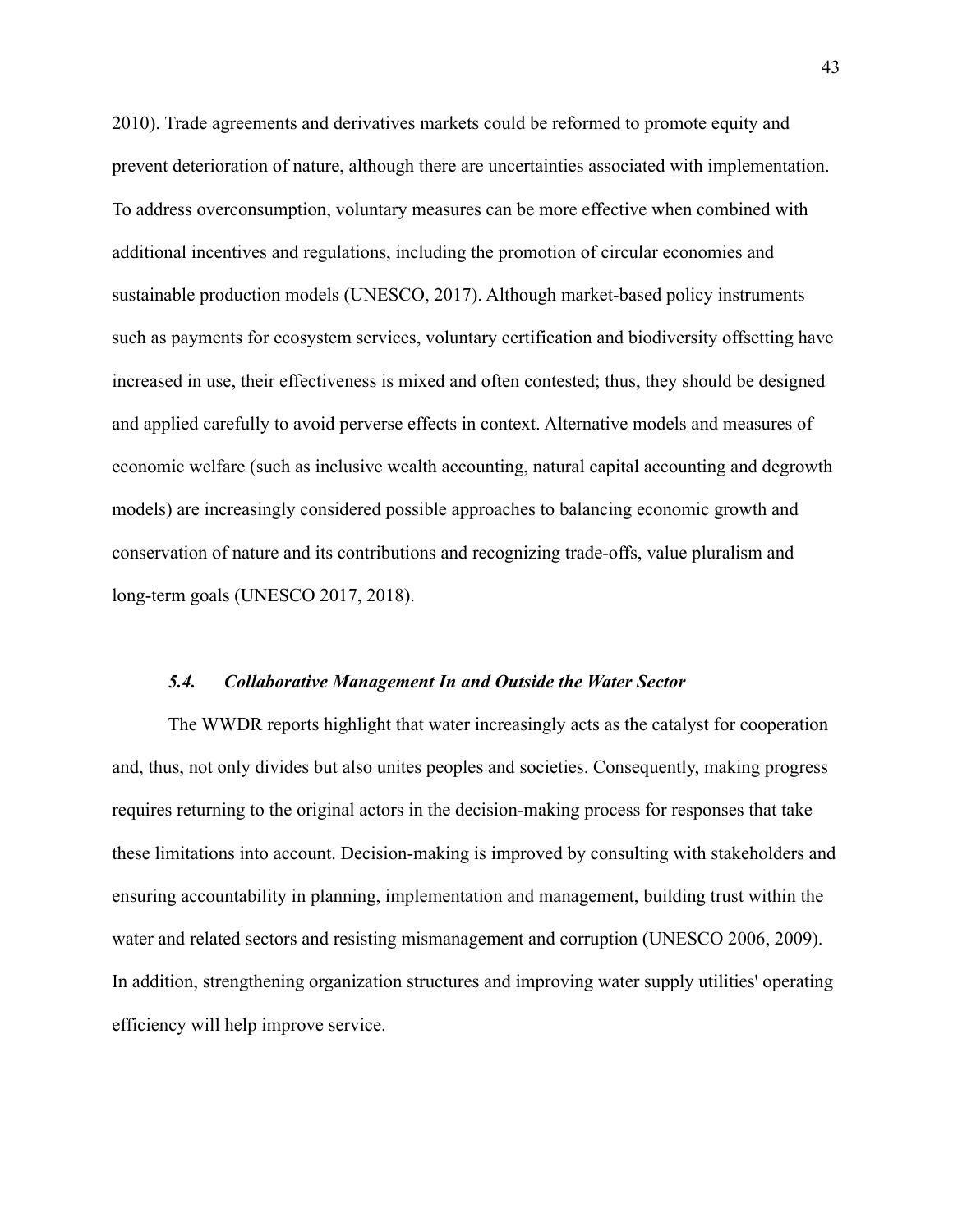In particular, members of the water community can help by informing and guiding decision-making through to regulatory authorities on how to use and manage the resource sustainably to optimize and share its many benefits and minimize conflicts. An equitable sharing of the benefits is particularly challenging in transboundary river basins. The movement toward integrated water resources management (IWRM), which promotes the coordinated development and management of water, land and related resources to maximize the results in an equitable and sustainable method, has significantly helped (UNESCO, [2009, 2015\)](https://www.zotero.org/google-docs/?cKVdpt). Therefore, water management institutions are most effective when based on collaborative governance. Water management that builds on a joint effort of government, society and technical institutions ensures that measures will be both practical and sustainable. Achieving this will require building trust and social capital to ensure that a problem-solving process occurs.

Policies that benefit one domain can translate to increased risks and detrimental effects in another, generating co-benefits. Managing trade-offs and maximizing co-benefits across multiple sectors has become an urgent and critical issue. Unfortunately, there is often little or no incentive to initiate and pursue coordination or integration of policies across sectoral institutions [\(UNESCO, 2012, 2017; United Nations, 2022\)](https://www.zotero.org/google-docs/?eqjjKT). Policymakers, planners, and practitioners in water and other adjacent and overlapping sectors must identify and overcome the barriers between their domains. The international community can play a vital role here, bringing actors together and catalyzing support for national, subnational and local governments.

Coordinating, harmonizing and sharing data represents the first step in cooperation between neighbouring countries. In addition, scientific cooperation initiatives exist worldwide in technical projects on transboundary aquifers. Such initiatives can have various scopes, some of them aiming at joint scientific assessment, while some others tackle the management of specific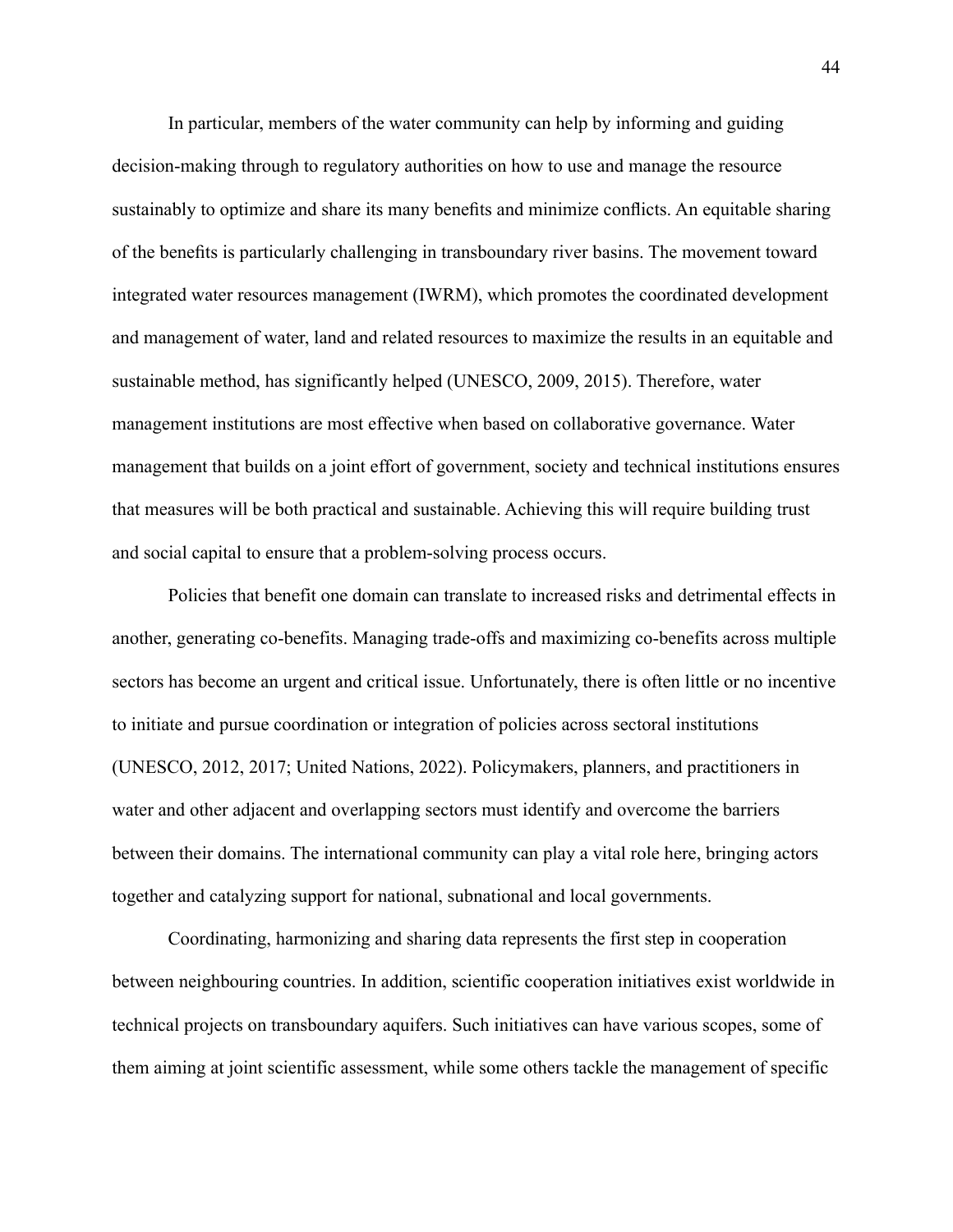issues. In these cases, regional and international organizations and donors can be critical, mainly when the countries concerned are not on a par regarding capacity, knowledge and information or when confidence is lacking [\(UNESCO, 2012, 2015\).](https://www.zotero.org/google-docs/?xJrj1w)

# *5.5. Elevating Knowledge*

<span id="page-44-0"></span>Knowledge is empowering and forms the basis for making informed and progressive decisions, and information communicated in a precise and targeted way can enable people to better understand and reach conclusions about the risk involved. This imparts responsibility and encourages action, which is essential for change. Unfortunately, though, local knowledge often goes unrecorded or even unrecognized. The reports emphasize recognizing the knowledge, innovations and practices, institutions and values of Indigenous and local communities; their inclusion and participation in environmental governance often enhance their quality of life and nature conservation, restoration, and sustainable use [\(United Nations, 2022\)](https://www.zotero.org/google-docs/?swbKG6).

Policies, strategies and plans should be tailored to the local context, based on the priorities and aspirations of the local population, and informed by sound scientific evidence. Then, based on dialogue and inclusive technical support, plans can be prepared as a cooperative effort between national ministries, provincial and local agencies, and other relevant stakeholders to enable co-ownership of the process and the outcome.

This is especially significant in sharing and developing technologies to understand water information better. Data on water quantity and quality are essential for policymakers, researchers, practitioners and public institutions to develop national and local action plans for environmental protection and wastewater's safe and productive use. However, there is a pervasive lack of data relating to virtually all water quality and management aspects, particularly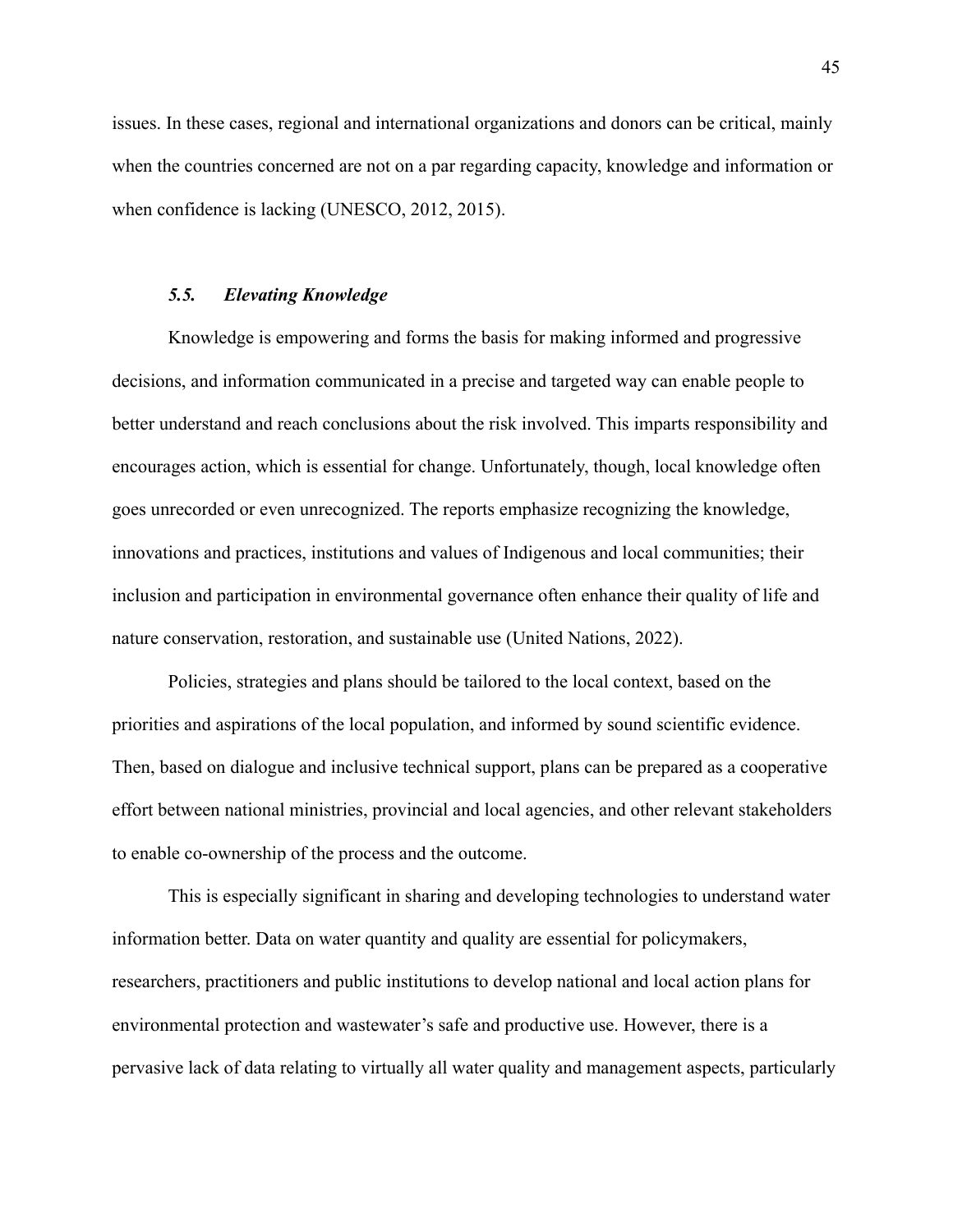in developing countries. As a core component of knowledge-building and sharing, water-related data and information are central to understanding and valuing the resource. Water-related data and information can also be generated by other sources such as earth observations, sensor networks and citizen data, including social media. However, data and information relating to social, economic and environmental demands and uses for water are also needed. Further efforts and investments are required to sustain the supply chain of data and information from its collection, analysis, sharing and application across sectors and scales.

#### *5.6. Alternative Pathways: Nature-Based Solutions*

<span id="page-45-0"></span>Nature-based Solutions (NBS) are defined as "actions to protect, sustainably manage, and restore natural and modified ecosystems that address societal challenges effectively and adaptively, simultaneously providing human well-being and biodiversity benefits" [\(UNESCO,](https://www.zotero.org/google-docs/?RK5kOv) [2018\).](https://www.zotero.org/google-docs/?RK5kOv) NBS support a circular economy that is regenerative and restorative and promotes greater resource productivity to reduce waste and avoid pollution. NBS also supports the concepts of green growth or the green economy, which promote sustainable natural resource use and harnesses natural processes to underpin economies. The application of NBS for water can generate economic, environmental and social co-benefits, including decent jobs, improved human health and livelihoods, sustainable economic growth, and ecosystem rehabilitation and maintenance.

NBS are presented as the part of the most effective path forward, primarily because they have the potential to be cost-effective for meeting the SDGs, which are crucial for global sustainability. NBS includes safeguarding or retrofitting infrastructures, such as green spaces, water, vegetation, and tree cover in existing urban areas and new settlements. NBS can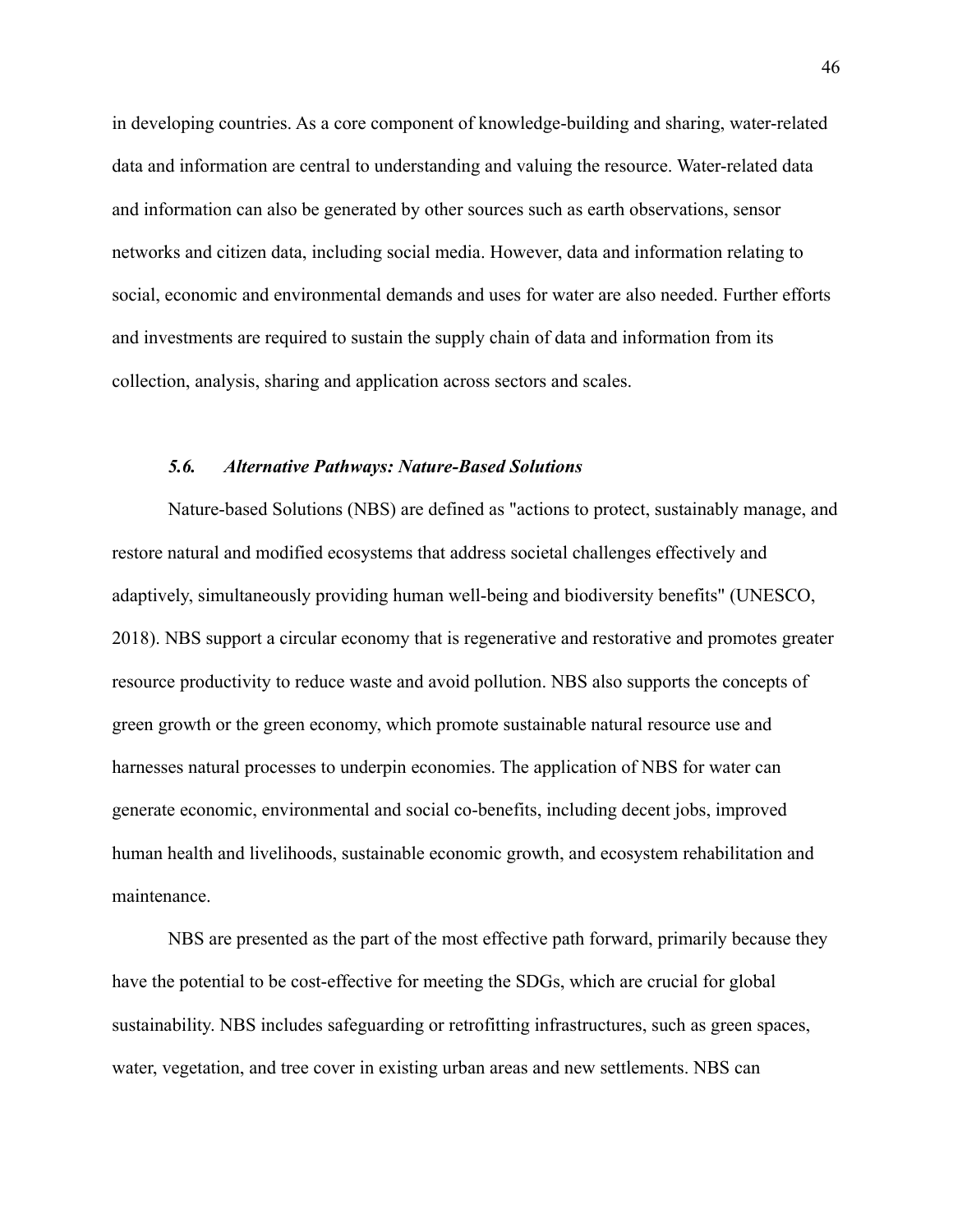contribute to flooding protection, temperature regulation, urban food production, recreation, cleaning of air and water, treating wastewater, providing energy, locally sourced food, and the health benefits of interacting with nature. NBS allow for the identification of win-win outcomes across sectors (UNESCO, 2018).

#### *5.7. Ensuring Accountability and Political Will*

<span id="page-46-0"></span>As evidenced in all of the reports, attitude and behaviour problems lie at the heart of the water crisis. With numerous ongoing data and research available to better understand the water issue, it is primarily understood what and where many of the problems are faced. Furthermore, as the recommendations mentioned above and all of the reports highlight, decision-makers and policymakers have the knowledge and expertise to begin to tackle them. However, it is inertia at the leadership level and a world population not fully aware of the scale of the problem that has failed to take the needed timely corrective actions and put the concepts, like sustainable development, to work.

Thus, accountability is the key to practical development goals. While the SDGs are respected for their inclusion of goal-specific means of execution, they fail to specify who is supposed to do what to get it accomplished. Therefore, to bolster accountability, various decision-making stakeholders (from governments to the larger international communities) must take more accountability for the problem, clearly specifying their responsibilities. The political will to set and implement water-related policy objectives that mutually support sustainable development and job creation is essential. However, there is frequently a low level of appreciation of the high risks and severe impacts to which neglect of water issues can lead, often with catastrophic and highly costly results. Improving knowledge and understanding, especially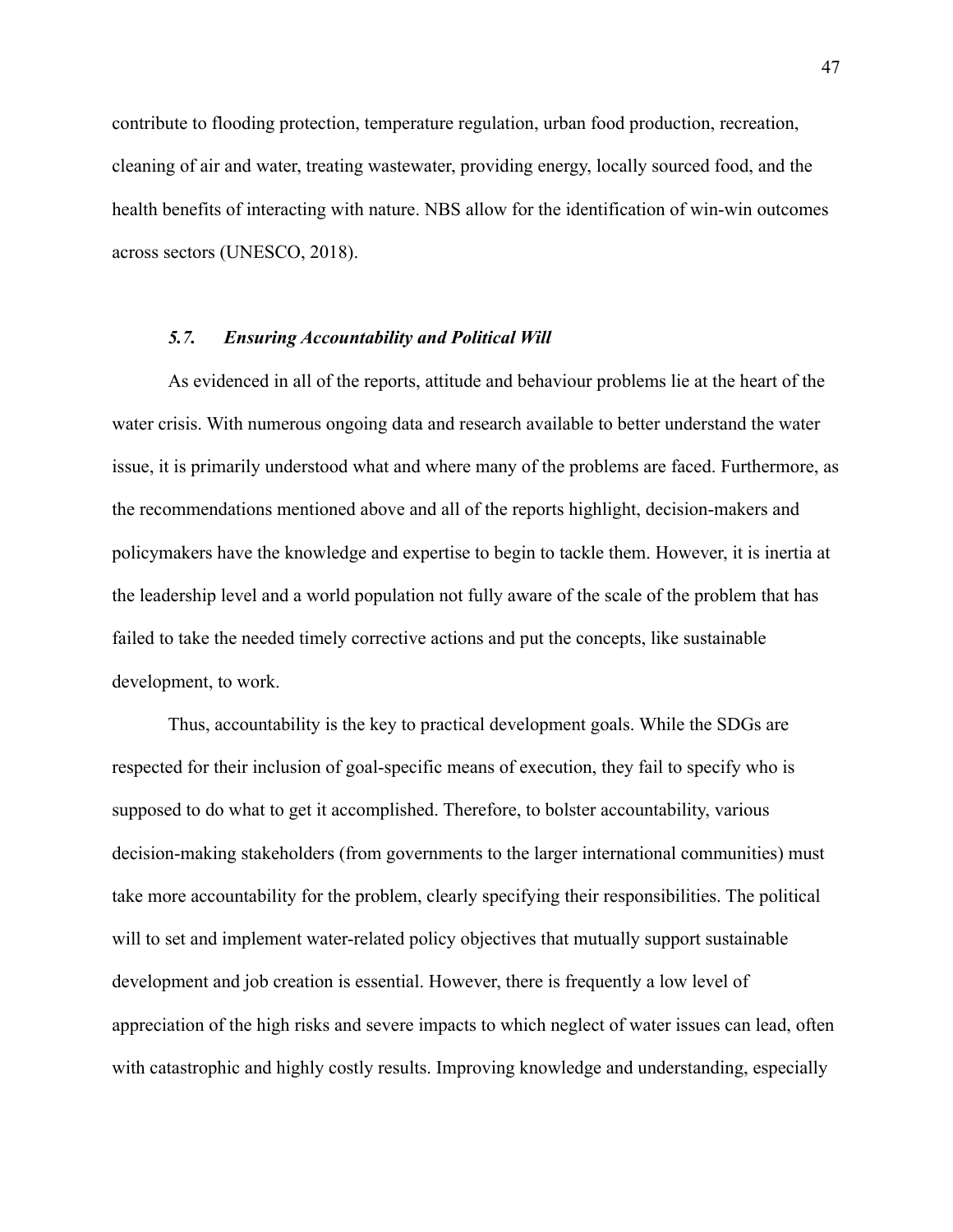among politicians and policymakers, of the pervasive role of water resources, infrastructure and services in the economy and employment creation would enhance benefits and serve the broader sustainable development objectives.

# **6. Conclusion and Future Considerations**

<span id="page-47-0"></span>In 2010, the United Nations General Assembly and the Human Rights Council confirmed that access to safe water and sanitation is a human right [\(UNDESA, 2014\)](https://www.zotero.org/google-docs/?MuveuA). Therefore, Member States must ensure the progressive implementation of the right to water and sanitation for everybody in their jurisdiction (UNDESA, 2014). In an SDG context, the term sustainable development has become a universal development model and is used and accepted widely from development practitioners to academia to large aid institutions [\(Di Vaio et al., 2021\)](https://www.zotero.org/google-docs/?b4E41E). Returning to the original definition of sustainable development by the Brundtland Commission, to "ensure that [sustainable development] meets the needs of the present without compromising the ability of future generations to meet their own needs", it is evident from this research that immediate and structural, transformative change must be immediately realized (WCED, 1987).

When the gains from accelerated economic growth promise immediate rewards and environmental mitigation appears primarily to benefit the richer, more developed world, severe consideration and prioritization must be given to ensuring the planet's sustainability (United Nations, 2021). Advocacy for change in the water sector (and beyond) must include transformative and just governance. As highlighted throughout the United Nations World Water Development Reports, transformative change is a societal change in technological, economic, and social structures. It includes both personal and social transformation and includes shifts in values, beliefs, and patterns of social behaviour.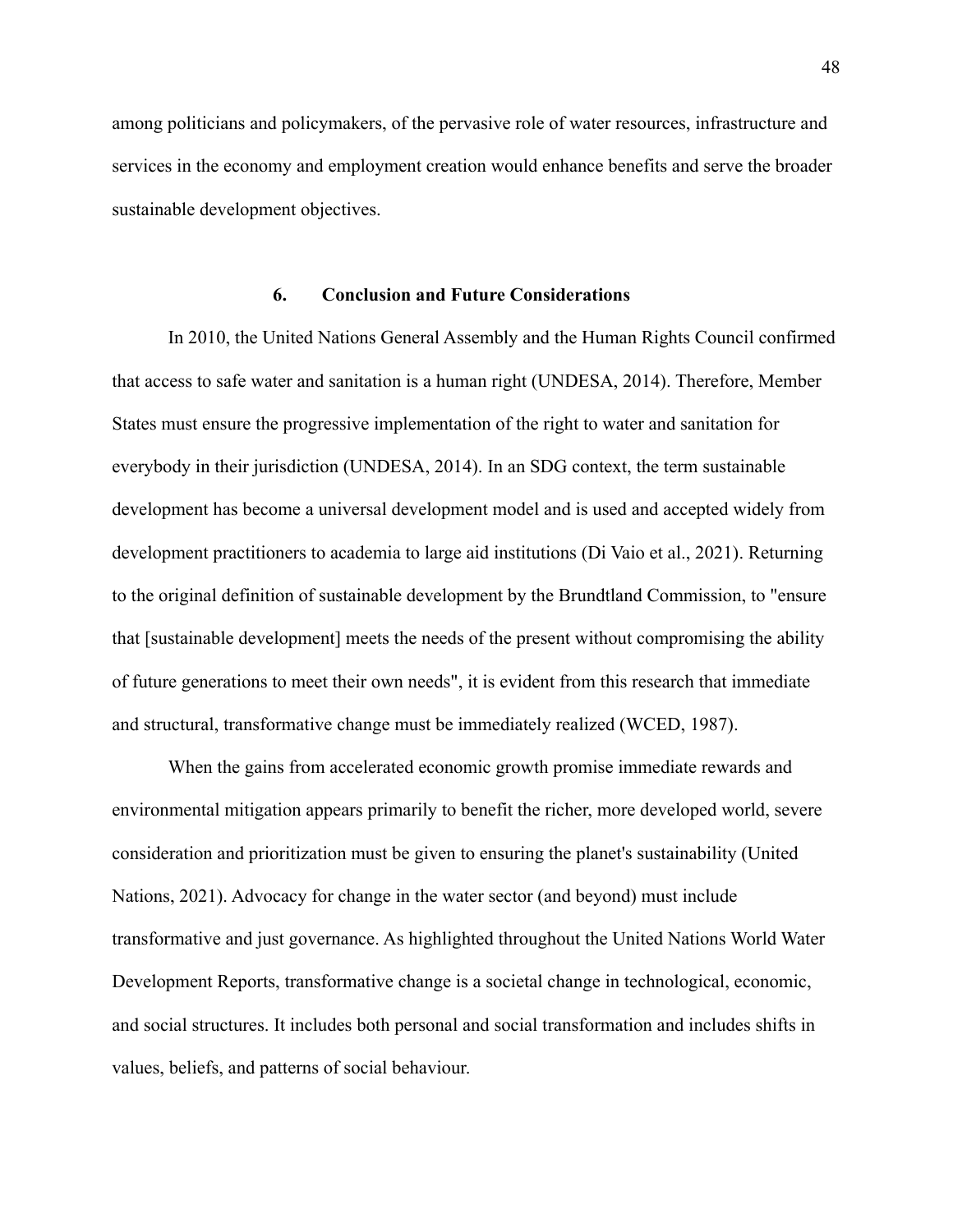In a post-MDG and sustainable development-focused world, transformative change has emerged in the policy discourse and is increasingly seen as necessary and inevitable for biodiversity-related issues and sustainable development more broadly. This attention is based upon the increasing understanding of the persistence of the complex sustainability challenges we face: despite high ambitions, policy commitments, large-scale investments in innovation and voluntary actions, our economies are still developing along unsustainable pathways pushing ecological boundaries (United Nations 2019, 2020, 2022). To escape this path-dependency, it is increasingly evident that structural, systemic change is necessary, and continuing along current trajectories increases the likelihood of disruptions, shocks and undesired systemic change. (United Nations 2017, 2018). Future research and activity must focus on continuing to realize transformative governance internationally.

This paper has demonstrated that, as seen in the WWDRs, all stakeholders, both in and outside the water sector, are responsible for elevating and bringing attention to the water crisis to make informed decisions on policy and actions. Water has remained too low on the list of political priorities, a situation that cannot be allowed to continue. Lives and livelihoods depend on water for development. After decades of inaction, the problems are immense. Moreover, these problems will worsen if left unattended. While many discourses remain surrounding what needs to be done to achieve actual sustainable development, it is more evident than ever that transformative, equitable, and inclusive governance is required.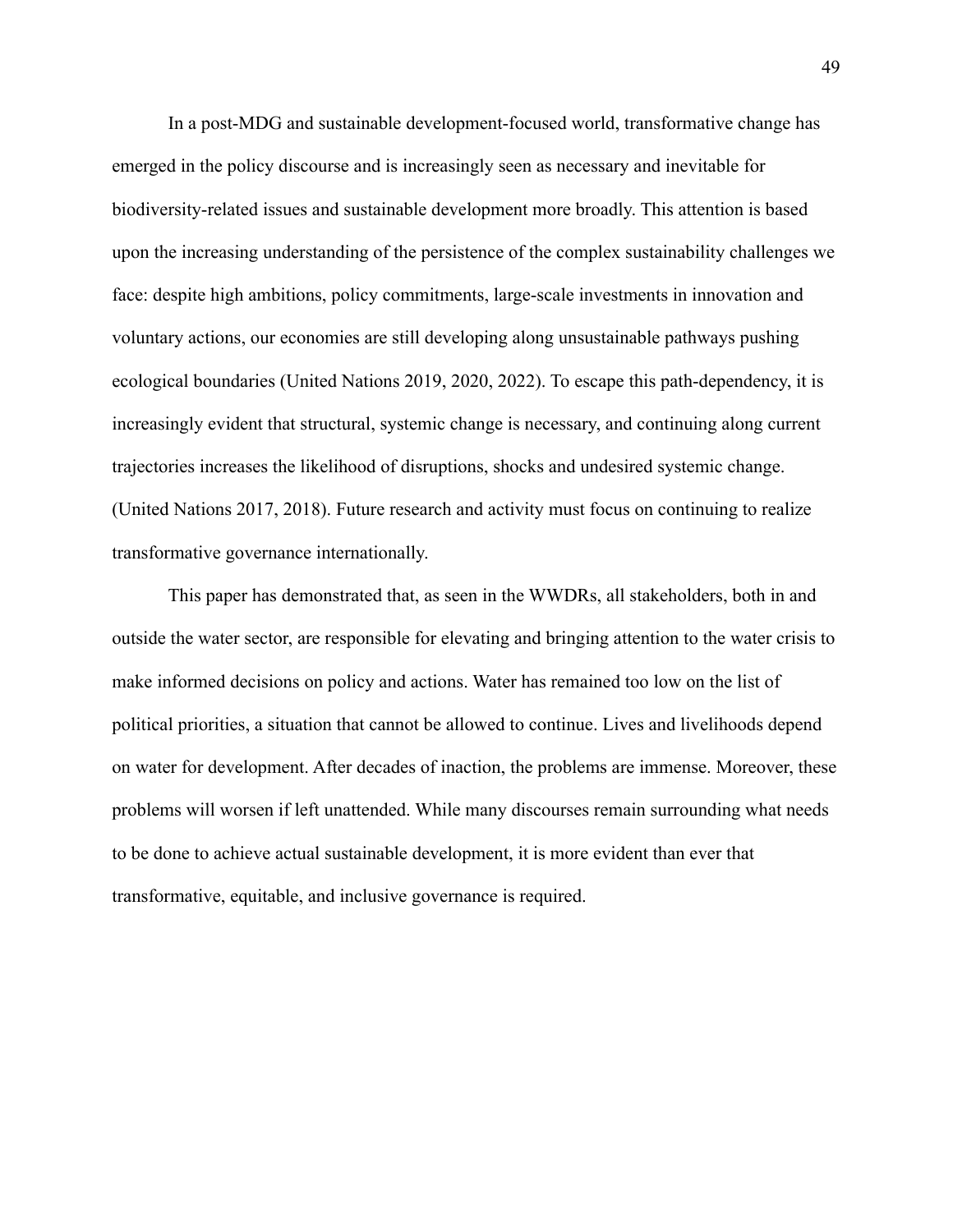#### **References**

- <span id="page-49-0"></span>Basiago, A. D. (1998). Economic, social, and environmental sustainability in development theory and urban planning practice. Environmentalist, 19(2), 145–161. https://doi.org/10.1023/A:1006697118620
- Baumann, F. (2016). United Nations Management—An Oxymoron? Global Governance, 22(4), 461–472.
- Ben-Eli, M. U. (2015). Sustainability: Definition and five core principles, a systems perspective. Sustainability Science, 13(5), 1337–1343. https://doi.org/10.1007/s11625-018-0564-3
- Bogardi, J. J., Fekete, B. M., & Vörösmarty, C. J. (2013). Planetary boundaries revisited: A view through the 'water lens'. Current Opinion in Environmental Sustainability, 5(6), 581–589. https://doi.org/10.1016/j.cosust.2013.10.006
- Di Vaio, A., Trujillo, L., D'Amore, G., & Palladino, R. (2021). Water governance models for meeting sustainable development Goals: A structured literature review. Utilities Policy, 72, 101255. https://doi.org/10.1016/j.jup.2021.101255
- Elkington, J. (1998). Accounting for the Triple Bottom Line. Measuring Business Excellence, 2(3), 18–22. https://doi.org/10.1108/eb025539
- Epstein, D., Farina, C., & Heidt, J. (2014). The value of words: Narrative as evidence in policy making. Evidence & Policy: A Journal of Research, Debate and Practice, 10(2), 243–258. https://doi.org/10.1332/174426514X13990325021128
- Felton, M., Garcia-Mila, M., Villarroel, C., & Gilabert, S. (2015). Arguing collaboratively: Argumentative discourse types and their potential for knowledge building. British Journal of Educational Psychology, 85(3), 372–386. https://doi.org/10.1111/bjep.12078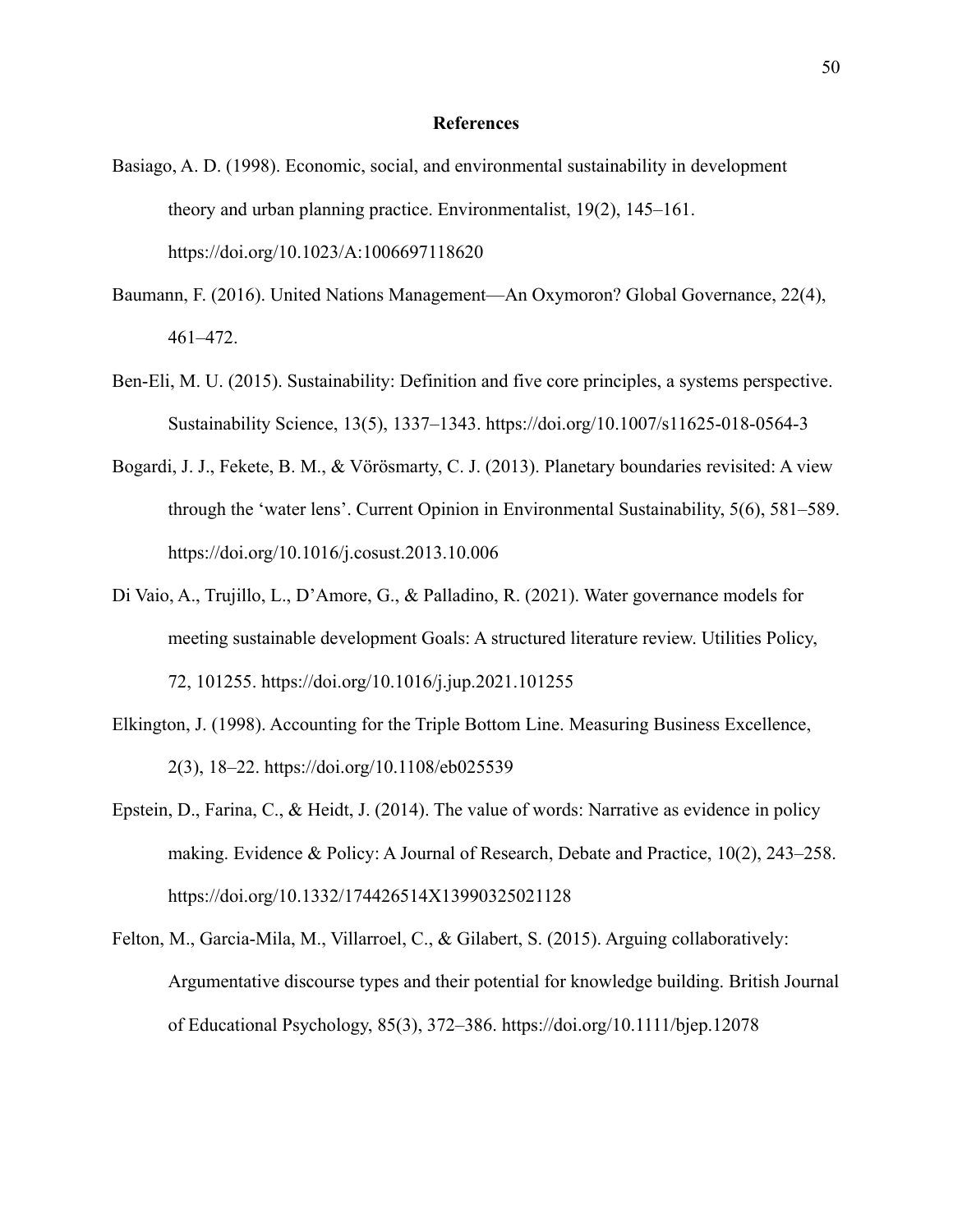- Fløttum, K., & Gjerstad, Ø. (2017). Narratives in climate change discourse. WIREs Climate Change, 8(1), e429. https://doi.org/10.1002/wcc.429
- Goel, P. (2010). Triple Bottom Line Reporting: An Analytical Approach for Corporate Sustainability. Journal of Finance, Accounting & Management, 1(1), 27–42.
- Klarin, T. (2018). The Concept of Sustainable Development: From its Beginning to the Contemporary Issues. Zagreb International Review of Economics and Business, 21(1), 67–94. https://doi.org/10.2478/zireb-2018-0005
- Lewis, S. L., & Maslin, M. A. (2015). Defining the Anthropocene. Nature, 519(7542), 171–180. https://doi.org/10.1038/nature14258
- Liu, J., Hull, V., Godfray, H. C. J., Tilman, D., Gleick, P., Hoff, H., Pahl-Wostl, C., Xu, Z., Chung, M. G., Sun, J., & Li, S. (2018). Nexus approaches to global sustainable development. Nature Sustainability, 1(9), 466–476. https://doi.org/10.1038/s41893-018-0135-8
- Mekonnen, M. M., & Hoekstra, A. Y. (2016). Four billion people facing severe water scarcity. Science Advances, 2(2), e1500323. https://doi.org/10.1126/sciadv.1500323
- Mercier, H., & Sperber, D. (2011). Why do humans reason? Arguments for an argumentative theory. Behavioral and Brain Sciences, 34(2), 57–74. https://doi.org/10.1017/S0140525X10000968
- Miller, K. (2020, December 8). The Triple Bottom Line: What It Is & Why It's Important. Business Insights Blog. https://online.hbs.edu/blog/post/what-is-the-triple-bottom-line
- Milne, M. J., & Gray, R. (2013). W(h)ither Ecology? The Triple Bottom Line, the Global Reporting Initiative, and Corporate Sustainability Reporting. Journal of Business Ethics, 118(1), 13–29. https://doi.org/10.1007/s10551-012-1543-8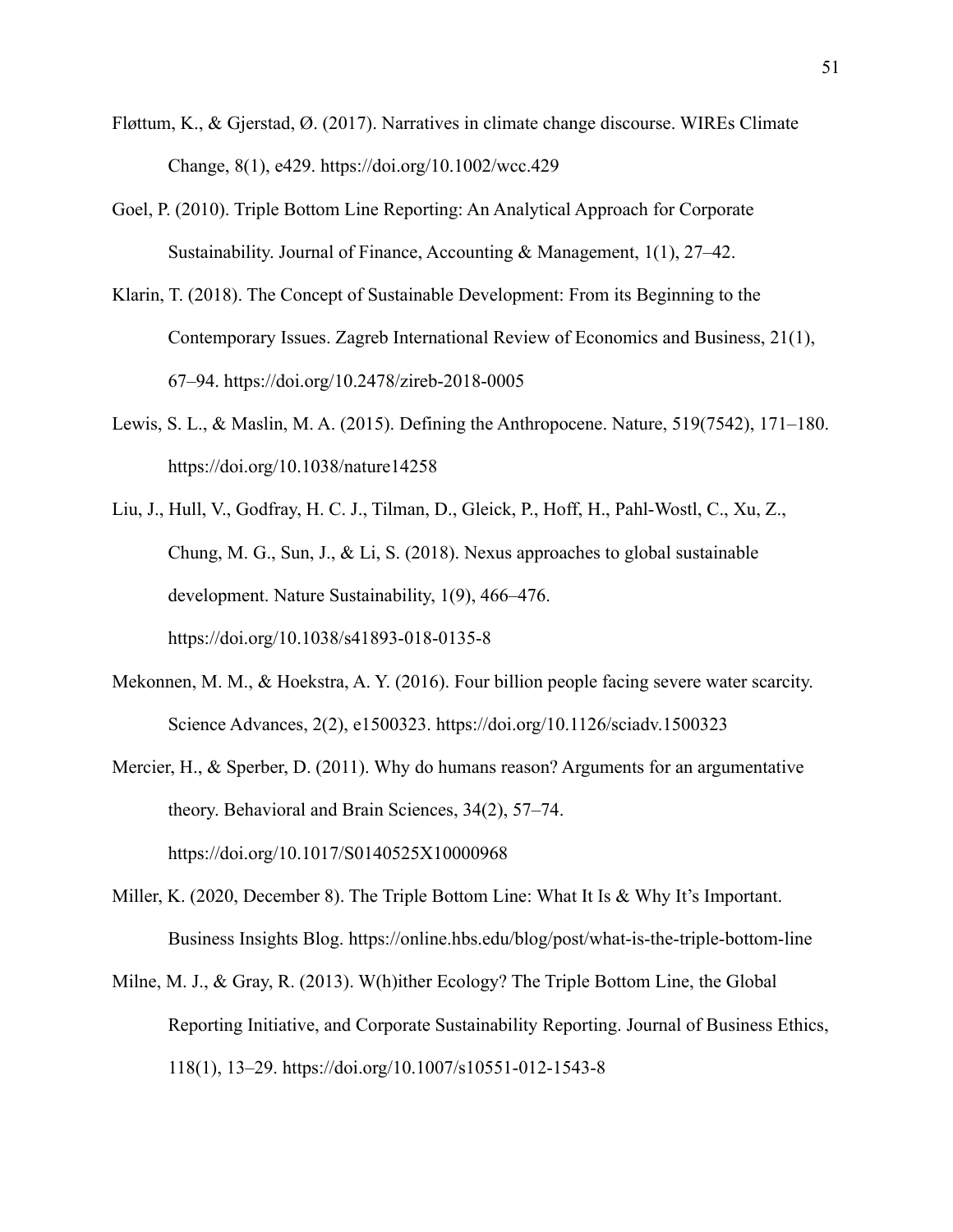- Nadin, P. (2019). The United Nations: A history of success and failure. AQ: Australian Quarterly, 90(4), 11–17.
- Nerlich, B., Koteyko, N., & Brown, B. (2010). Theory and language of climate change communication. Wiley Interdisciplinary Reviews: Climate Change, 1. https://doi.org/10.1002/wcc.2
- Neuman, J. (2010). Are We There Yet? Weary Travelers on the Long Road to Water Policy Reform. Natural Resources Journal, 50(1), 139–166.
- OECD. (2015). Stakeholder Engagement for Inclusive Water Governance. OECD. https://doi.org/10.1787/9789264231122-en
- Peet, R., & Hartwick, E. R. (1999). Theories of development: Contentions, arguments, alternatives.
- Reardon, S. F., & Bischoff, K. (2011). Income Inequality and Income Segregation. American Journal of Sociology, 116(4), 1092–1153. https://doi.org/10.1086/657114
- Reyes, G. E. (2001). Four Main Theories Of Development: Modernization, Dependency, Word-System, And Globalization. Nómadas. Revista Crítica de Ciencias Sociales y Jurídicas, 16.
- Seppälä, O. T. (2002). Effective water and sanitation policy reform implementation: Need for systemic approach and stakeholder participation. Water Policy, 4(4), 367–388. https://doi.org/10.1016/S1366-7017(02)00036-3
- Shi, L., Han, L., Yang, F., & Gao, L. (2019). The Evolution of Sustainable Development Theory: Types, Goals, and Research Prospects. Sustainability, 11(24), 7158. https://doi.org/10.3390/su11247158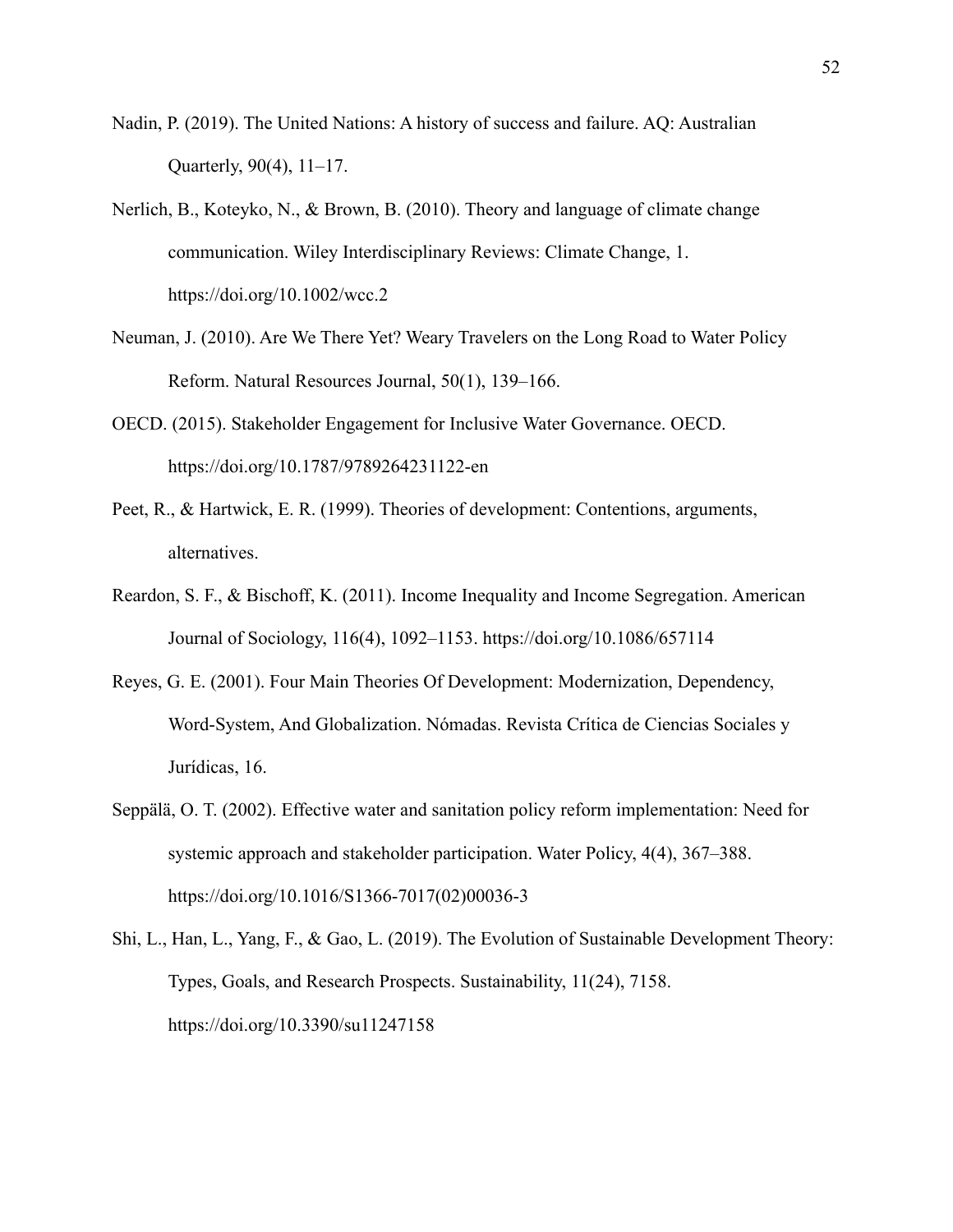- Steduto, P., Faurès, J.-M., Hoogeveen, J., Winpenny, J. T., & Burke, J. J. (Eds.). (2012). Coping with water scarcity: An action framework for agriculture and food security. Food and Agriculture Organization of the United Nations.
- Steffen, W., Broadgate, W., Deutsch, L., & Ludwig, C. (2015). The trajectory of the Anthropocene: The Great Acceleration. The Anthropocene Review, 2(1), 81–98. https://doi.org/10.1177/2053019614564785
- Stoddart, M. C. J. (2011). 'If we wanted to be environmentally sustainable, we'd take the bus': Skiing, mobility and the irony of climate change. Human Ecology Review, 18(1), 19–29.
- Sustainable Development Knowledge Platform. (2022). Water and sanitation. https://sustainabledevelopment.un.org/topics/waterandsanitation
- Thomas, C. F. (2015). Naturalizing Sustainability Discourse: Paradigm, Practices and Pedagogy of Thoreau, Leopold, Carson and Wilson [Ph.D., Arizona State University]. http://www.proquest.com/docview/1680767869/abstract/508C426BC7CD49F2PQ/1
- Tjarve, B., & Zemīte, I. (2016). The Role of Cultural Activities in Community Development. Acta Universitatis Agriculturae et Silviculturae Mendelianae Brunensis, 64, 2151–2160. https://doi.org/10.11118/actaun201664062151
- Todaro, M. P., & Smith, S. C. (2006). Economic development (9. ed). Pearson Educational, Addison Wesley.
- Tortajada, C. (2010). Water Governance: Some Critical Issues. International Journal of Water Resources Development, 26(2), 297–307. https://doi.org/10.1080/07900621003683298
- UNDESA. (2014, May 29). The human right to water and sanitation. https://www.un.org/waterforlifedecade/human\_right\_to\_water.shtml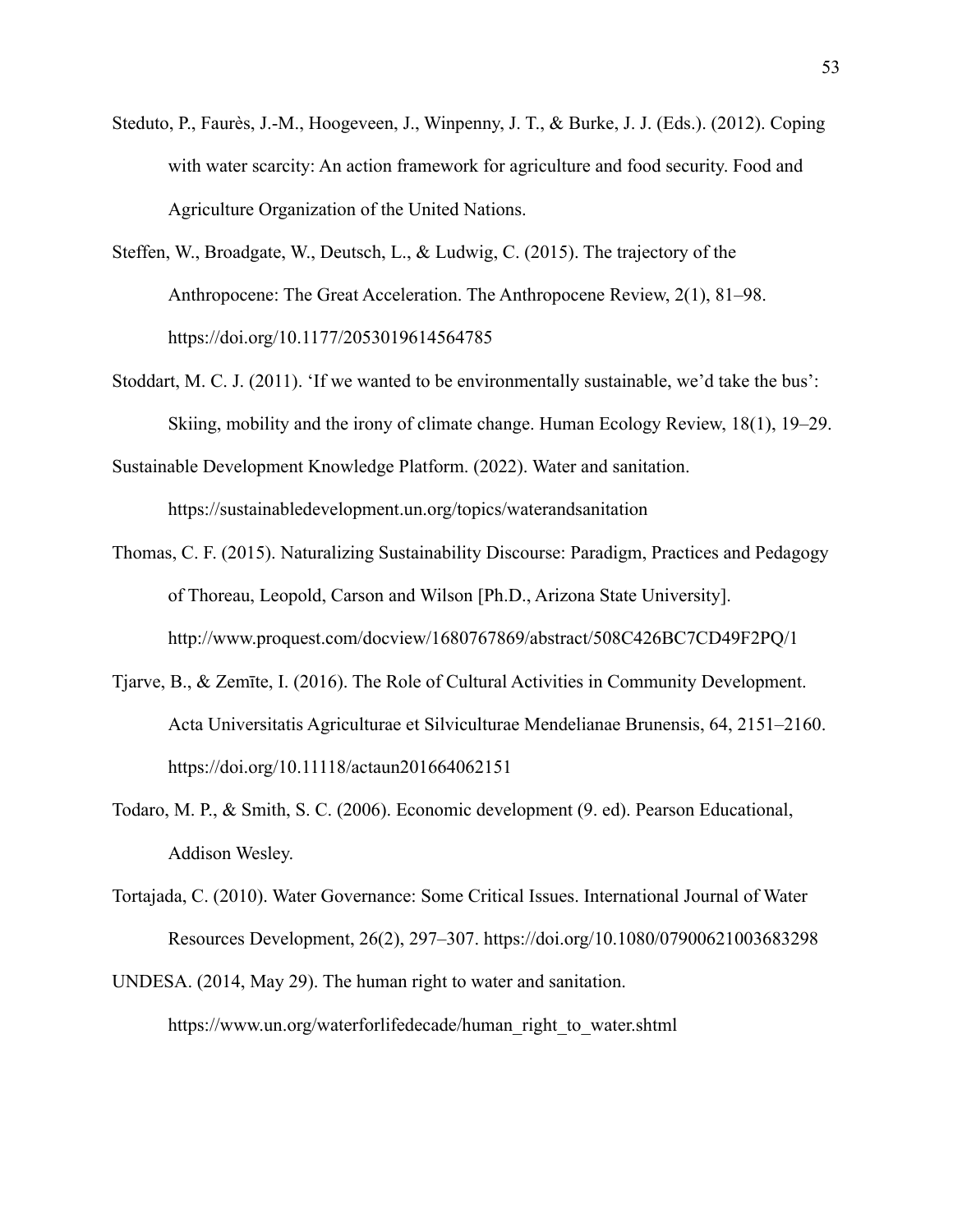- UNESCO (Ed.). (2003). World Water Development Report 2003: Water for people, water for life. Unesco [u.a.].
- UNESCO (Ed.). (2009). World Water Development Report 2009: Water in a changing world. UNESCO publ.
- UNESCO (Ed.). (2012). World Water Development Report 2012: Managing Water under Uncertainty and Risk. UNESCO publ.

UNESCO (Ed.). (2014). World Water Development Report 2014: Water and energy. UNESCO.

- UNESCO (Ed.). (2015). World Water Development Report 2015: Water for a sustainable world. UNESCO.
- UNESCO (Ed.). (2016). World Water Development Report 2016: Water and jobs. UNESCO.
- UNESCO (Ed.). (2017). World Water Development Report 2017: Wastewater: The untapped resource. UNESCO.
- UNESCO (Ed.). (2018). World Water Development Report 2018: Nature-based solutions for water. UNESCO.
- UNESCO, & World Water Assessment Programme (Eds.). (2006). World Water Development Report 2006: Water: A shared responsibility. United Nations Educational, Scientific and Cultural Organization (UNESCO) ; Berghahn Books.
- UN-iLibrary. (2022). The United Nations World Water Development Report. https://doi.org/10.18356/e25b5f2e-en
- United Nations. (2008). United Nations Millennium Development Goals. United Nations. https://www.un.org/millenniumgoals/bkgd.shtml
- United Nations. (2019). World Water Development Report 2019: Leaving no one behind (Unesco, Ed.). UNESCO.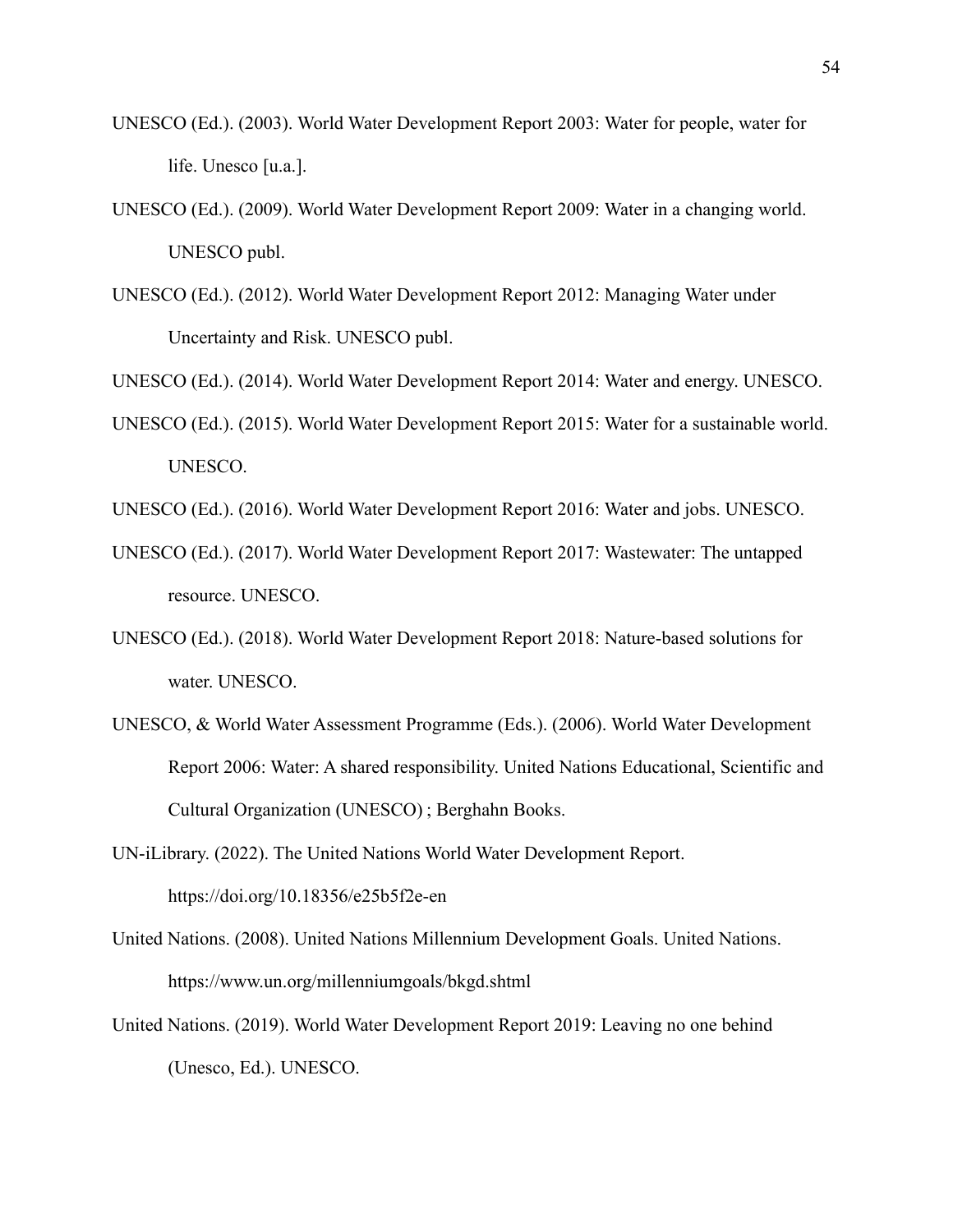- United Nations. (2020). World Water Development Report 2020: Water and Climate Change. UNESCO.
- United Nations. (2021). World Water Development Report 2021: Valuing Water. UNITED NATIONS EDUCATION.
- United Nations. (2022). World Water Development Report 2022: Groundwater: Making the invisible visible. UNESCO.

United Nations Division for Sustainable Development. (2002). WSSD Plan of Implementation—Chapter I.

https://www.un.org/esa/sustdev/documents/WSSD\_POI\_PD/English/POIChapter1.htm

UN-Water. (2022a). UN World Water Development Report Archives.

https://www.unwater.org/publication\_categories/world-water-development-report/

- UN-Water. (2022b). Water Scarcity. UN-Water. https://www.unwater.org/water-facts/scarcity/
- van Rees, M. A. (2007). Discourse analysis and argumentation theory: The case of television talk. Journal of Pragmatics, 39(8), 1454–1463.

https://doi.org/10.1016/j.pragma.2007.04.005

von der Porten, S., & de Loë, R. C. (2013). Water policy reform and Indigenous governance. Water Policy, 16(2), 222–243. https://doi.org/10.2166/wp.2013.046

Water Governance Facility. (2022). What is Water Governance?

https://www.watergovernance.org/governance/what-is-water-governance/

World Commission on Environment and Development. (1987). Our Common Future. https://sustainabledevelopment.un.org/content/documents/5987our-common-future.pdf